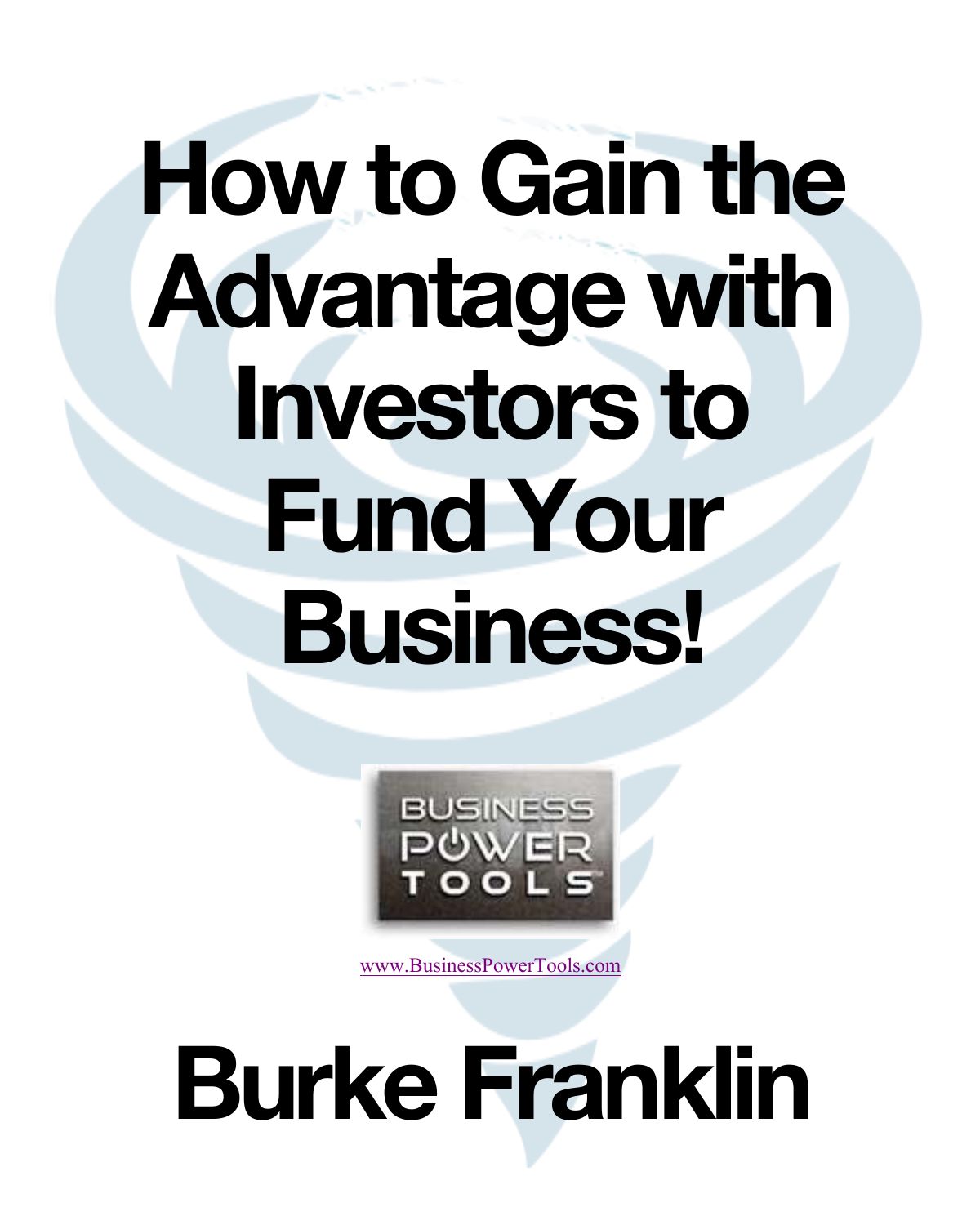# **"I hate it when good companies, products, and people fail!"**

## **About the Author: Burke Franklin**

Burke Franklin is the originator of the popular BizPlanBuilder® business planning software and the founder of Business Power Tools, the company behind a suite of successful business productivity software tools for start-up entrepreneurs, growthoriented executives and management consultants.



With an extensive background in sales, marketing and management, Burke brings a very practical approach **ENTREPRENEUR OF THE YEAR** to everything he does. Burke was elected to the *White House Conference on Small Business* and nominated for Ernst & Young's *"Entrepreneur of the Year.*" Burke is also an instrument- Conference on Small Business rated pilot, and a 2nd-degree black belt in TaeKwonDo.



"It's crucial that your innovations succeed in our world. This means that your business must be profitable and sustainable – without you losing control, your mind or your shirt!" says Franklin.

Burke's highly praised book, *Business Black Belt* draws parallels from the martial arts and is rich in hard-won advice for building a business today.

#### **Copyright 2016 JIAN Tools For Sales, Inc. (dba BusinessPowerTools.com)**

All rights reserved. This publication is provided without charge. It may be freely stored, reproduced and distributed, so long there is no charge or payment required, and so long as it is presented intact, including the title page, this page, all other text, quotes and diagrams, and so long as all copyright notices are included.

This publication is designed to provide authoritative information in regard to the subject matter covered for educational purposes. It is provided with the understanding that the publisher, author, advisors and contributors are not engaged in rendering legal, accounting or other professional advice. In other words, do not rely upon this publication for guidance with specific organizations and situations. If legal advice or other expert assistance is required, the services of a competent professional should be sought.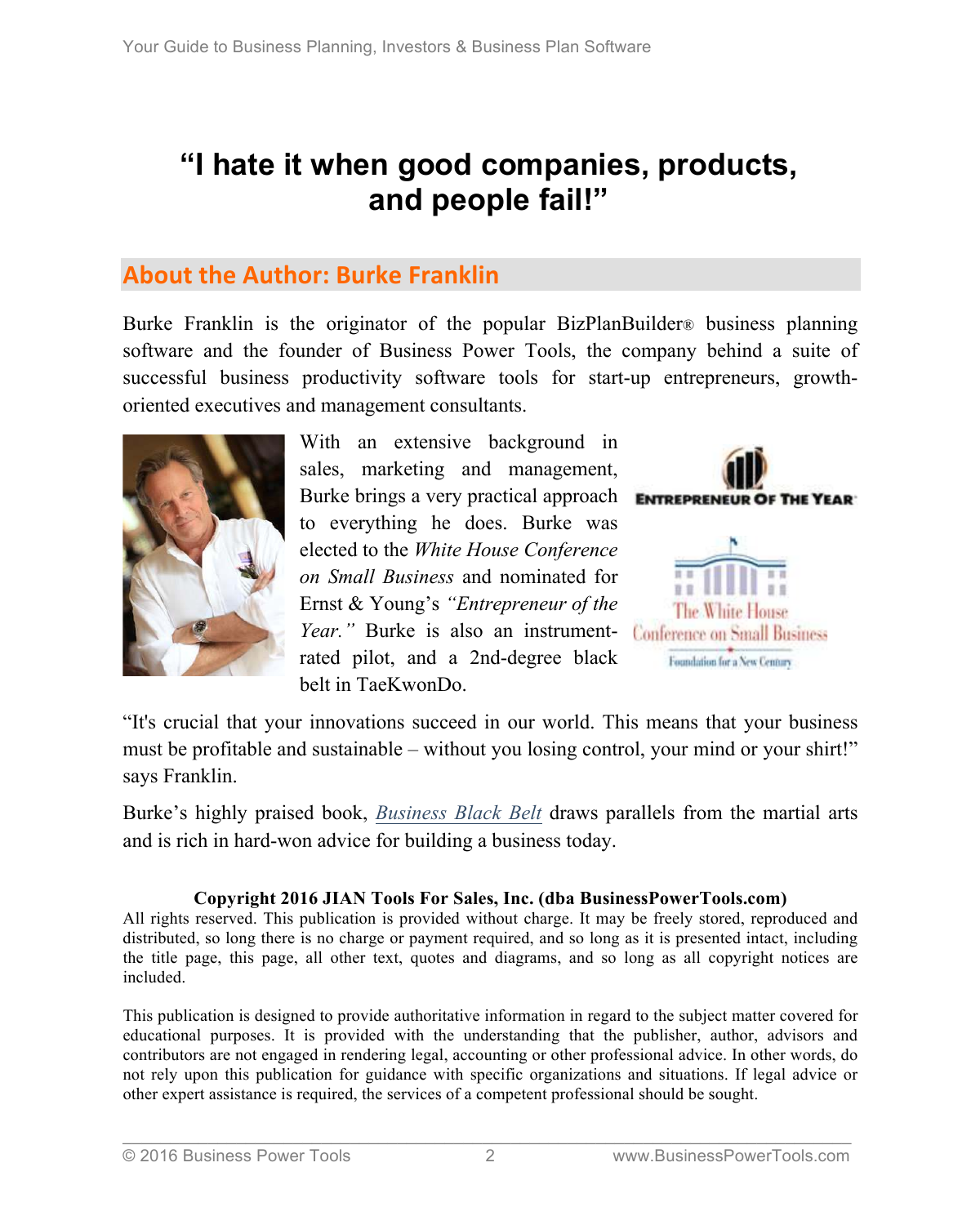# **Making a Business Plan Work for You**

That's what freedom is all about... a chance to be better. - Albert Camus

I've gone to many angel investor meetings. I've given many presentations to investors. (Yes, we have raised money ourselves!) I've assured SBA lenders that we would succeed. My parents have invested with me. My grandparents have invested. (I go back and forth thinking about which of the above were the easiest or the most difficult!) I've suffered through bankers scrutinizing my numbers and questioning my business. I've hired and fired people. I've interviewed countless suppliers and contractors.

And that's just the past 25 years! Ok, this can make you tired just thinking about all of it, but I can say that writing a good business plan will do wonders for your sanity as well as for dealing with everyone who you think can help you.

# Are you risking your concept and future success?



There's more to it than \$100 worth of software that may seem generic. Actually, you are betting your business, financial success and the next few years of your life on the results of this project.

If you are comparing software, really compare it. There's a lot at stake for you. You are investing far more than just \$100 - \$1,000 in a few software programs — these form the foundation of your business, so it's

crucial that you are comfortable with your decision. There is so much to learn. So many things can go wrong. So many things can happen (many you'll want to avoid). And there are opportunities for success everywhere.

#### Here are some of the question we will answer for you:

• What can writing and having a good business plan do for me? (Is It worth doing?!?)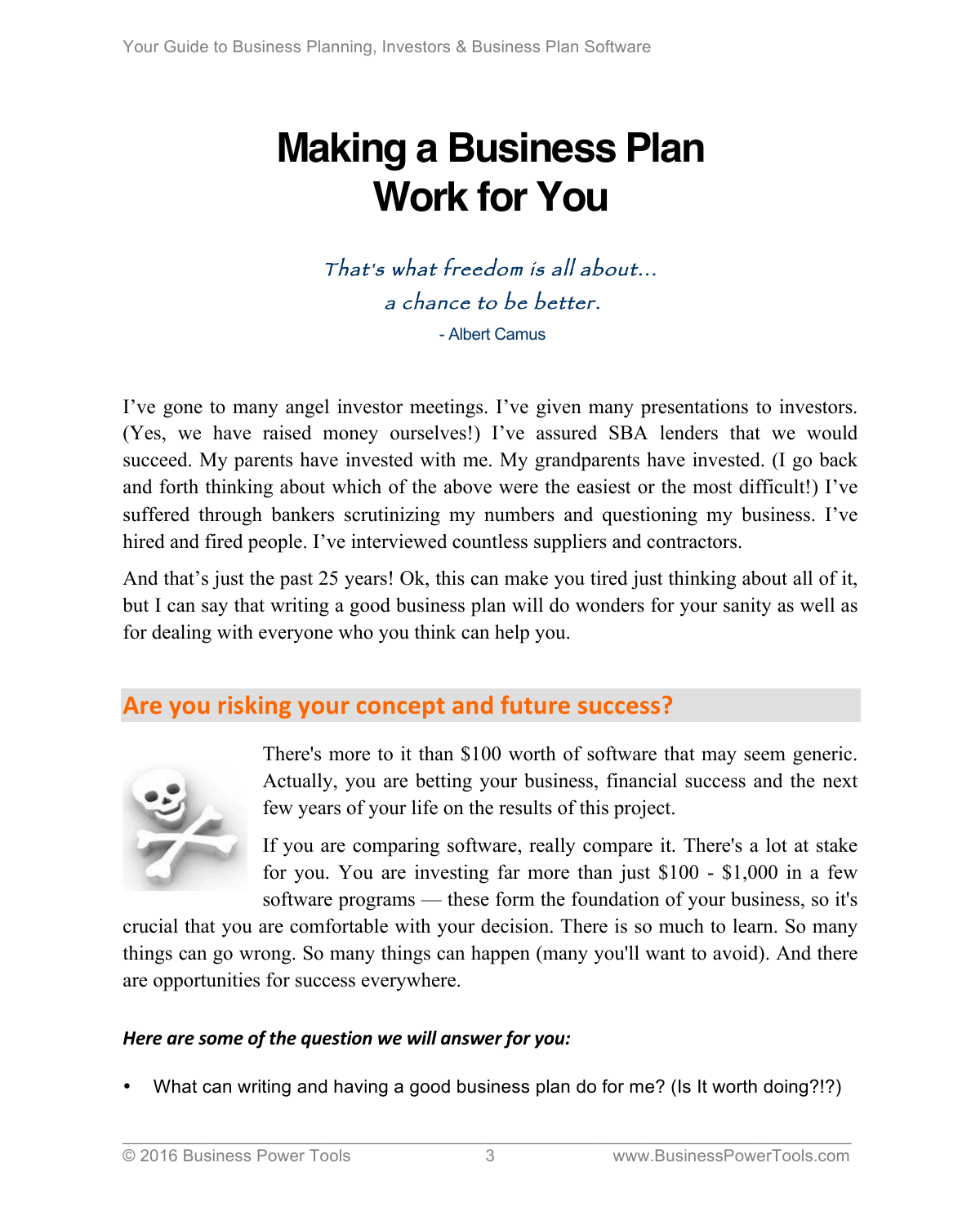- Do I need a business plan if I'm not seeking financing?
- How do investors read a business plan, and what do they look for?
- What steps should I expect a venture capital firm to take with my plan?
- What are the components of a business plan?
- Should I hire someone to write my business plan for me?
- What about using business plan software?

# **What is a business plan?**

A business plan is a written document used to describe your business. You can think of a business plan in many ways... Like a movie script, a blueprint, a brochure, a road-map… Ideally, a good business plan can serve you well in each of these capacities.

Each section in a typical plan has a specific purpose, for example, an overview of your company or of your products. A plan for a small, simple business can be quite short, perhaps as few as 8-10 pages. Certain sections can be as short as one page. Be reassured that each step of this process can be relatively painless and ultimately quite rewarding.

# The value of a good business plan

How do we explain this? Of course a business plan is a good thing and very worth having.

A business plan precisely defines your business, identifies your goals, and serves as your firm's resume. It helps the business owner(s), its employees and its partners to understand why the business exists (its mission and your vision) and the direction the company will be taking to achieve its objectives. The importance of a comprehensive, thoughtful business plan cannot be over-emphasized. Much hinges on it: outside funding, credit from suppliers, management of your operation and finances, promotion and marketing, and achievement of your goals and objectives.

The basic components include a current and pro forma balance sheet, an income statement, and a cash flow analysis. It helps you allocate resources properly, handle unforeseen complications, and make good business decisions. Because it provides specific and organized information about your company and how you will repay borrowed money, a good business plan is a crucial part of any loan application. Additionally, it informs sales people, suppliers, and others about your operations and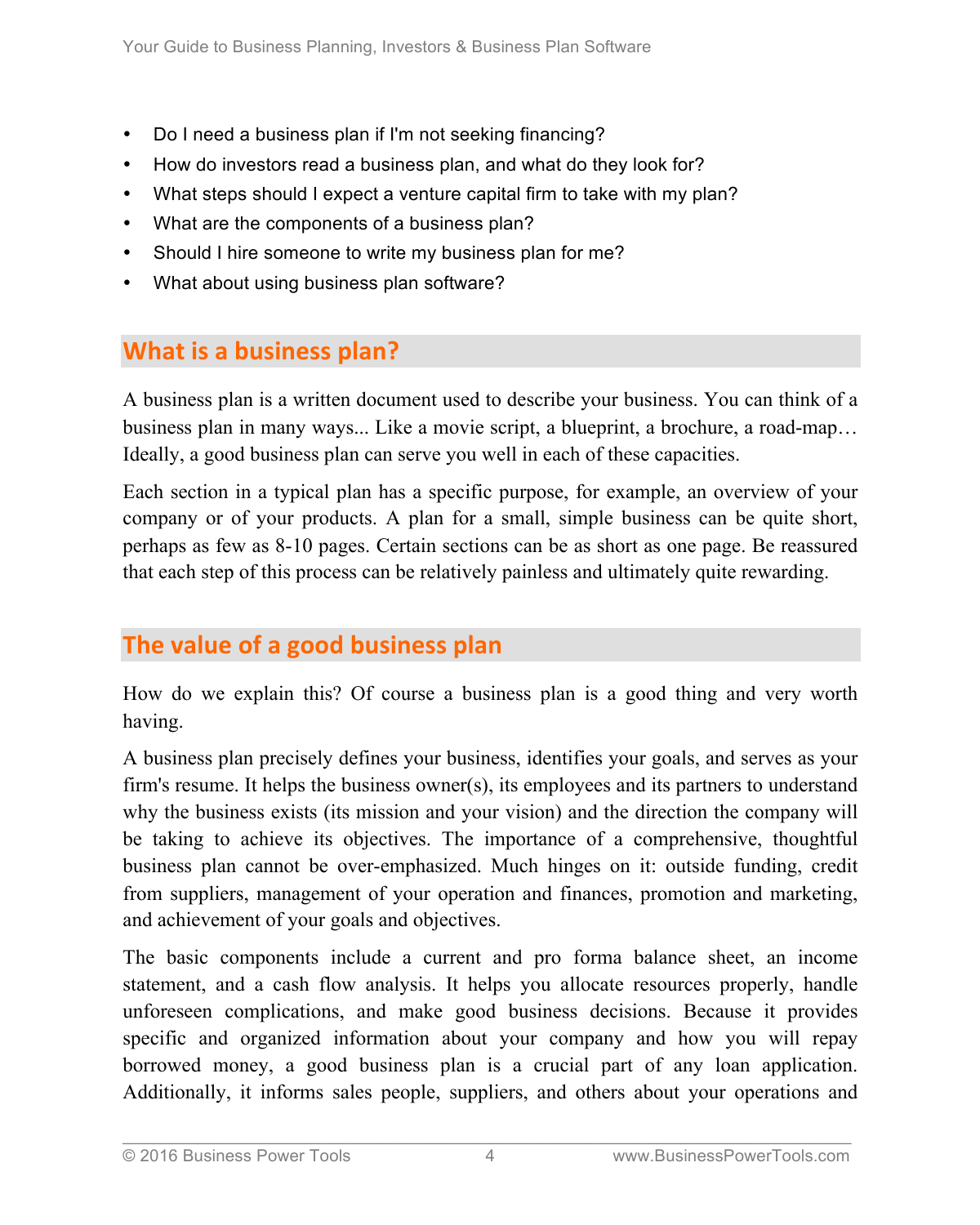goals.

Despite the critical importance of a business plan, many entrepreneurs drag their feet when it comes to preparing a written document. They argue that their marketplace changes too fast for a business plan to be useful or that they just don't have enough time. But just as a builder won't begin construction without a blueprint, eager business owners shouldn't rush into new ventures without a business plan.

Before you begin writing your business plan, we always consider five core questions:

1) Why am I in this business and what do I want to achieve?

2) What service / product does your business provide and what need does it fill?

3) Who are the potential customers for your product or service and why will they purchase it from you?

4) How will you reach your potential customers?

5) Where will you get the financial resources to start and build your business?

 $\triangleright$  NOTE: Although this paper is geared toward helping you obtain funding, ask *yourself if you really need investors. It's a fair question. just because you are starting or* expanding a business and you know you need money, doesn't necessarily mean that you need an investor. Investors want a return on their investment, and they sometimes *want partial ownership. Is their help worth it? Can you channel the energy you would spend seeking funding into new selling efforts or reducing your expenses until you can generate the expansion money?* 

# Whatever you can do or dream, you can begin it. Boldness has genius, power and magic in it. Begin it now.

*~ Goethe (1749-1832), German poet and dramatist*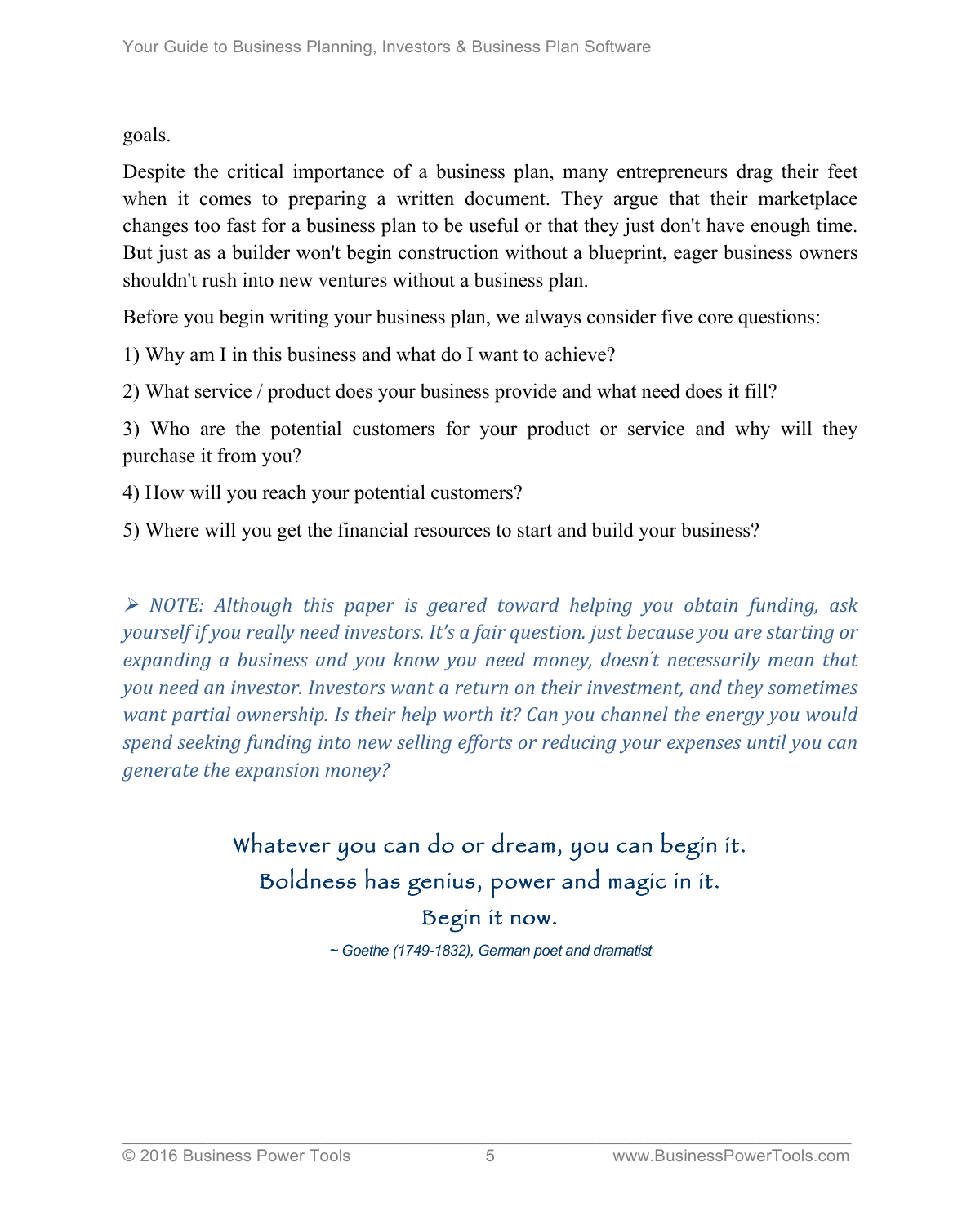# **Why Write a Business Plan?**

A sensible man never embarks on an enterprise until he can see his way to the end of it.

- Aesop

I get very excited when I see something cool, but it makes me sad (and sick) that so often the good stuff dies because the creator didn't know what to do next. Or, got crushed by a competitor. I remember reading *Popular Science* when I was a kid… where is that 300 mpg carburetor today?

Writing a business plan, if you've never written one, can be a daunting thought. Perhaps you ' ve never even seen one. Perhaps you haven't enjoyed writing or don't know where to begin. Maybe you have some experience in business and know about business plans, but just want some additional ideas. Or, perhaps you don<sup>'</sup>t see the need.

Many businesspeople apparently do not write or use business plans. Do you suppose that the guy running the local TV repair shop wrote one? Do you think your beautician wrote one? Well, if they got an SBA loan, then they did. Sure, you can do business without a plan, but consider the benefits of having one, such as obtaining funding from someone outside your family. Most of the businesses that fail have never written a business plan, while many studies have shown that companies with business plans have a higher probability of success.

# Of the businesses that failed, 60% had no business plan. - SBA Report

People write business plans for a number of reasons. Perhaps the one most important, but one usually left unstated, is to be taken seriously. Whatever the ultimate purpose of your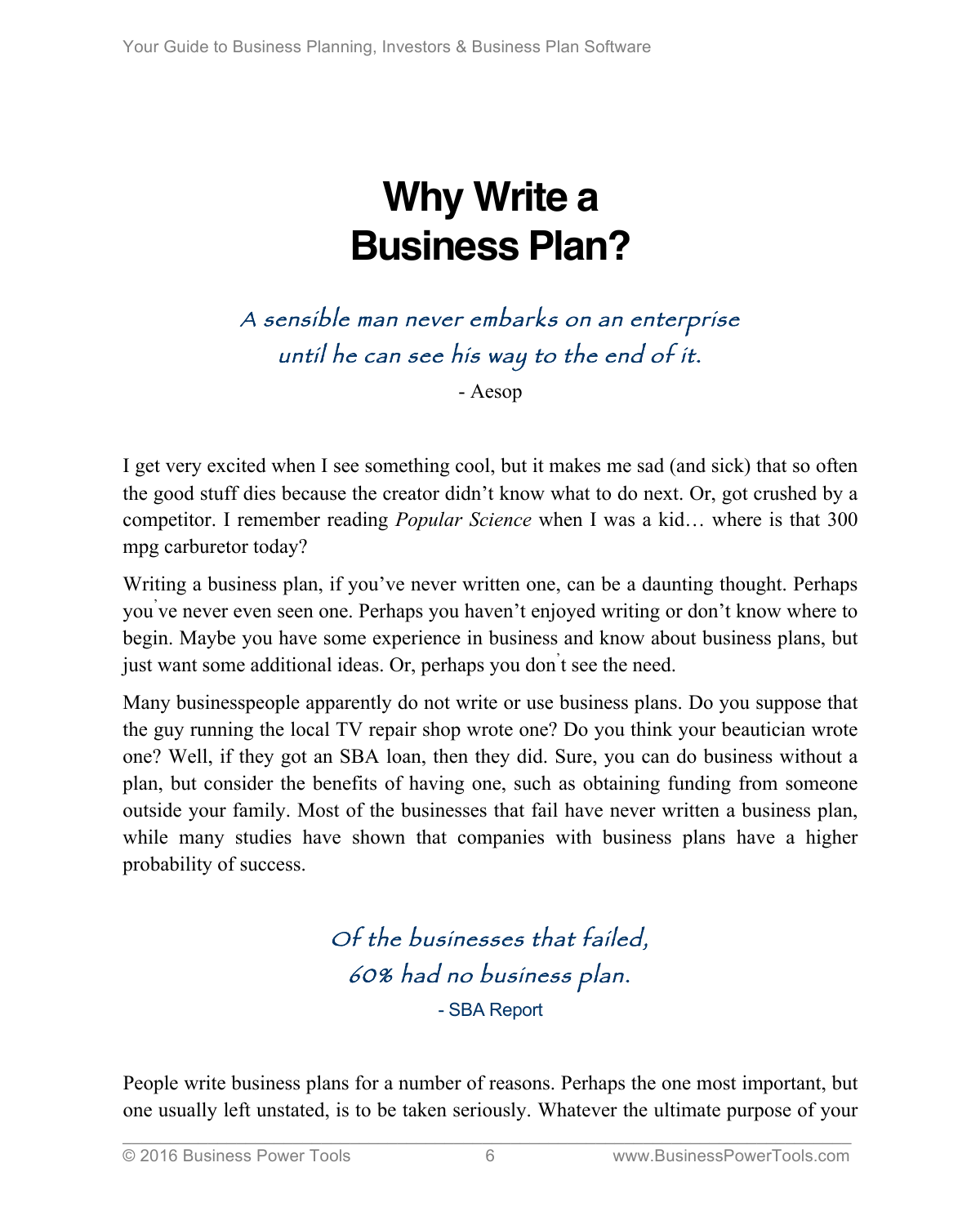business plan, if your business is not taken seriously, you won' t achieve your purpose.

The most common stated reason for writing a business plan is to obtain funding. Funding, of course, is money that someone loans, invests in, or gives you because they believe you are going to be successful, and they want to share in that success. If you thought that funding only comes from banks, well, that is but one of probably several hundred sources of funding. Another paper available from BusinessPowerTools.com is *"65 Ways to Finance Your Business"* provide more background information on this topic.

With these points in mind, here are some of the major reasons and benefits of writing a business plan:

#### **Obtaining funding as the basis for...**

- Attracting key employees into your company
- Convincing key suppliers to give you credit
- Creating a brochure for a business broker to use in selling your company
- Designing a prospectus to sell stock in your company
- Attracting business partners
- Forming strategic alliances

#### To support the good management of your business...

- Ensuring that everyone in your company is working towards the same goals
- Convincing others in your company to allocate resources
- How to run the business, monitor its progress and make course corrections
- Managing your growth
- Obtaining input from employees and investors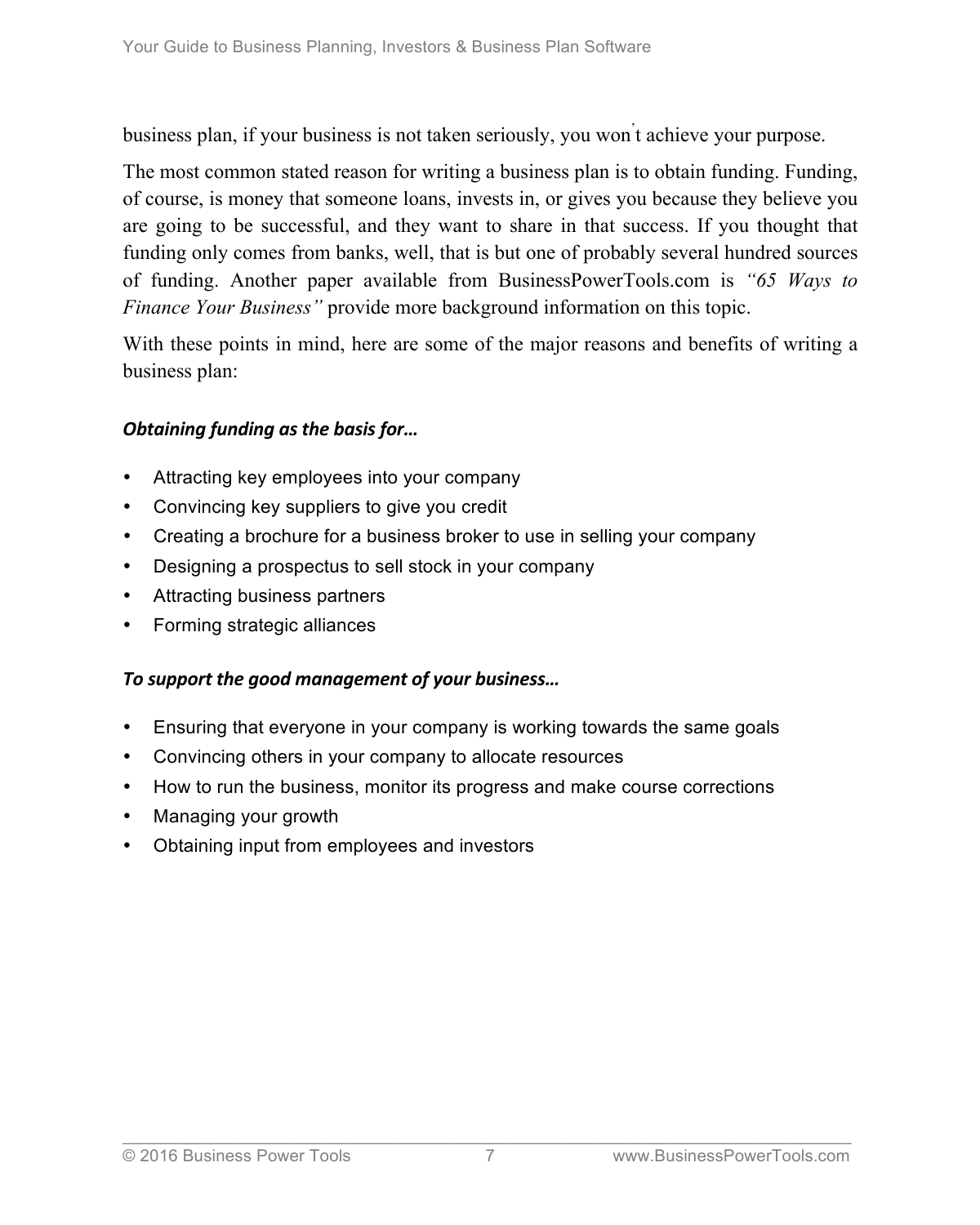# **Do I really need to write a business plan?**

# I don't need a business plan, I'm already in business.

- An entrepreneur before her recent business failure

Perhaps you see that there are many good reasons to write a business plan, but is it required? Isn't it obvious that your business or product valid? Can't you just go to the bank and get a loan against your house or other assets? Sure, in some cases you can. But why limit yourself?

Consider this: If you are going to ask someone for money, even if its family or friends, a plan will certainly increase your chances. If you intend to go to a bank, even one who knows you, they are going to want some type of papers completed. If you go to an investor who doesn' t know you, it's a must. If you are asking for funds from a government agency such as the

Small Business Administration (SBA) it is required. Even if you have an existing business, and you've been running it without a formal written plan, you will benefit from writing one. You will get a clearer view of your business; one that might surprise and even inspire you.

Simply stated, a business plan is a written document detailing the operational and financial aspects of your company. Like a road map, it helps you determine where you are, where you want to be, and how you're going to get there. If it's well written, your business plan will keep you in touch with your goals, potential risks and probable rewards. Moreover, it may be the crucial factor in convincing investors or company management to give you the financing you' ll need to realize your dream.

# **Types of business plans**

There are three general types of business plans, each written for different purposes or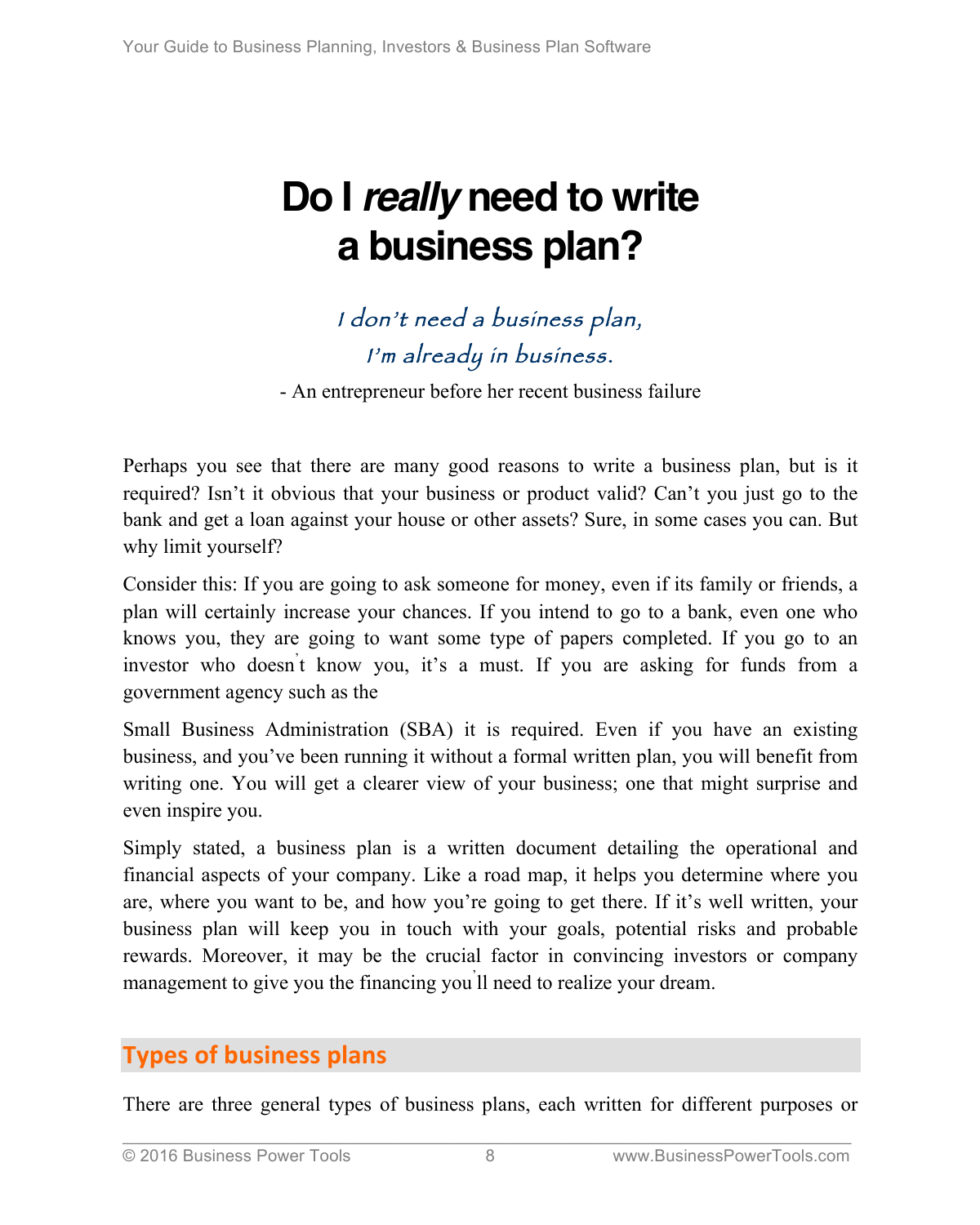situations. In general, a Summary business and a Complete business plan are intended for readers outside your company. An Operational Business Plan is intended for internal usage in an ongoing business.

**A Summary** business plan is a much shorter document that highlights the most important information about your business and its direction. It should make clear the specific request(s) you are making of your reader and the purpose of the request. It is ideal when your request is simple or minimal, when you are strapped for time, or when you want to give your reader a preview of your business plan, to gauge if they would have sufficient interest to meet with you for a presentation and if interested further, they'll want to read your Complete plan.

A Summary plan is also effective for small to moderate bank loans, attracting key employees, or for persuading friends and relatives to invest a few thousand dollars. A Summary plan is usually about 1-2 pages long and is considered an Executive Summary including a table with a summarized 5-year Income Statement. Click here to see this example Summary Business Plan template.

**A Complete** business plan is necessary when you are seeking a significant amount of funding or want to give your external reader a full picture of your business. The Complete plan can range from 15 to 40 pages or more. Here you need to explain your business concept in detail to potential backers, strategic partners, or potential buyers of your company. It should clearly state the specific request(s) you are making with your business plan and what your company brings to the table should the request be fulfilled by the reader.

An **Operational** business plan is an important internally oriented document of your established company. It is used primarily by the management team, board of directors and your high-level professional advisors. It's excellent for focusing and aligning the efforts of key managers toward common company goals, and therefore should be updated at least annually. It is your master blueprint to which you tie your budgets and departmental plans. The key elements of the operational plan are the Company Direction, supported by sound plans for Products/Services, Marketing/Sales and Finance/ Administration. Writing a good operational plan is the hub of running a viable business and can do wonders for any executive's career.

#### *What is Involved in Writing a Business Plan?*

If you feel like you have a fair understanding about the format and purpose of a business plan, but just don't quite see where to start or what's involved, the points covered in the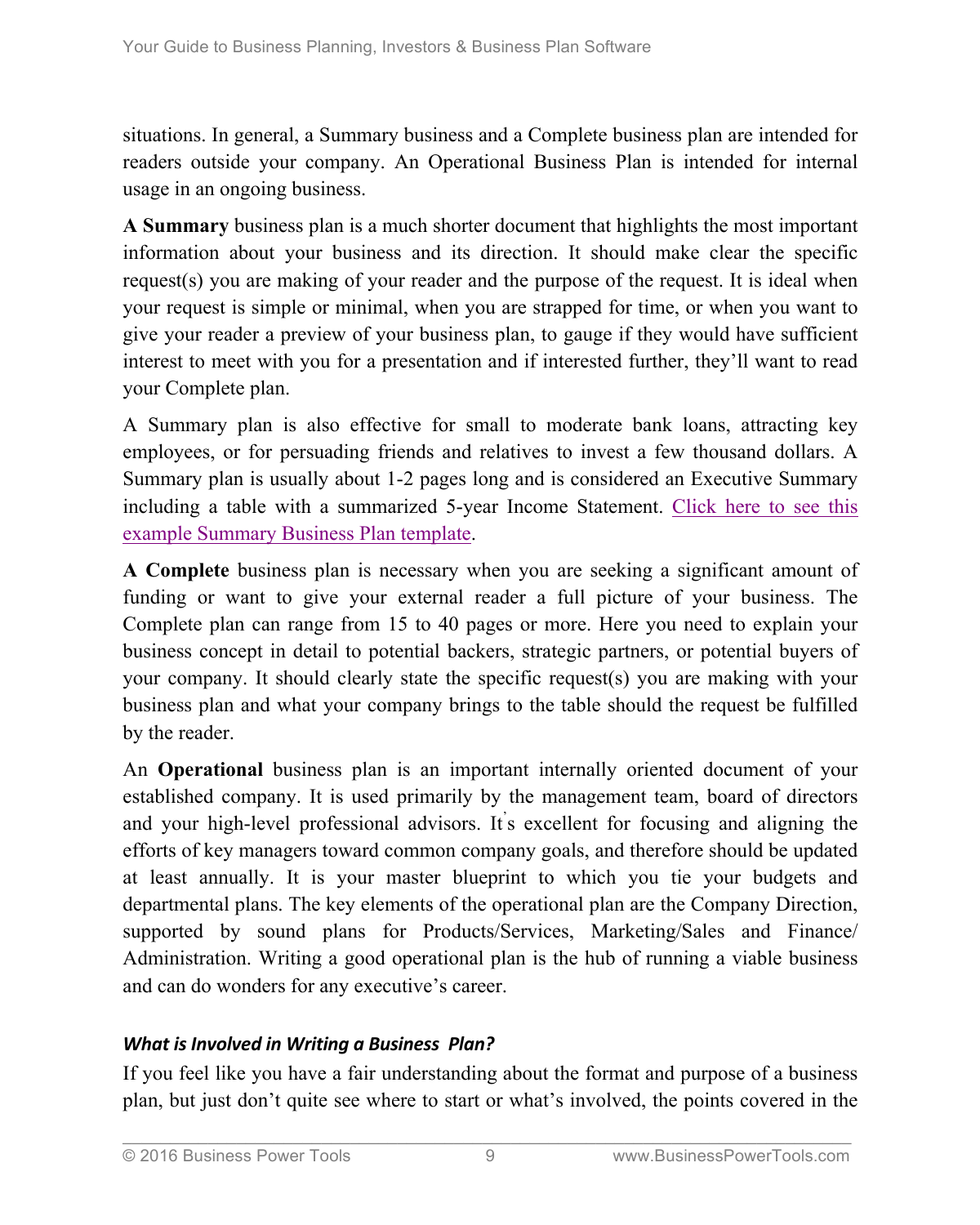next several pages can help you. Of course, the length and depth of your plan varies with the complexity of your business. At the same time, be sure that you don't create a business plan more complex than it absolutely needs to be for your readers. You want to make sure you say just enough to grab and hold their interest.

# Do I need a business plan if I'm not seeking financing?

For your business to succeed, you need to know where you're going and how you'll get there. Creating a business plan enables you to set goals, determine the resources you will need to carry out your plan, and foresee problems that might otherwise broadside you.

You can choose from the array of business plan elements presented on this site to create a business plan that suits your needs. For example, while management biographies are very important to venture capitalists, they are not critical to an informal plan. But a word of caution, be sure to make your business plan comprehensive enough that it will serve one of its most important functions—helping you to think through the development of your business ahead of time. The minimum any business plan, even an informal one, should include is: business description, target market, competition, positioning, customers, sales distribution and marketing, and a cash flow statement.

#### Government grants, guaranteed loans, or special Economic Development funds?

Have you thoroughly explored the possibility of grants, subsidized, or guaranteed loans? The government and private institutions have many programs to aid certain sectors of the business community. Perhaps you are only familiar with disaster relief loans offered by the SBA, but there are many more. You can find out about these types of programs through the government, trade associations, other business people, and through associations who specialize in locating these types of loans and grants. One prerequisite for these special grants and government loans is a business plan.

Your plan will surely be rejected if you don't do your homework. However, some agencies will help you with your plan. Be aware, though, that many, many people apply for grants in particular because grants do not require repayment and are very attractive. Your plan has to be very compelling and competitive. Be clever. Think about what all those other plans might contain, then highlight why you are better and more deserving.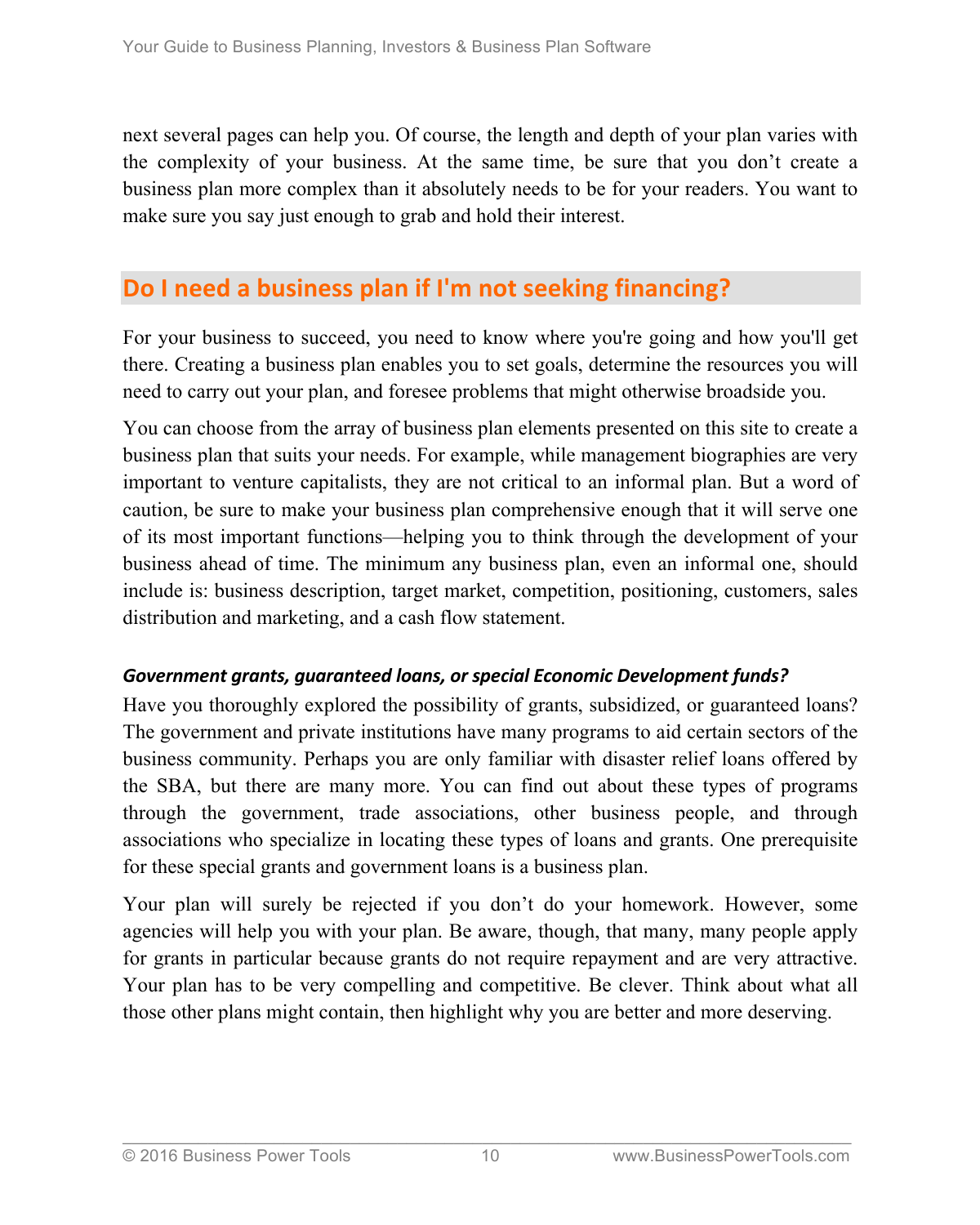# **Investors**

#### **So, what do we know?**

Besides 27+ years of using BizPlanBuilder business planning software ourselves, talking with people every day and from feedback from thousands of business owners and consultants like you...

- We are members of the **United Inventors Association**.
- We are members of the **Silicon Valley Association of Start-up Entrepreneurs** (SVASE).
- We attend **Kieretsu Forum** presentations.
- We participate with the **Gathering of Angels**, **Golden Capital Network**, and many others' events.

These guys are tough and can be brutal on business plans... They're often investing their own cash and have seen many deals before! (Usually they say they want a short 2-3 page plan... that's because they don't trust anyone to get it right. Actually, they want to know many many things before writing a check!) We've been listening and watching for a long time and are revealing what you need to know to win at this game.

# **What Is an Investor? What is funding?**

You are probably writing your business plan primarily to obtain money to either start your business or to enhance an existing business. The money you ask for is called funding. People who provide that funding are called investors. This probably seems obvious. However, the words funding and investor often bring to mind only a limited picture to many people. Perhaps funding means getting a bank loan and an investor is someone who buys shares of stock. But there are many other meanings.

Funding refers to the form of investment. It can certainly be a bank loan, but it may also be a grant, the sale of stock, or other types of secured and unsecured loans from finance



**KEIRETSU** 

FORUM

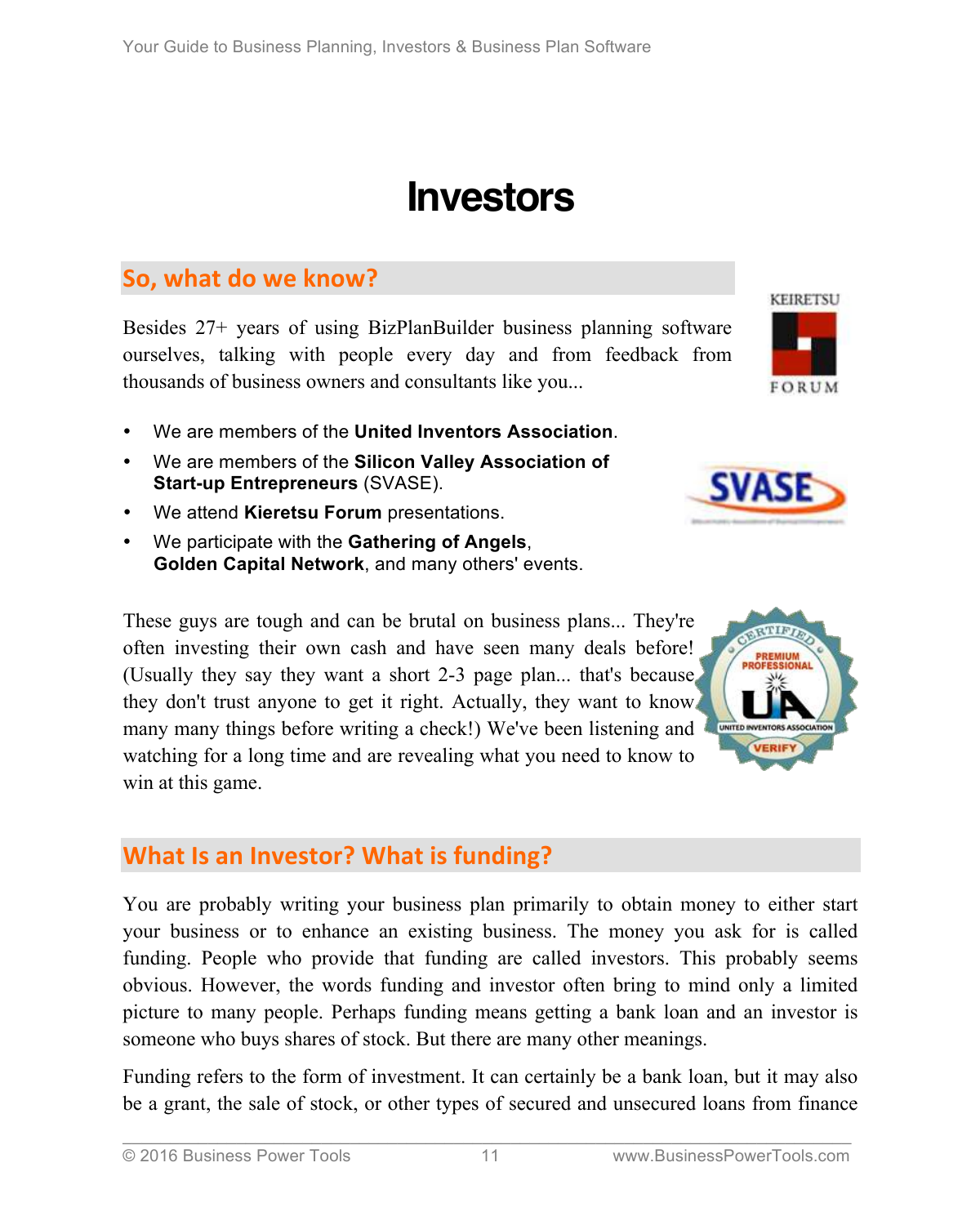companies, from government agencies, from individuals, from non-profit organizations, and more.

Each type of funding is granted and administered by one or more investor. For example, a bank has a loan officer: one person that you talk to but who may have to represent your business to a committee of people who make the final decision. But there are many more types of investors, each with their own unique requirements. These requirements include things like how much risk they are willing to take, what form of repayment they are willing to accept, and what sort of qualifications your business needs to meet before they will consider you. For example, the Small Business Administration has several very desirable loan programs, but they require companies to meet certain criteria with regard to size, ownership, and financial condition before they will lend money.

Also, be aware that when you seek funding, you may not be able to find the entire amount in one place. You may prefer to spread out your investment between several investors. Some investors cannot handle the total amount, and some investors prefer not to be your sole source of funds.

In addition to writing a business plan, you may be called upon to present your plan in person. That means you must be intimately familiar with your plan's contents and be prepared to discuss things not featured in the plan but that underpin it. It is often a good idea to take along various members of your team to present the part of the plan they helped write and in which they have expertise.

#### **Who are these investors?**

Here is a list of some common types of investors. You may want to approach one for all your funding needs, you may want to approach different investors at different stages of your company's growth, or you may want to approach more than one to come up with your total requirement.

- Associates and partners who can contribute funding
- Bankers and investment bankers (local, national, or international) who provide loans for equipment and expansion.
- Finance companies who provide loans, like banks, but who accept more risk. Some may also offer secured loans against inventory or receivables.
- Business Brokers who can help you sell your business
- Venture Capitalists (VCs) who specialize in high-risk, start-up companies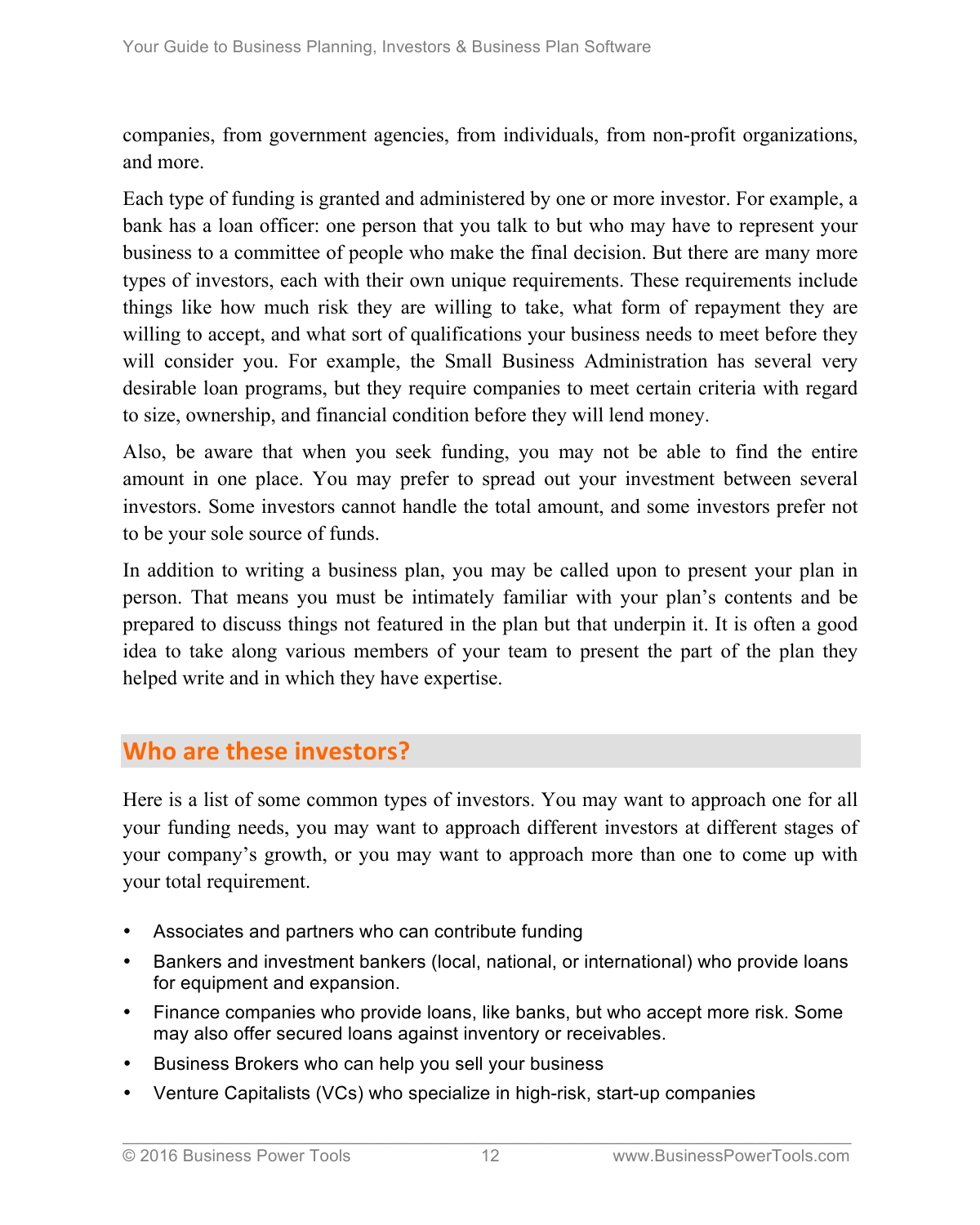- Small Business Administration (SBA) and other government agencies who can guarantee or approve low-cost business loans. They also offer special programs for things like Economic Development Zones and for women and minorities.
- Government grant agencies who offer funding for the research and development of new technologies, education, and other published purposes.
- Stock Offerings that bring in money by offering part ownership in the company
- Suppliers who can provide credit for inventory and materials
- Angels who are patrons of your industry and fund promising companies, often through consortiums.
- Private foundations and charitable institutions who offer grants or low interest loans for charitable purposes such as community betterment or the arts.
- Family or friends who believe in you and your ideas and can chip in
- Yourself and your own assets such as the equity in your home, insurance policies, retirement accounts, or even credit cards.

## **Angel Investors**

Angel investors are a special breed of investors. Whereas venture capital firms and funds invest other people's money in new business, angel investors invest their own money. Willing to take greater risks, they are the start-up entrepreneur's best friends. Angels most often assist a company when it may be little more than an entrepreneurs' dream. Frequently, they offer more than money; serving as coach, mentor, and champion, and often providing guidance from the point of view of one who has experience turning ideas into fortunes.

Introductions to angels can generally be arranged by your CPA, your lawyer, and investment bankers. Note: you do not need to hire an investment banker for angel money. Since the amount will be small, any fee they would earn would be negligible. Thus, under most circumstances, they will give you a list of angels they know at no cost to you (with the hopes that you will work with them in the future). Business Power Tools can help you make connections with angel investors.

#### **Some interesting factoids about angel investors (Italics mine)**

- 90% Men
- Median age: 49 (They use reading glasses – print at least 11pt!)
- Average investment: \$72,000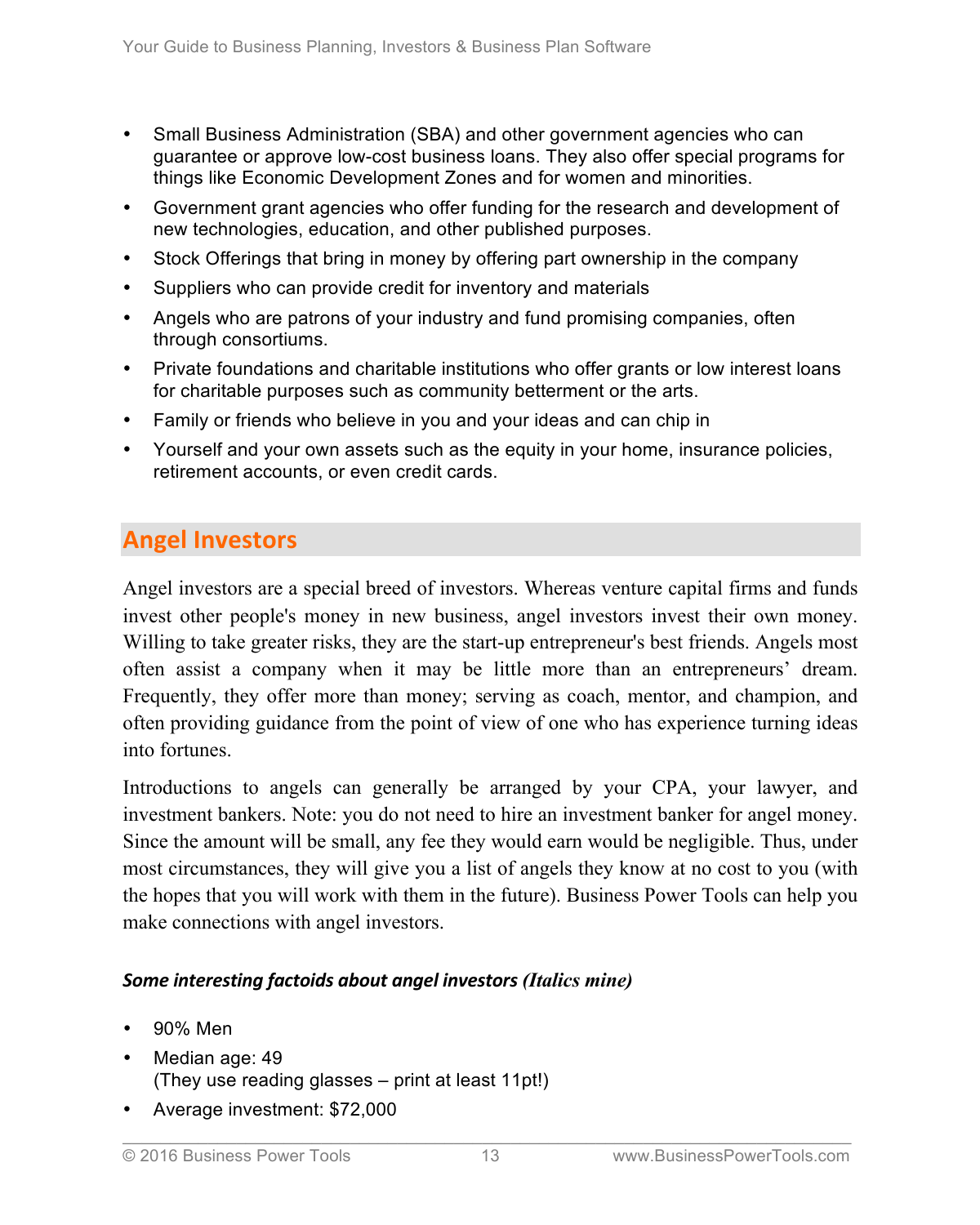- Education: 75% College / 17% Graduate (God help you if you have typos in your plan!)
- 78% 5+ years experience (Hey! These guys can come in handy!)
- Expect a 34% ROI ARR (To bet their retirement on you, it had better be well worth it!)
- Close to home + participation (They want to invest in something they can get their hands on… and help!)
- - Survey by: Dee Power & Brian Hill

# **Choosing the Right Investors**



Excerpted from Business Black Belt by Burke Franklin

Perhaps the single biggest obstacle to raising capital for your business is the idea that investors will be forever breathing down your back… they'll own you… your entrepreneurial venture, your freedom as you know it… will be over forever. So, the debate rages within your mind whether or not you really want investors and isn't there a better way to have the money to build your business and still do things your way?

No doubt you've heard many horror stories about investors' meddling. You aren't alone in this dilemma. Many entrepreneurs don't want to give up control and don't want to take money from people who will now tell them what to do.

What hasn't been explained is how to choose the right kind of investors. Without this knowledge, many entrepreneurs take money and endure the consequences. Howard Schultz, the CEO of Starbucks discovered the secret after many agonizing presentations to investors. He explains it beautifully when he says that the right investor (and for that matter any employee, board member of the management team member) at Starbucks "*must have a passion for coffee and the coffee experience.*" Can you imagine a teatotaling investor who invested in Starbucks as a pure financial play? The phone calls… "What can't you buy cheaper beans?" "Why do we spend so much money on our stores?" Blah blah blah… On the other hand, if the investor loves coffee him/herself, they will inherently understand (or come to understand) the reasoning behind all of Starbucks moves. In fact, their phone calls and unsolicited suggestions would be in tune with the founder and taken as the real contributions that they are.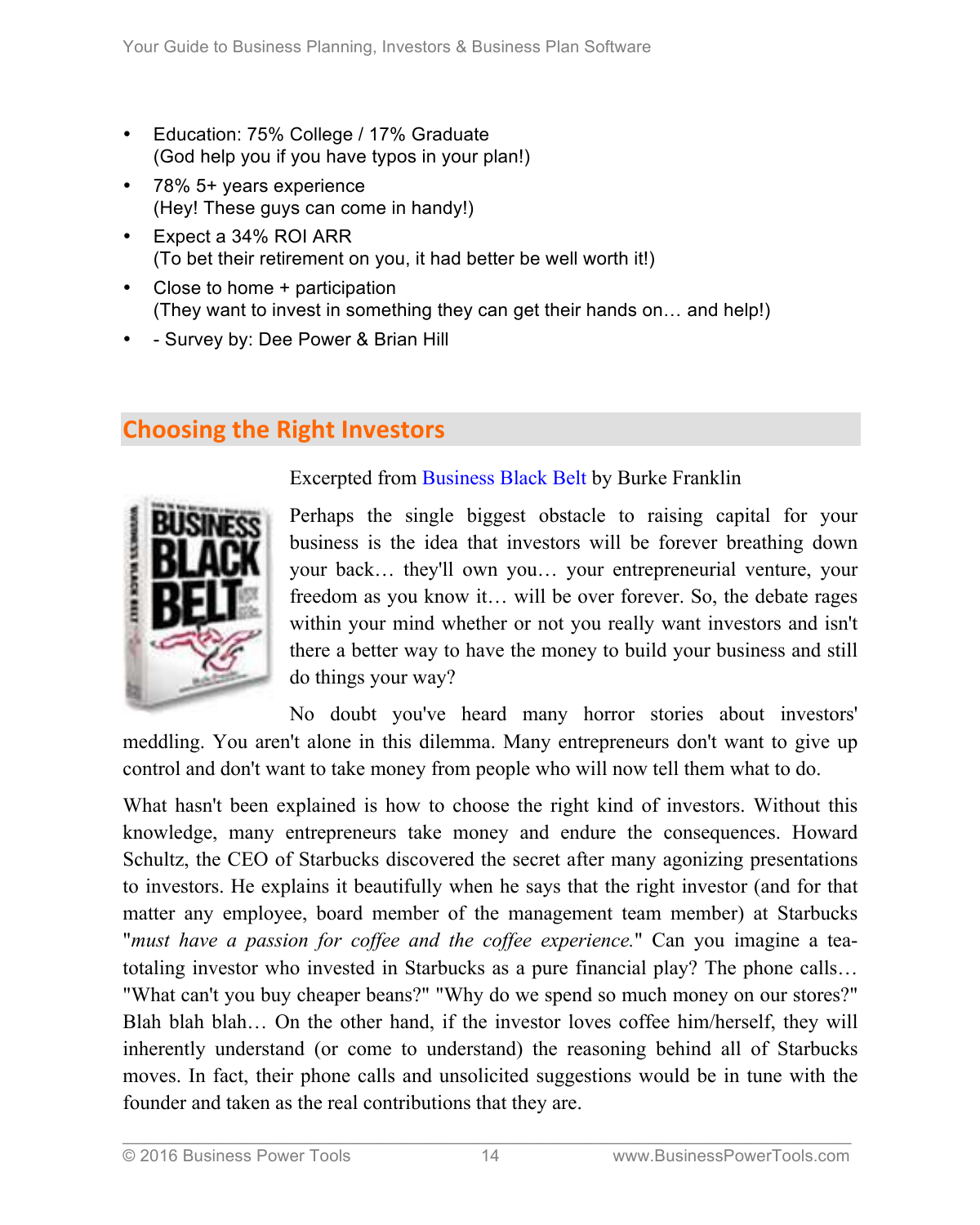How can you find investors who have passion for your business and what you and your products and services are about? This is one of the keys to taking on investors who will support you with much needed growth capital, as well as (and often more importantly) all kinds of other support.

# **What do investors look for when they read a business plan?**

Don't expect every person you will send your business plan to read it thoroughly. In fact, you really can only count on them to skim it. Investors know what they're looking for in a plan – they want to see a business that will grow rapidly and someday return a handsome profit. Venture capital firms, for example, expect to receive an average of five times their original investment within 5 to 7 years.

Keep in mind that investors rarely put money into a "product" – they invest in a business. Many great products have floundered because the inventors did not understand how to get people to buy them. So be sure to show that you understand how to market your product or service.

Your executive summary will likely be the first thing read. Make it stand out by highlighting the unique nature of your product or service, the strength of your management team, and why your business will make money. If the executive summary grabs their interest, many investors will move to the rest of the plan. But they probably won't read it in order. Some investors go straight to the description of the management team – they want to see if anyone involved with the company has had experience with successful start-ups, and has relevant experience in this industry. Others may go to the financials section to see when and how you plan to attain long-term profitability.

#### **What investors want to know...**

Building a business requires more than just an idea and a plan. For a moment (and you may need to refer to this moment often), put yourself in an investor's position... What would YOU want to know about a business before you invested in it? We often recommend investing an amount of money in a friend's business just to get the mental, physical, emotional, and spiritual experience of investing precious CASH in someone else's business. Now, more than ever, you must be convincing to the bone. And, expect that intelligent people with money will want to feel comfortable with you and your answers. You will find that, no matter who you are and what you are doing, you're going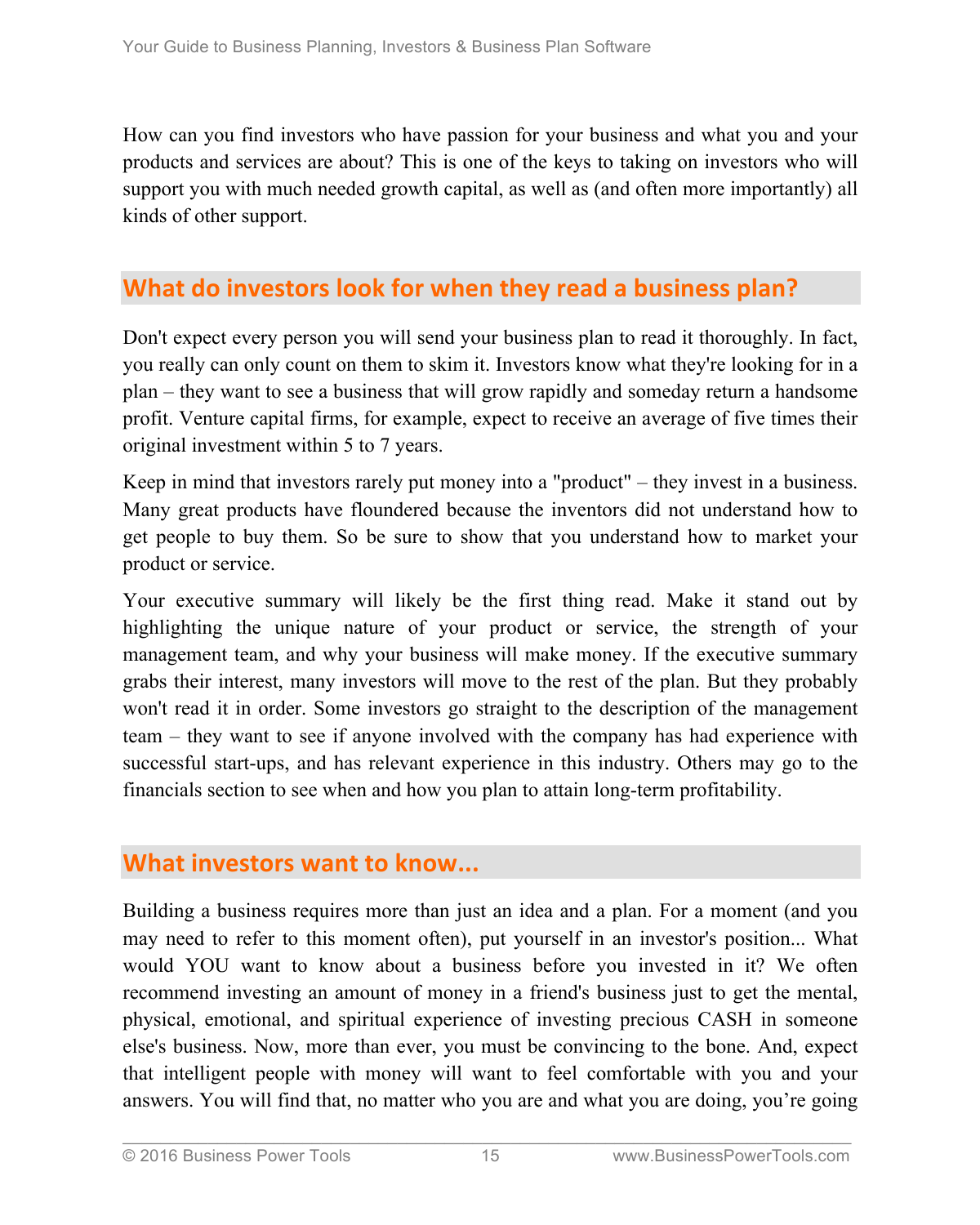to need answers to these basic 20 questions:

- Who are you?
- Why are you in business?
- What is the opportunity / need / current situation in the world?
- How big is the market?
- What will you sell?
- How is your business structured?
- How will you make money?
- Who else is doing the same thing?
- How do you compare?
- Who are your most important customers?
- How will you reach and inspire them to buy from you?
- Do you have any strategic partners who will help?
- Who are the people running your business?
- What experience do you/they have?
- Who else are you working with?
- Who are your advisors? Who is on your board?
- Where are you today? / What traction do you have? / What have you accomplished?
- How much money do you need to start / grow?
- What will you do with the money? What's the deal?
- When & how will investors make their money back?

Investors likely have many interests. When you approach them with a complete plan A) you will have the above answers firmly in your head and you will be able to speak them with certainty B) your plan will provide written documentation that adds believe-ability C) having done the math, you will feel great about your prospects for personal wealth, as well as a huge payoff for your investor(s)(who may get richer then you do from your deal). But that's OK for now.

You never change things by fighting the existing reality. To change something, build a new model that makes the existing model obsolete.

- R. Buckminster Fuller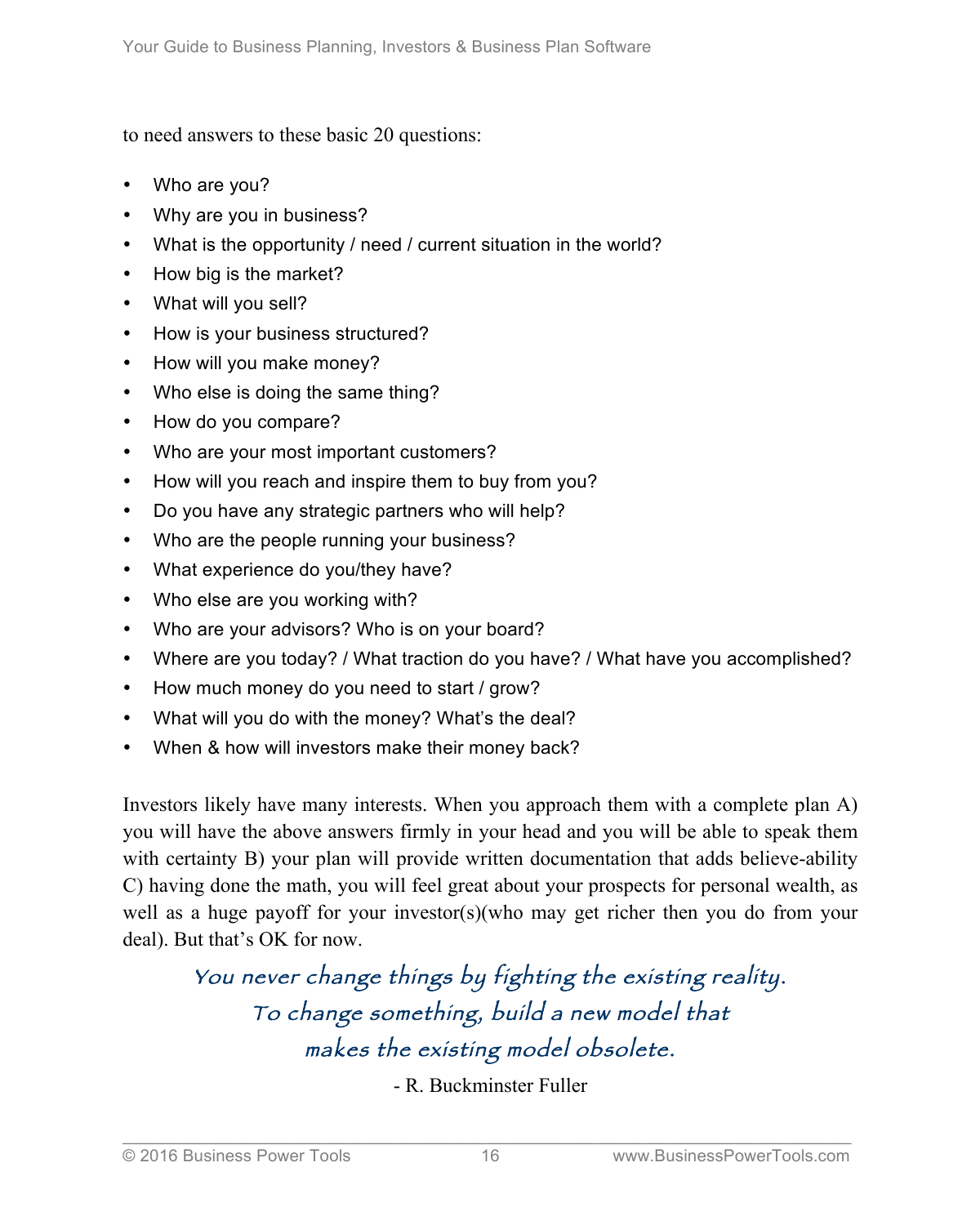# **What do investors care about?**

Pitching investors or applying for a loan is entirely different than selling your product or service to customers. People considering a financial interest in your business, while still needing to be convinced that your product or service will sell (and they may not be your ideal customer themselves), have many other considerations. Since their interest is in making money (some want social change, some want to save the world, some love backing a good idea – they all want to make money), they care less about the industry and more about your money-making capabilities.

Before you can write a plan that satisfies all the points that an investor cares about, you need some idea what those points are. The answer to this is really no secret. Investors want you to know what sort of businesses they are interested in funding. They don't want you to waste their time. Ask about investors and what they're interested in or research them in trade or financial publications.

First, remember the one common attribute shared by all investors: They all want to make money. This may seem obvious, but sometimes this fact gets lost in the excitement of your own idea. Often, investors have a portfolio of industries that they specialize in. Even charitable groups who grant money will want something in return such as local job generation. Your plan needs to emphasize how your business will pay off for the investor and that it pays off in the right kind of return on investment (ROI). Once you get that firmly in mind, you are ready to explore the differences between investors.

Remember, you are *not* selling your product or service to your investors...

# You are selling a share in a money-making machine.

To give you an idea about the things you need to consider, ask yourself the questions posed below. The answers help you narrow your investor selection and help define how you need to talk to them through your plan. They want to know…

#### *What business are you in?*

Each type of investor has a certain portfolio they invest in. They have business expertise in funding certain types of companies in certain industries, and they tend to stick with them. For example, a retirement fund manager may limit his or her investments to lowrisk companies. They are also probably well diversified having some foreign stocks, some utilities, some technologies, and so forth. You need to find out who funds your type of business.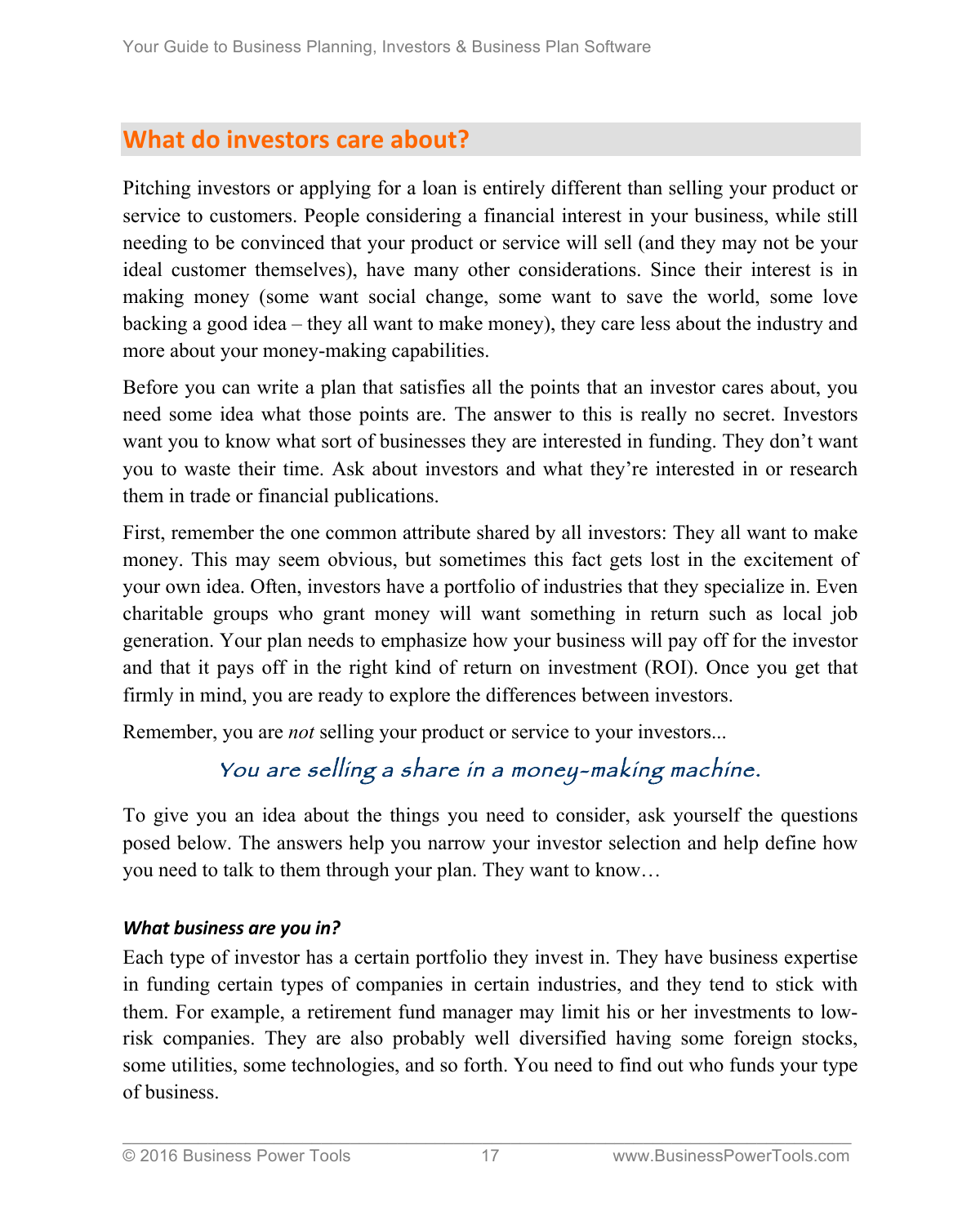#### *How much money do you need?*

Investors tend to have an average range of cash available for an investment. For example, credit unions and banks tend to fund loans for items in the car, boat, and home priceranges while government contracts can be in the millions. The smallest investors are probably yourself, your family, and your friends. The largest investors are usually venture capitalists and certain government agencies.

Try to match your need to a funding source that is capable of handling the amount you need. Consider also that you may need more than one source, working in concert, which is perfectly acceptable in many cases.

#### *What is your purpose for seeking funding?*

Does your investor want security or collateral? The reason you are asking for money affects who you ask. If you are financing growth or expansion, you might look to stock offerings instead of a bank or an angel. On the other hand, if you have assets in the form of inventory or accounts receivable, you may find finance companies who will loan you money with that as security. As you pay the loan back, you can borrow more up to a certain limit. If your purpose is to purchase property or buildings, you might want to seek out certain government loans who prefer this type of security.

At the same time, consider leasing or renting. If you need money to buy capital equipment or other fixed assets, such as special machinery for production, you may want to explore leasing it from the manufacturer with a buy-out option.

Your plan needs to highlight the purpose of the funds throughout. Use this information to help you select the right investor.

#### *How risky is your business?*

The more risky your business, the more return on investment you need to offer to attract backers. You have to be able to offer them more return than they can get a less risky investment. For instance, if the bank is offering 5% CD rates, you have to either beat that or find a way to lower your risk.

Be sure to match the amount of risk you offer with the right sort of vendor. For example, in banking, they mark up the money they pay depositors by about .1%. This is called the "spread." Your project has to not only pay back the entire amount but the interest too. In the back of the banker's mind, he or she is thinking, what happens if you can't pay it back? You have to make up any shortfall and losses from profit not sales. How much profit can you afford to lose?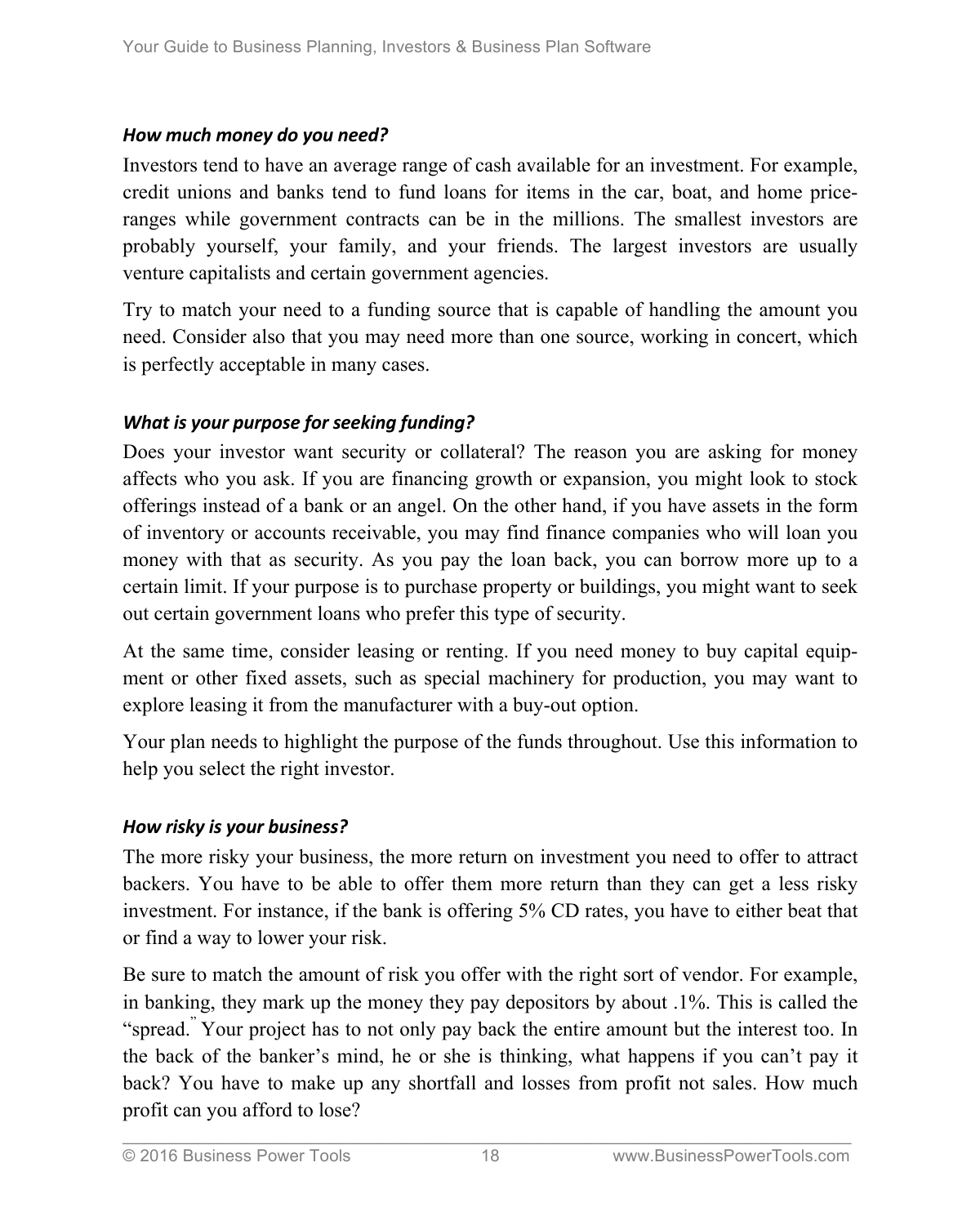For the investor, it would mean losing all the profit they would have made on their loan to you, as well as on the profit they would have made had they loaned that money to someone else who didn't default. This translates into about a 98% assurance that they will get their money back.

In addition, be sure that the way your plan is written doesn't give the wrong impression about your risk. Be honest, but be sure your perceived risk is accurate and not expressed poorly. For example, one measure of risk is your Debt to Asset Ratio. Look at your plan objectively and ask yourself if you would offer funding based on your financial picture. You may need to pay particular attention to the way you present financial analyses and ratios to be sure your business looks as sound as it really is.

#### For how long do you need the money?

Each investor has a particular term in mind. Many investors have more than one way to finance. For example, banks offer different terms for different purposes and amounts. Car loans range from 1-5 years: the longer the term the lower the rate. But the longer the term, the more money you end up paying. Home loans work similarly. On the other hand, venture capitalists typically don<sup>'</sup>t want to be paid interest at all. They want to be cashed out in a fairly short time with a fairly high return.

Your plan should be designed around this need. Does your investor want his or her money back in a short or long term? Do they want it back in cash, in interest over time, or in stock? Can you convert the first loan into a second with a new investor, and cash out the first investor?

#### Do you plan to grow the business and then sell it?

This is a question you need to answer fairly early on in your business planning. This is a fundamental goal, and it affects the way you conduct daily business. If your goal is to grow a company and then cash out, your plan needs to address how you intend to do that.

The way you structure your finances for this type of goal is different from the way you structure a company you intend to keep and run. If you plan to sell, how are you making your business more attractive to a buyer? What sort of equity position do you have, and what sort of equity position will your investor have? Will there be a market for your company when you intend to sell it? Do you have a business broker helping you? What sort of financial picture are you trying to paint?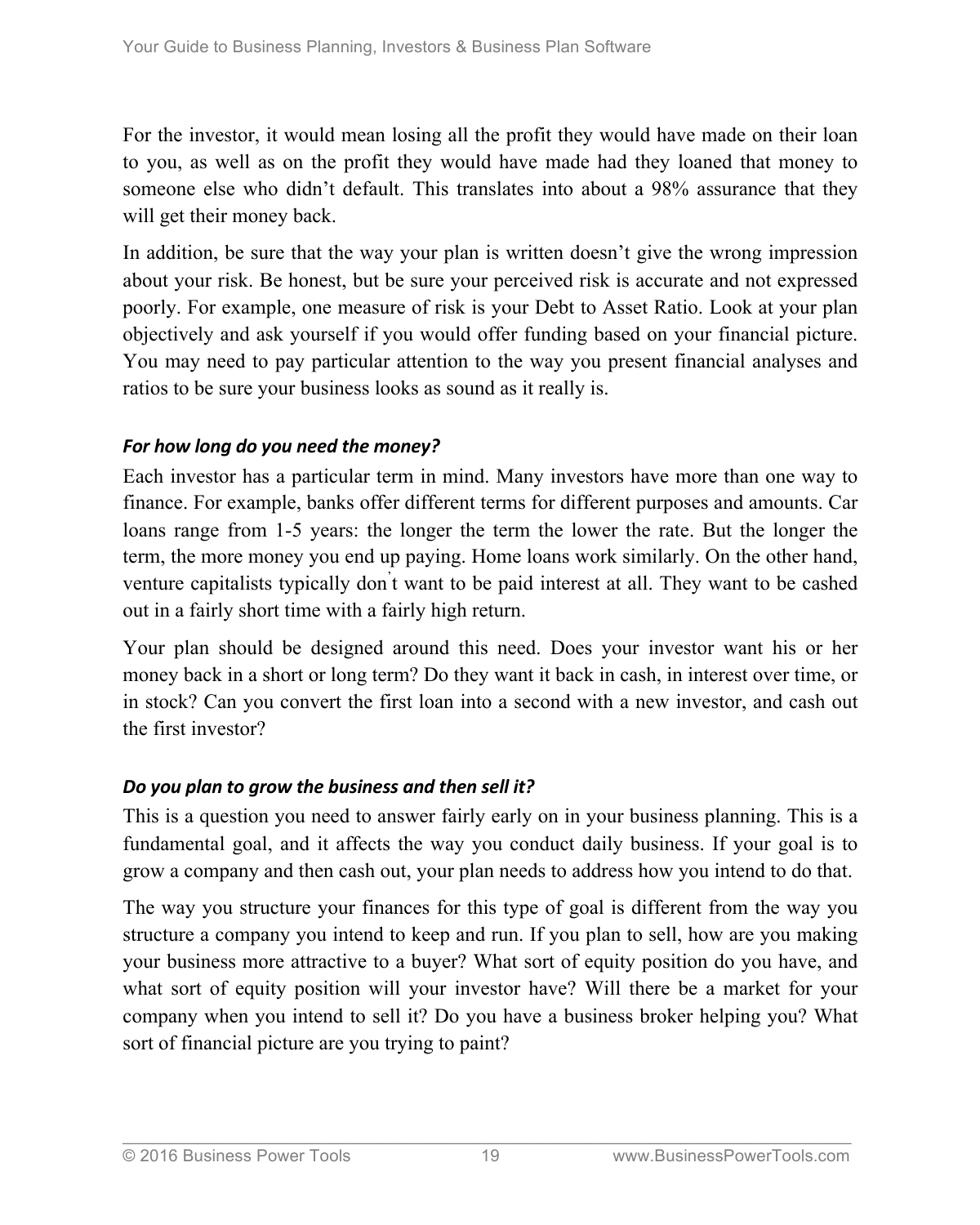#### Are you seeking all your funds from one source or from several sources?

As mentioned above, some investors, such as angels, tend to fund in groups called syndicates or consortiums. This is for two primary reasons. One is that they want to spread the risk around. The other is that they cannot individually meet the amount you are requesting. Find out what each investor's dollar limits are.

This rubs two ways... Some investors don't want to share the return and would not want to join such an arrangement. Similarly, if you have previous funding from somewhere else, try to find out in advance how your new and current investors would feel about your bringing another investor on-board. You have to spell out very carefully the terms, risk, and standing.

For some investors, bringing others on board is expected. For instance, corporations expect it and they sell stock for that reason. They care somewhat about how much stock goes to any one shareholder but, in general, they welcome new investors. Similarly, general and limited partnerships are often set up to attract new partners. Some real estate partnerships, for example, have a few general partners who run the business, but actively solicit limited partners who only invest funds by buying shares of property.

If you intend to solicit additional investors, your plan needs to be sent to the right sort of investor. It has to spell out exactly how that arrangement would work and how each partner or shareholder divides the equity and risk.

#### **What form of payback can you offer?**

This may sound obvious. People pay back investors out of profits, don't they? Well, no. Actually, investments are usually paid back out of sales. If you start tapping into your profit, then you have nothing to pay yourself or your employees with. You also eliminate your ability to reinvest in your business without the need for further loans. See Part Two: Business Plan Financials, for more information.

There are many ways to formulate a payback strategy. Furthermore, each investor has a preferred method of repayment. For example, a venture capitalist generally wants to be cashed out. You have to show that you can earn enough to do that. Will you be in a position to sell the company when the repayment is due? Will you be in a position to make a public stock offering that will cover the debt? Or, can you take on partners who will cover the cash out?

For these reasons, it is important to find out what sort of repayment plan (exit/payback strategy) your investor expects. Then you need to figure out if you can meet that need one way or another. If not, find another type of investor or change the way you do business.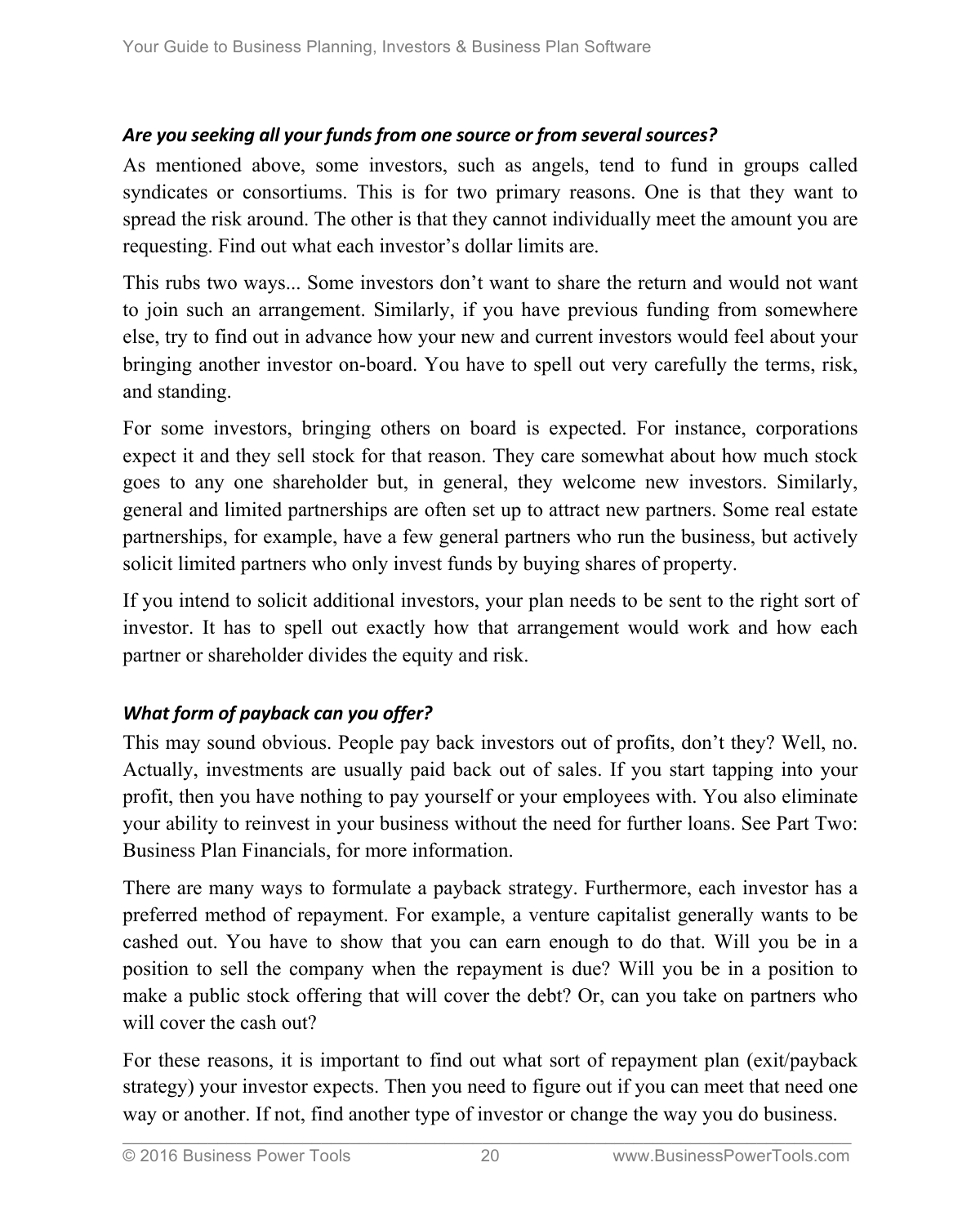#### *Do you have any intellectual property or other unique traits?*

Investors are favorably impressed by companies who have intellectual property such as patents or proprietary technology because that can be a significant business edge. Even if you don't hold patents, you may have some other unique attribute that is in demand. Perhaps you have developed an electric car battery that lasts for a week without recharging before anyone else. That might be interesting.

List these unique features prominently in your plan. Remember that what is obvious to you may not be obvious to your reader. Tell your reader why this is an asset, how it affects demand, and how long this advantage will be yours.

#### *What form do you want this investment to take?*

- Do you want to retain controlling ownership?
- Do you want all the money up front?
- Do you want a line of credit? A secured or unsecured loan?
- Do you want to offer stock?

Be sure that you match your investment requirements with an investor who can handle it.

## **What Venture Capitalists typically want**

#### *Large, strategic markets*

A market opportunity (customer demand) sufficiently large enough to build and support a business with at least \$50 to \$100 million in annual revenues. One way to demonstrate demand is to use a software product like "Search Triggers" (available at http://www.SearchTriggers.com) to show exactly how many people entered a certain keyword or key phrase into the Internet search engines. This is current reality. People are actually looking for these things and you can list the number of searched in your plan as well as PowerPoint presentation. Try different variations of keywords and keyword combinations to make your case.

#### *Early-stage*

Companies that have developed the basic idea and business strategy, assembled a core team of people, and perhaps made some progress raising their own capital or financing from family and friends. These startups are typically interested in raising \$2 to \$10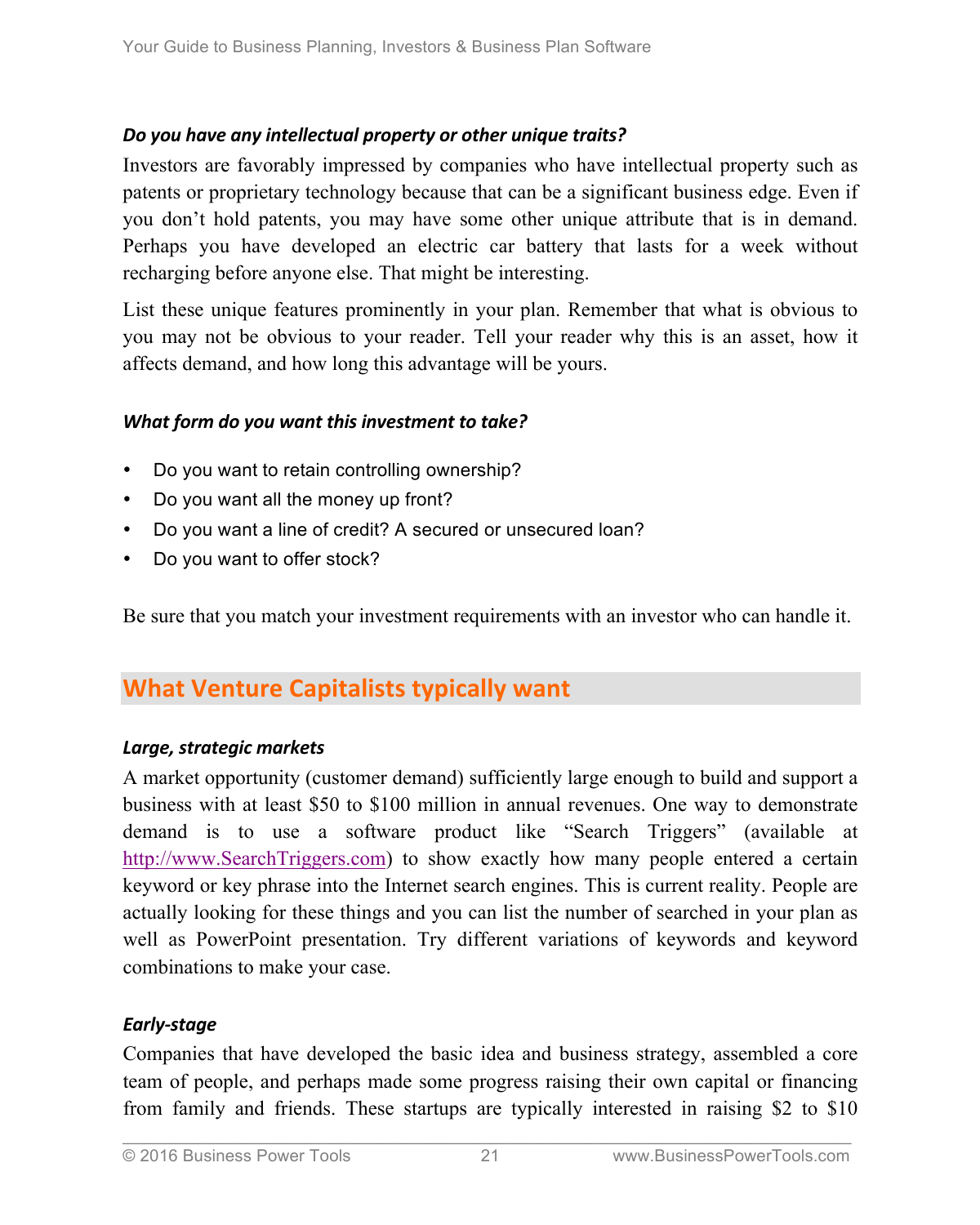million in a first or second institutional financing round.

#### *An aggressive, growth-oriented business plan*

The company's business plan should demonstrate its plan for rapid growth—startups that can become #1 or #2 in a specific market segment. Your plan must show how your company will become profitable and provide investors with a significant return on their invested capital in the near future.

#### *Proprietary technology or other barriers to entry*

Can't someone come along and blow you out of the water? That's one thing investors are afraid of. So, how will you prevent others from eating your lunch? Investors love patents, but those take time and often can be circumvented by a clever competitor, nevertheless, if you have a clear technological innovation that is patented or warrants a patent, then use it. According to a patent attorney friend of ours, "a patent just gives you the right to sue someone." Keep that in mind. Anyway, what have you done, what are you doing, and what can you do to prevent competitors from entering your market?

#### **Strong management**

Investors want to see entrepreneurs with relevant and successful business experience who are bright, talented and have a deep understanding of their market space and the business model driving their company's success. (Not necessarily a complete team.) Many investors have a golden rolodex full of potential management team candidates, who have made them money before, they've worked with before, or they trust to get the job done – investors can be a wonderful resource for recruiting the talent you need and, with them on board, it makes the investment more attractive to the investor who recommended them.

#### *An exit strategy for the investors*

Show/explain how they will get their money back  $+$  a significant return on their investment. Notice that we don't say a "reasonable" return on investment. Reasonable is no fun and certainly not worth the risk they are taking on your deal. Who can you sell your business to and why would they buy it? Going public (IPO) is a long shot, do-able, but statistically a very long shot.

#### *A desire for advice and coaching*

If you are an "I can do-it-myself" smart-ass, you are doomed to remain all alone… Investors will likely invest because they can see their way to helping you succeed (e.g.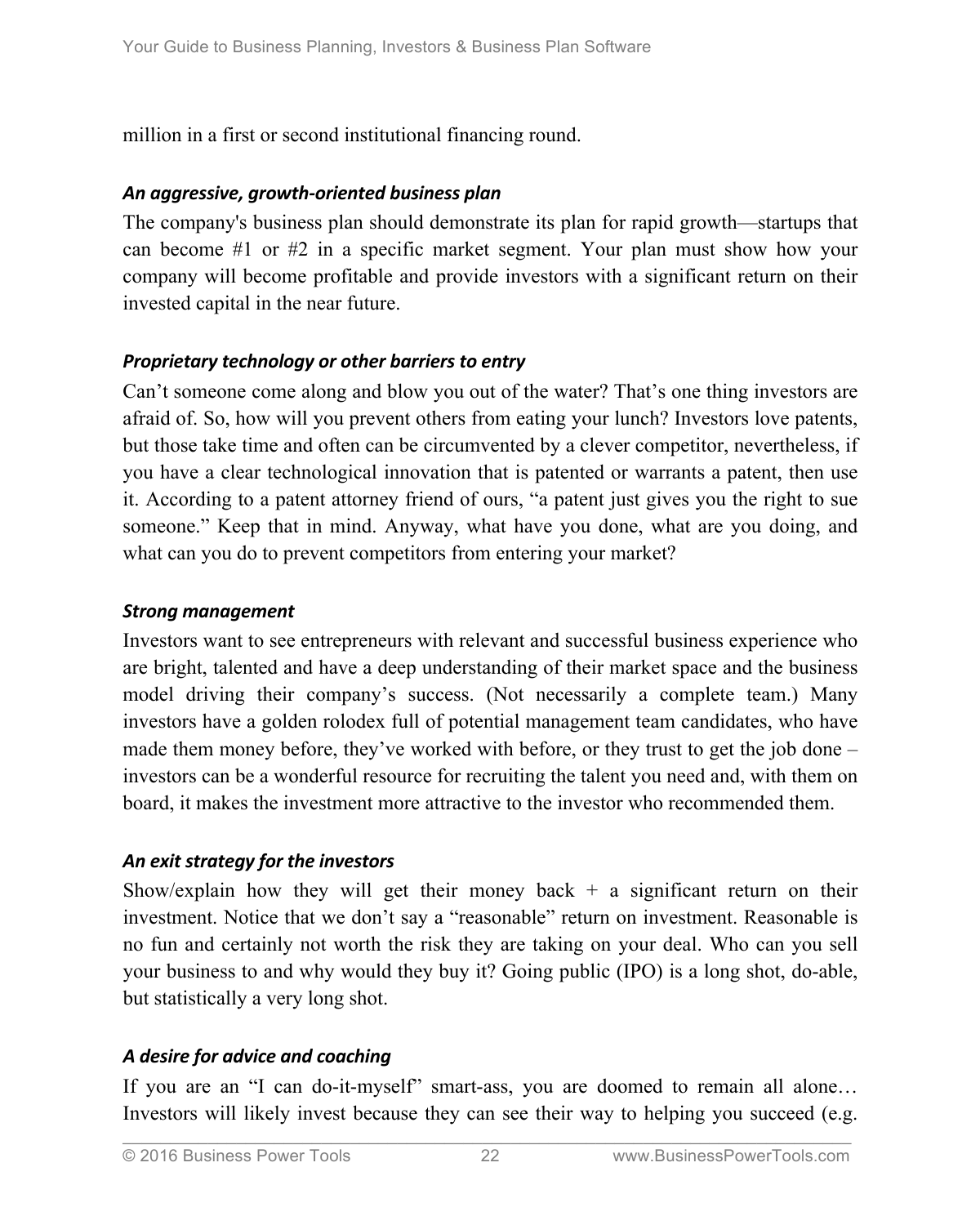assure the success of their investment). If they can make a few calls and get your product in to the Sharper Image Catalog, for example, they will feel more inclined to invest because they can help. Likewise, if they feel that you will utilize their wisdom, then you won't make certain catastrophic mistakes. Many angel investors have certainly been through a variety of harrowing experiences that they never want to see repeated, and they certainly want to head you away from them. Are you someone who pays attention and takes the right action? Remember, these people have lived for a while on our planet and can smell/spot/sense a self-righteous ego-maniac in a heartbeat.

#### The company valuation must fit within risk/reward expectations for the investment

How much is your company worth? They all will ask. Remember, the value of your company is based upon what it will be worth in 3-5 years, discounted by the cost of money and especially the risk (or doubt) of you making it. This is why everything you do and put in your plan must add up! You must eliminate or minimize all risks (recognize and acknowledge them, then explain how you will deal with them). Your management team are the people who will take the investors' money and use it to build the business. Do they know what they are doing? Your numbers must make sense. Everything you do, say, and demonstrate must build value in your business – provide the maximum certainty of success by years 3-5 in order to sell your business for a high multiple.

#### *Use of Funds*

You must be able to demonstrate how you will use an investment to *complete* at least some of the following:

- Proof of concept
- Prototype of its product or technology
- Patent filing (for broad patent)
- Product development
- Product launch
- Major contract or customers
- Management team
- Reduce other investment risks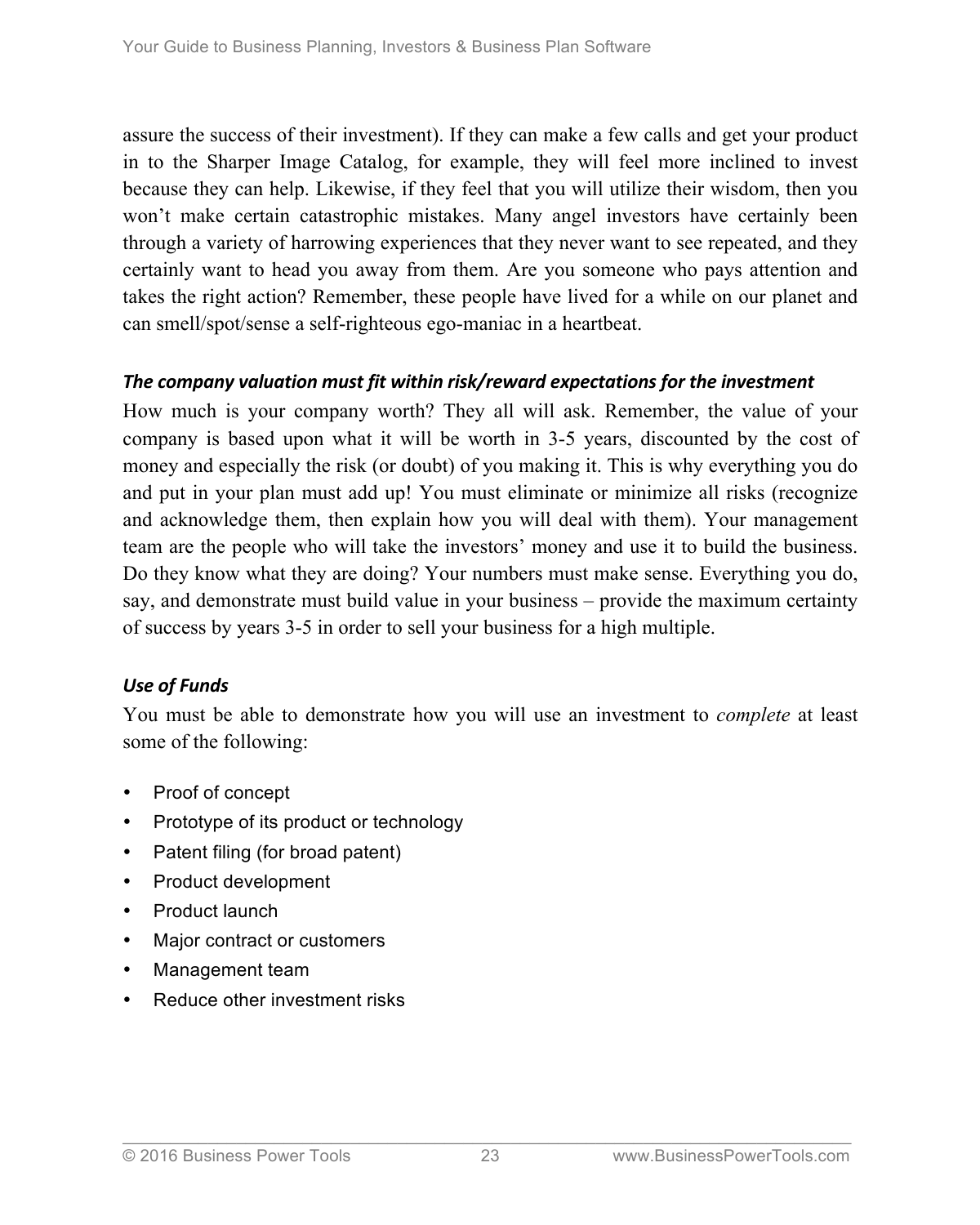## **Sample VC return rates from expected payoffs**

| Payoff                            | Compounded Annual ROI |  |  |  |  |  |  |
|-----------------------------------|-----------------------|--|--|--|--|--|--|
| 3 X investment in 3 years         | 44%                   |  |  |  |  |  |  |
| 5 X investment in 3 years         | 71%                   |  |  |  |  |  |  |
| 7 X investment in 3 years         | 91%                   |  |  |  |  |  |  |
| $ 4 \times$ investment in 4 years | 41%                   |  |  |  |  |  |  |
| $ 3 \times$ investment in 5 years | 25%                   |  |  |  |  |  |  |
| 5 X investment in 5 years         | 38%                   |  |  |  |  |  |  |
| 7 X investment in 5 years         | 48%                   |  |  |  |  |  |  |
| 10 X investment in 5 years        | 58%                   |  |  |  |  |  |  |

Management should also consider that VC payoff requirements, and their corresponding ROI expectations, lessen with the maturity of the Company in which they invest. Examples of the ranges of ROIs that VCs typically expect for maturing private companies include the following (see The Venture Magazine *Complete Guide to Venture Capital*, Clinton Richardson, 1987, pps 183-184):

| Company Stage             | Compounded Annual ROI |
|---------------------------|-----------------------|
| Seed or Startup           | 40% and up            |
| First and Second Stage    | $30\%$ to 50%         |
| Third Stage and Mezzanine | 20% to 30%            |

## **What can I expect a VC to do with my plan?**

The average venture capital company receives several business plans every day. That translates into several hundred plans a year. They invest in only a handful – under 1%.

Expect your business plan to go first to a junior-level person, who will scan your plan, perhaps highlight some important parts, and, if you pass, send it on to a partner. Maybe one or two out of ten get this far. If it interests the partner, you will probably be called in for an interview, or the partners will go and visit your place of business. If there's still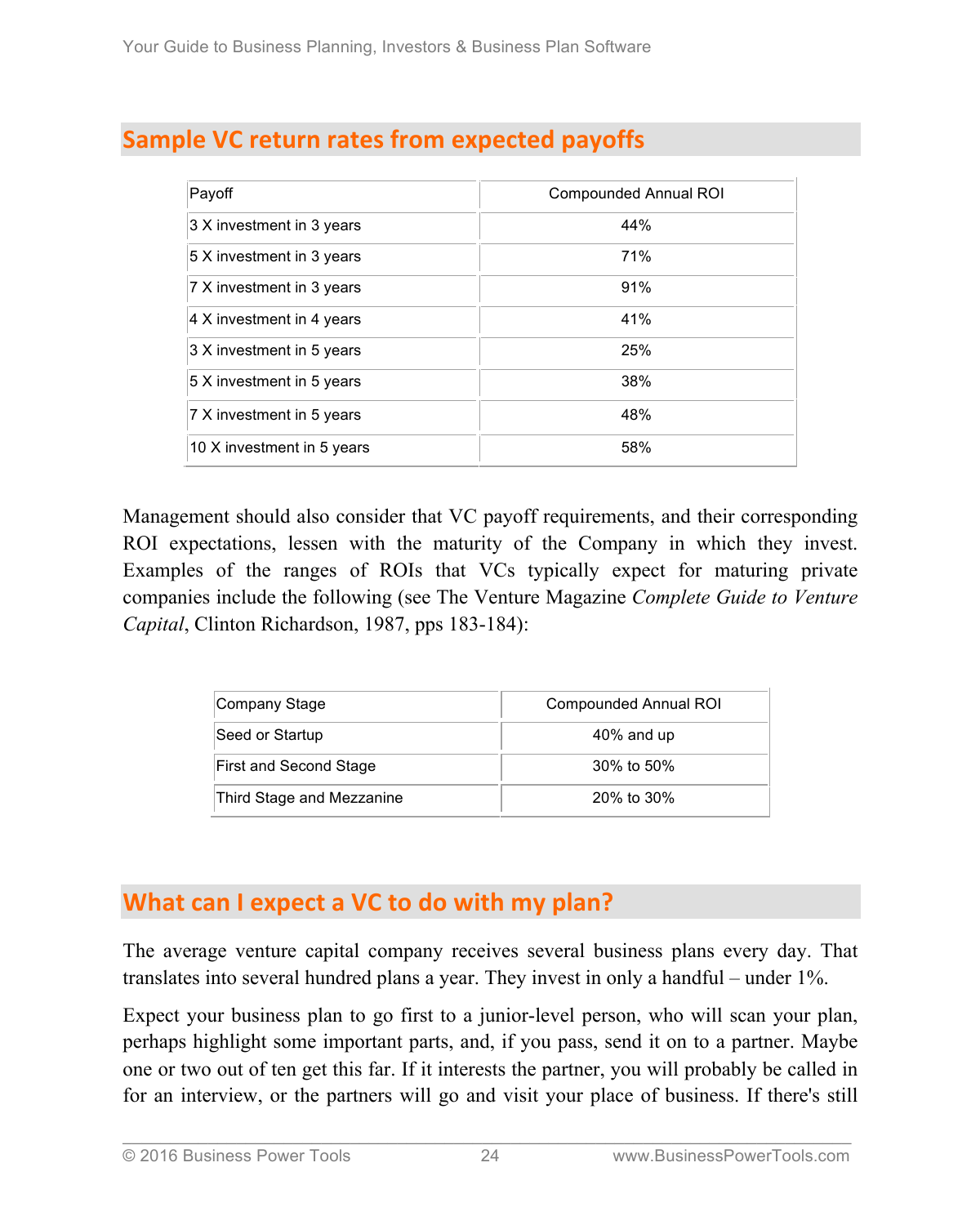sufficient interest (maybe one out of 100 of the original plans sent get this far), the partners at the firm will begin serious discussions and evaluations, and perhaps think about how to negotiate an investment. This is far from a guarantee of investment - most companies that reach this stage are subsequently turned down. If you pass this stage, you are on your way to securing investors.

### **What can your investor do to help besides investing?**

As mentioned above, some investors can offer management advice, product guidance, or business contacts. They are often a great source of contacts with other businesses or people that you might benefit from knowing. Having a good relationship with your investor can also help if you ever get into temporary trouble and need some understanding. Ask yourself:

- How typically rigid are they about the terms of the investment?
- Does your investor have shareholders or government regulators to satisfy?
- Does your investor make his or her own decisions or answer to a committee?
- When do you want the money?
- Do you need it all right now or a little bit at a time?
- Can you coast along as you are?
- Some investors move more slowly than others, and some investment instruments take longer to implement. For example, if you are self-investing, you may have to wait until your CD matures.
- Am I willing to invest in this myself? Some investors are impressed by your personal involvement or by a list of others who have invested in your business. Putting your own money where it counts can be very persuasive.
- Do you want to offer a share of your revenue for a period of time (a "revenue" royalty")

# **Here's a useful blog post**

**Psyching-Up to Ask Investors for Money** – takes the above concepts and brings them home to the converations you'll have with investors.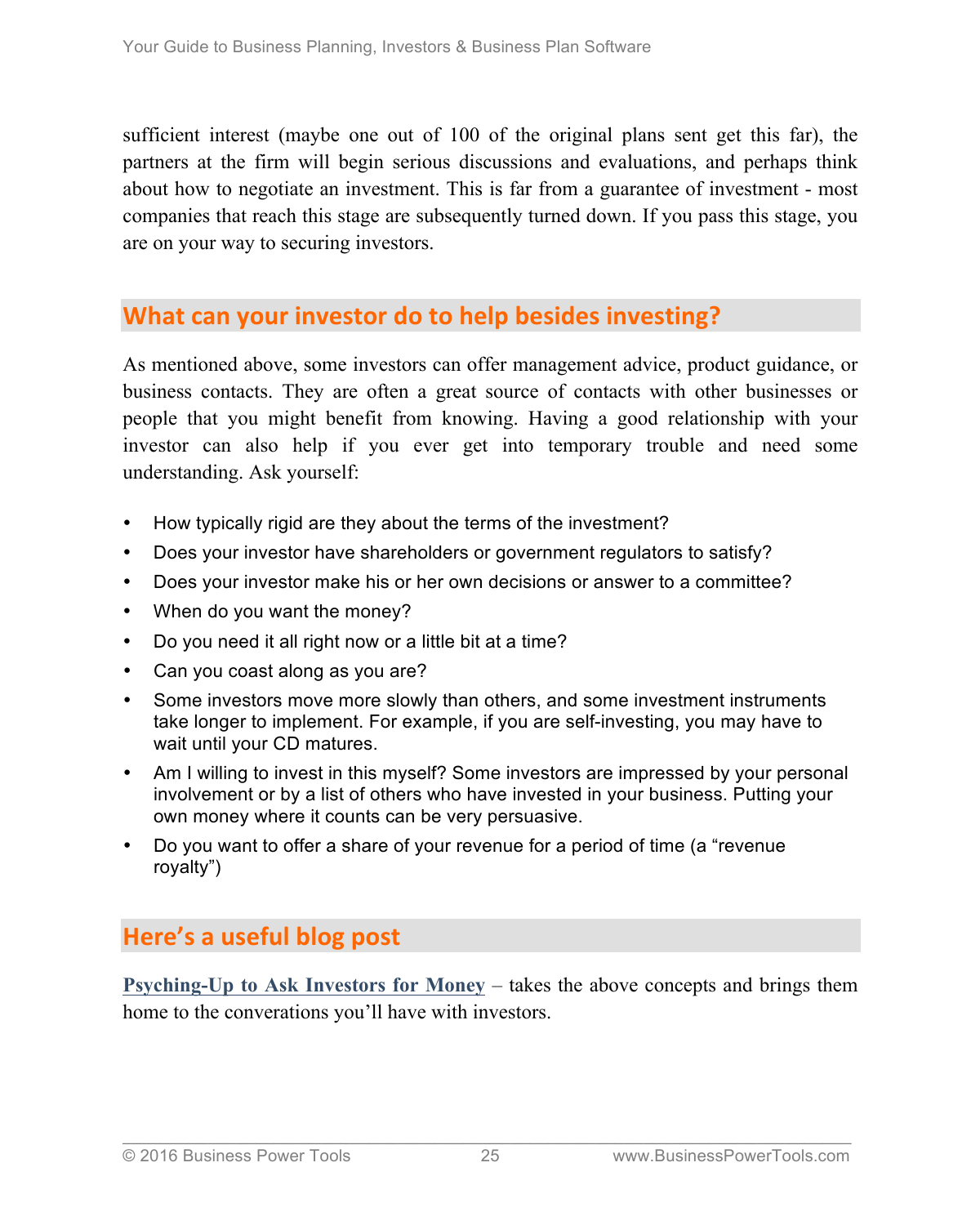# **Real entrepreneurs don't raise money?**

What if you could build your business, round up partners, convince vendors to give you credit and bootstrap your company to profitability? Anyone can burn cash, hiring a team, doing market research and paying for a bunch of stuff you don't need – all of that takes away value from your business. And you are no better for the effort. Look at all of the dot.com losers. No success. No money. And no respect either. The low road is cashing out early – before you've built anything worth buying. Businesses are built every day without investors. Listen to any entrepreneurs who've endured them. What if you could design the whole thing right here and see your way through to business success? Get your company off the ground or to the next level by just being smart. Build enough value in your company to really stick it to them. Really? You ask. Yes. I say. Learn to think and behave this way and you will tune your skills, psyche and spirit to be one of the few that really makes it.

Those who buck the odds by "bootstrapping" their own enterprises are rare, experts say.

"It's a huge anomaly," said Mark Walsh, head of innovation and investment at the Small Business Administration. He estimates that as few as one in 50 brick-and-mortar companies and one in 10 online companies could build their businesses into \$50 million or \$100 million enterprises on their own.

But taking venture capital can be risky. In their haste to get financing, start-up founders often fail to read the fine print and later discover that they have signed away huge shares of the profits. In some cases, founders may be removed by the board of their own companies by the time the businesses are rapidly growing or plan to go public. For these reasons, some founders opt to take debt capital from banks and investors instead of giving away equity.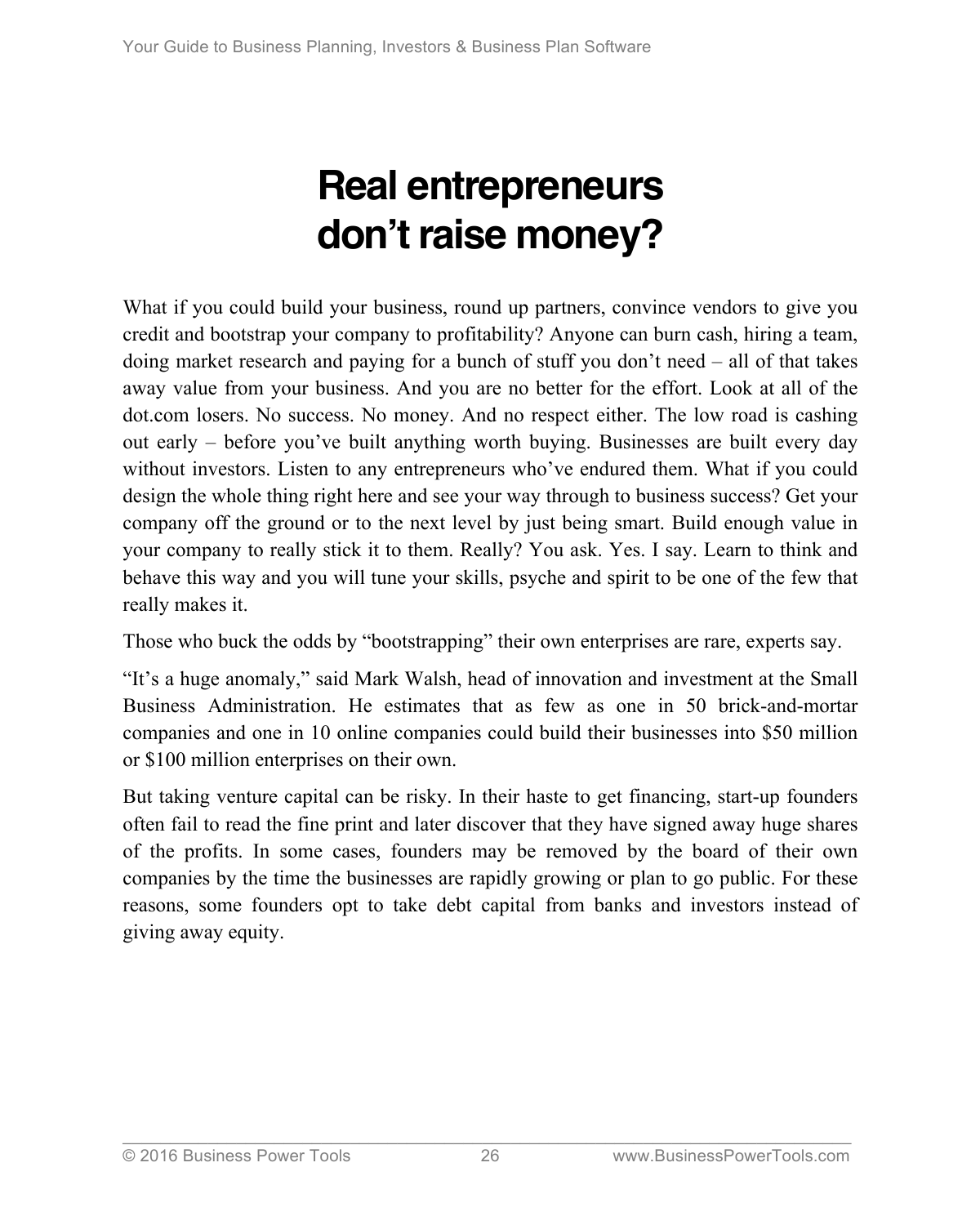# **Revenue Royalties**

#### Contributed by Robert Steven Kramarz of **IntelliversityCampus.org**

Before explaining Revenue Royalties, it's important to understand why selling equity in your company might not work.

Most entrepreneurs believe the ideal way to finance their company at an early stage, before bank loans are readily available, is to sell stock or equity – that is, to sell a percentage of the ownership of the company. You can still do this in cases of very fast growing companies in some niches such as computer software. To do this, your investors have to be confident you have a good chance to sell the company (or take it public) within a relatively short period of time, typically three to five years. In other words, investors have to believe your "exit strategy".

This gives them a shot at a "home run" – i.e. very large returns on their investment.

This still works in some sectors, the ones typically funded by venture capital funds today. Will it work for you and your business? Quoting Forbes Magazine, July 22, 2013, by Dileep Rao:

"The reality is that most ventures do not qualify for venture capital and never will.

According to the Small Business Administration, about 600,000 new businesses are started in the U.S. each year, and the number of startups funded by VCs was about 300. This means that the probability of an average new business getting VC is about 0.0005, and it also means that 99.95% of entrepreneurs will not get VC.

Are your odds better if you are an existing venture? It does not seem to change much. More entrepreneurs may get VC, but the proportion seems to be about the same. Most VCs like to invest in ventures after the potential has been proven. In the first quarter of 2012, only three percent of VC funding went to startups. So about 97 percent goes to ventures on a post-startup basis, and the number of ventures funded increases to about 3,000-3,500."

What about financing by angels (high net-worth individuals)? These statistics vary widely, so we'll speak from our direct experience as members of Tech Coast Angels, San Diego chapter. (Both founders of Intelliversity have been members.) Over a period of years, we helped review about 30 deals a month or about 600 deals over two years. Total number of deals funded during that time by the chapter were about 20 – or 3%. 97% had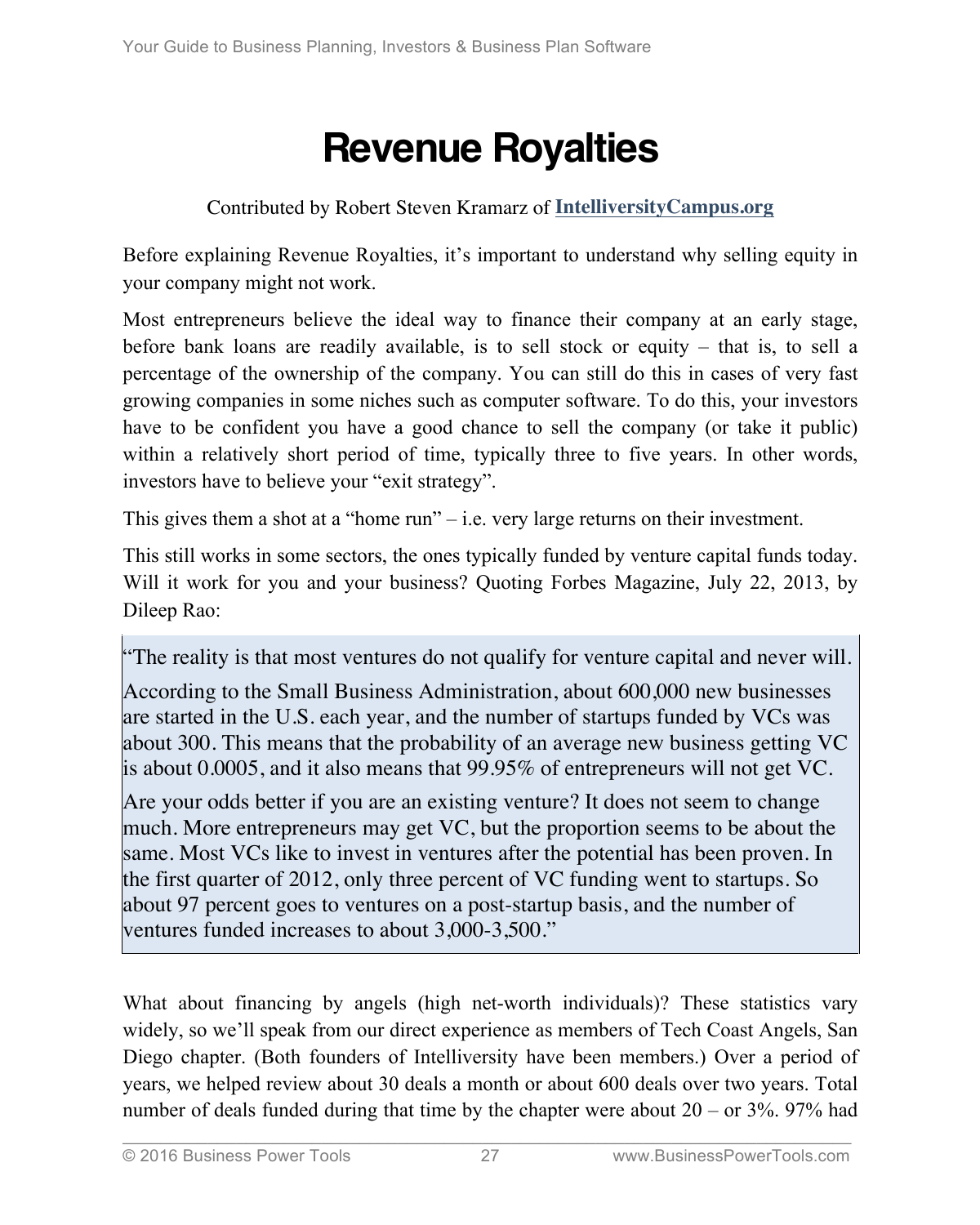to find funding elsewhere or never found funding beyond family, friends and personal resources. My guess is that no more than 10% of the companies that applied eventually found outside financing from some source, but it could be as low as 5%. Very few companies get angel financing from people they don't already know, let alone VC financing.

There is a way out of this quandary for many innovative companies (Revenue Royalties), but before explaining it, it's useful to answer the question, was this difficulty in getting outside financing for young companies always true? We can say from experience that these statistics were somewhat more favorable to entrepreneurs prior to the dot-com bust in 2000. What changed?

The change in the economy since then is not just a couple of recessions. It's more fundamental than that and more permanent.



The above graph represents our subjective experience, but we've verified this through countless discussions with other investors. The problem is simply that technology is changing more rapidly every year. The rate of change of technology is accelerating.

Think about it. Twenty two years ago in 1995 (if you were of thinking age at that time), you were probably comfortable (right or wrong) imagining the world ten years ahead in say 2005. The Internet was a dial up modem. Mobile phones were bricks. Most of us imagined these tools smaller and faster in 2005, but not fundamentally different.

Fast forward to 2015. Are you comfortable imagining the world in the year 2025? Robots everywhere building homes and fixing potholes? Cell phones replaced by inplants? We'll bet you're not comfortable betting on the world in 2025.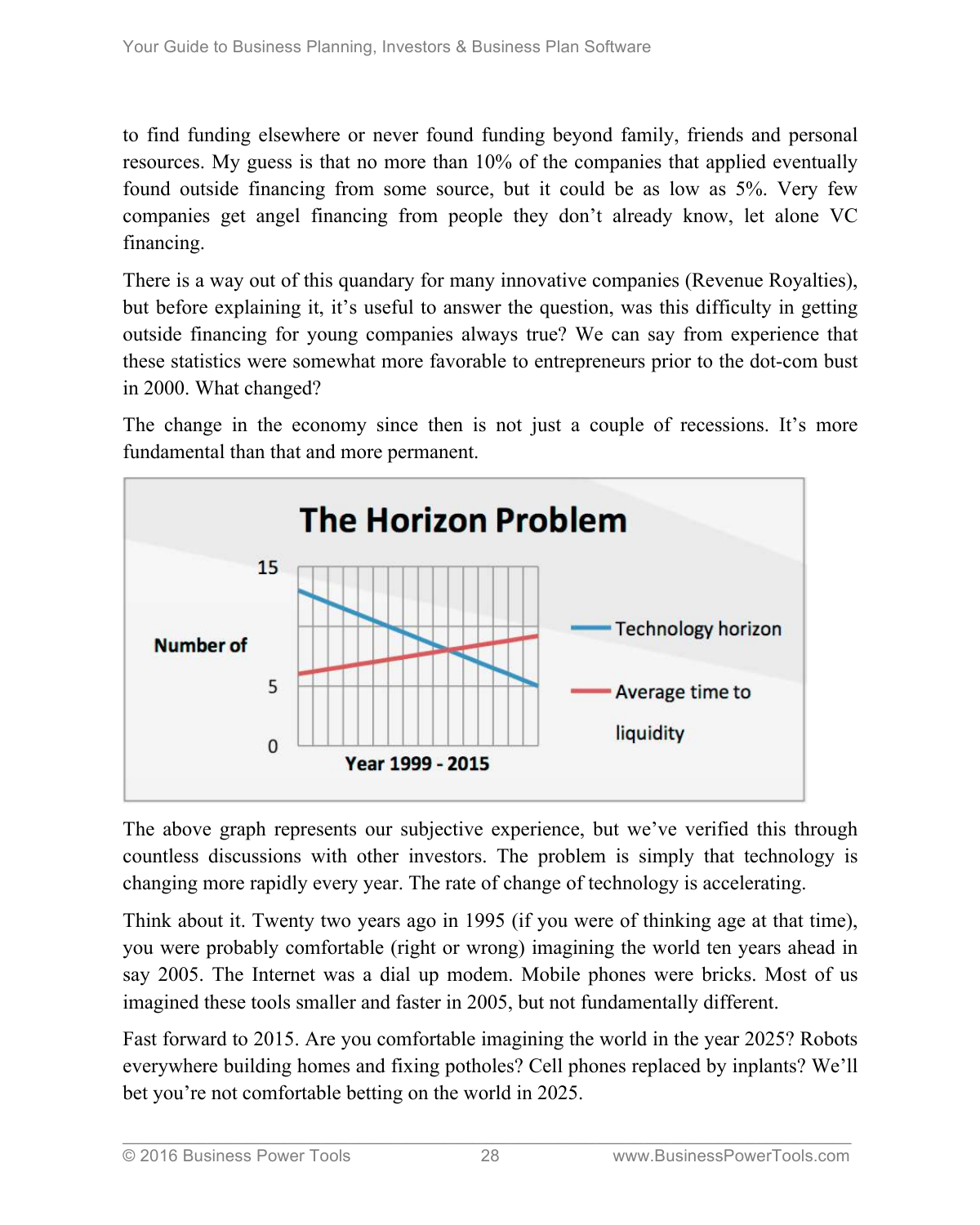Yet, the average number of years it takes to secure a liquidity event (acquisition or public offering) has increased to nine years now and may continue to increase.

Some companies are purchased quickly for their strategic value (think Instagram) but most are forced to prove themselves. Usually, they're not purchased for their technology (as it's changing too fast) but for their customer base and their teams. Most new companies are never acquired; they become lifestyle businesses, which is fine for their owners and managers, not so good for investors.

So the bottom line is, investors can't predict when a company will be acquired, if ever. Most important for you, investors now know this. They know that buying equity in a company is usually a crap-shoot. Here's what the author recently wrote in an article for Angel Investor News:

"Knowing this, investors are increasingly insecure about every investment and compensate by assembling large portfolios and follow increasingly rigid standards of selection. We ignore most businesses presented to us because the odds of an exit seem too long. Then we demand large shares of ownership, knowing that most will never pay at all. In the end, your business probably does not receive funding. You're dreams lie in tatters.

"The answer is to stop selling equity. Start selling a share of revenue – a share of the future top-line revenues of your company.

Selling your future revenues instead of equity is known as "Revenue Royalties," "revenue participation," "revenue sharing," "synthetic royalties" or "revenue- based finance." This structure is now increasingly well accepted in the angel and fund communities.

"Why does it work in today's fast-paced world? With Revenue Royalties, investors appreciate that:

1. liquidity (i.e. cash coming back) begins almost immediately, and

2. liquidity does not depend on an exit event that may never occur.

"It's all about liquidity. Liquidity is built into the plan. Through built-in liquidity, Revenue Royalties turn long-term uncertainty into near-term certainty. This makes a real difference to investors.

"I've recommended Revenue Royalties to a number of companies in the last few years and more than half have succeeded in raising all of the capital they needed, and quickly. This can't be a coincidence. Investors do sit up and notice.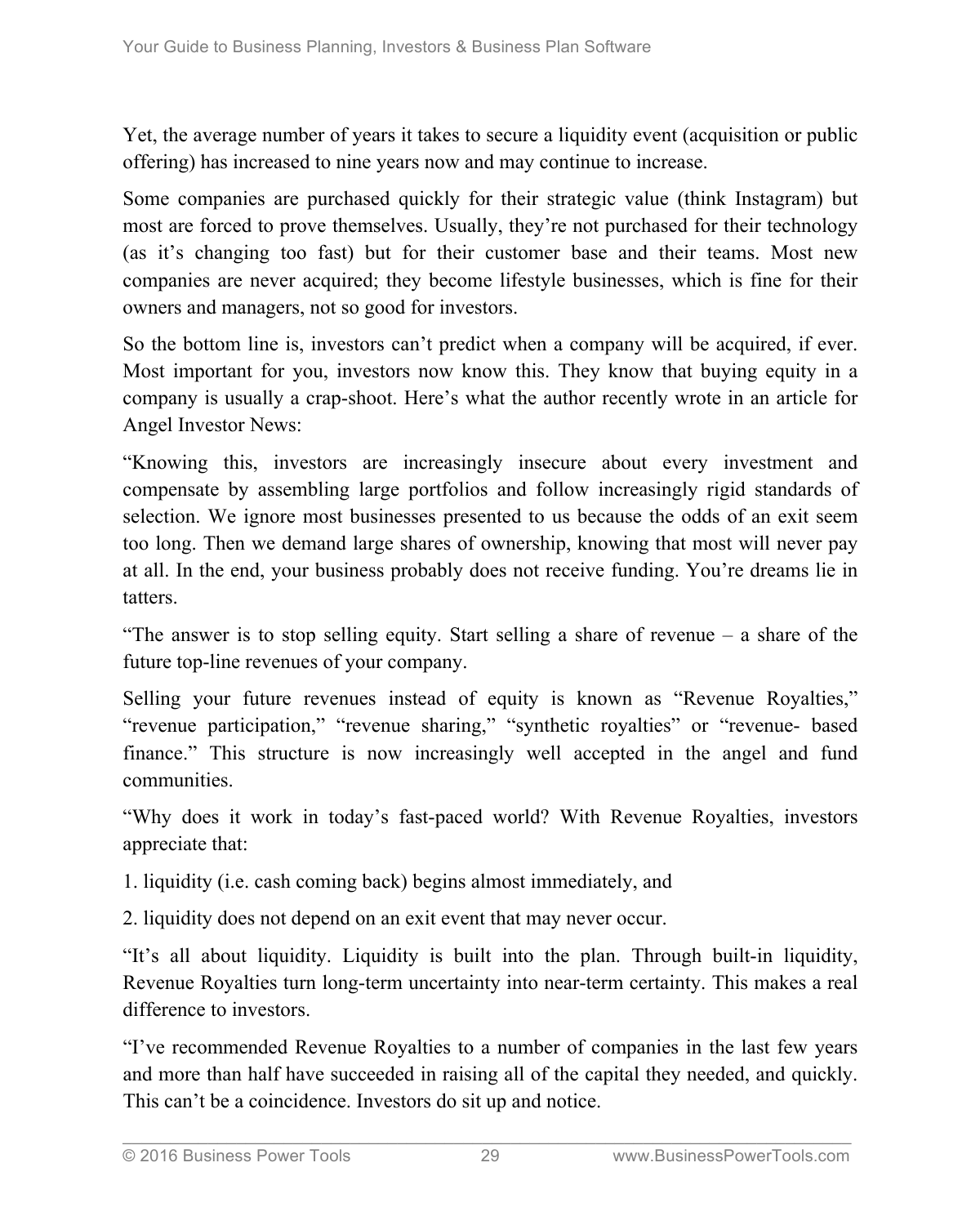"In conclusion, purchasing equity in all but the most explosive or proven companies seems like a highly speculative gamble to most smart investors today. So they avoid it or offer unattractive terms to you, resulting in no funding at all. Most investors want a way to:

- 1. Reduce the likelihood of losing their investment, AND
- 2. Get the cash flowing back to them swiftly."

The conclusion you may draw from the above article is simple: many investors need and want to invest in Revenue Royalties. Your company can benefit from this movement.

You may not be convinced that this movement is large enough yet to put cash into your coffers. The primary alternative for most young businesses is selling equity (stock or ownership.) For that reason, before we present the details of Revenue Royalties as a way to obtain financing, consider the other reasons why selling equity in your business may be a problem for you now:

# **More problems with selling equity**

#### **Problem #1: Valuation**

When they purchase equity, investors have to agree with you on what the company might be worth if sold at some future date, and what the chances are of being sold at that price. This is one key element that determines the current value of the company. Figuring this out is a process called "valuation." The problem is that this agonizing process can take four to six months even after you have located interested investors, and quite often you will never agree on the valuation. While they haggle, you and your team starve.

More times than you can imagine I've seen entrepreneurs who believe their company is worth about \$10,000,000 right now, just after launch, while investors believe the company is worth only \$2,000,000 or less. It takes a long time, if ever, to bridge the difference. Why the huge difference? See Problem #2.

#### **Problem #2: Percentage of ownership**

Ownership percentage has two main meanings to investors: 1) it gives investors some control over major company decisions, such as when to sell the company or take in other investments; and 2) it can give investors a big win on sale of the company, to compensate for the many deals that never perform as expected, and companies that never get sold. For these reasons, they want a significant share of ownership, usually above 20% and often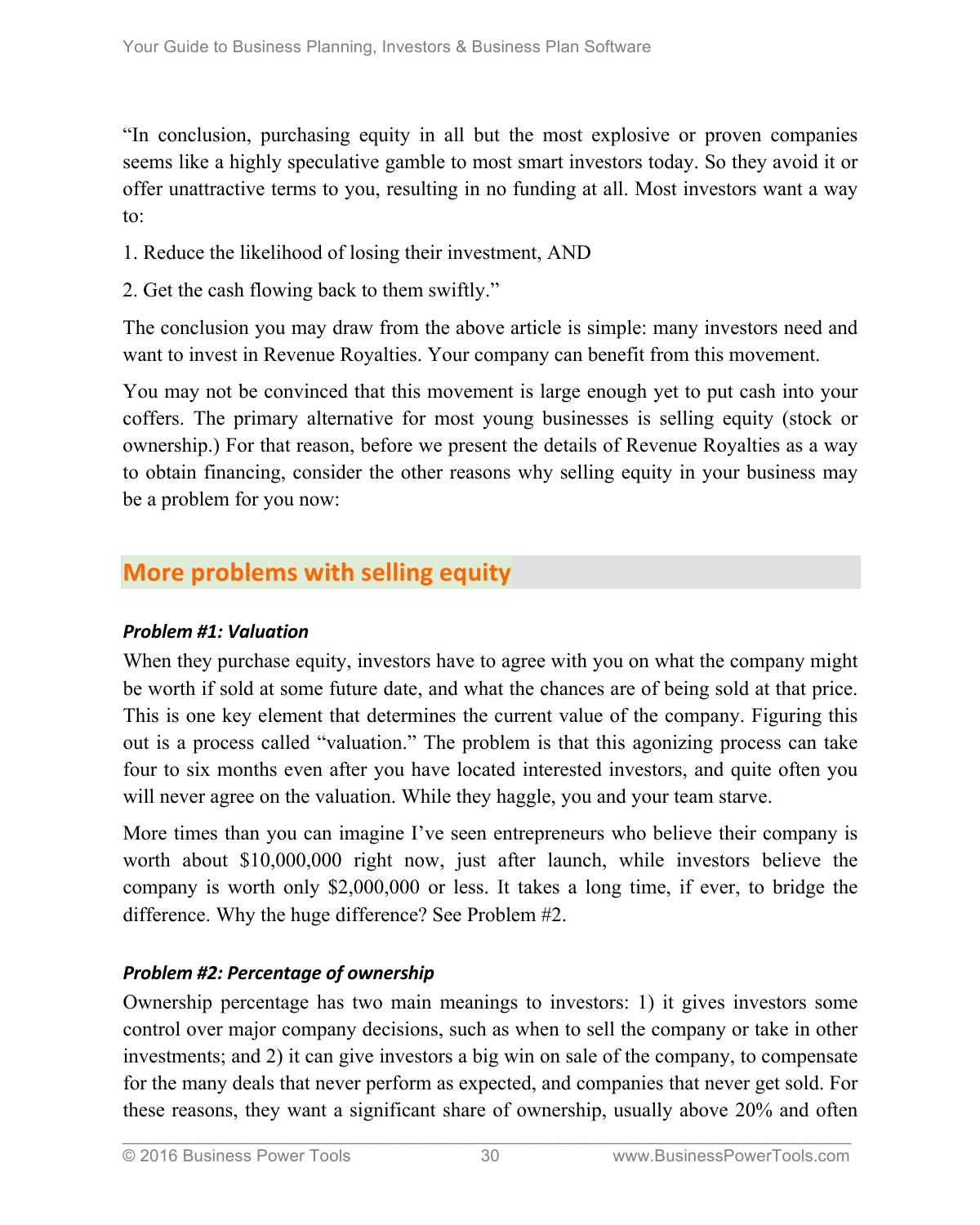40% or more, and usually a seat on the Board of Directors as well. Do you want to give away that much now?

For the above reasons, investors typically know in advance what percentage of a company they want to own. This affects the valuation. If an investor wants to own only 10% of your company for \$1,000,000, they will tell you the company valuation is \$9,000,000 before the investment (the "pre-money" valuation.) However, if an investor wants to own 25% for their \$1,000,000, then the pre-money valuation is only \$3,000,000. This is why pre-money valuations seem to be much lower than what you think the value should be.

There is a natural disagreement about the percentage of your company investors should get: If they get more, you get less. If you have less, you have less to sell to future investors if you ever need them. You have less to share with key team members, and, most important, when you eventually sell the company, there is less of a reward to you at the end of the hard-fought game. It's natural to want to hold onto as much equity as possible, or even all your equity, until later. So you may resist the unattractive deals offered to you, and this will delay or prevent receiving the funds you need.

The way around this disagreement is to offer alternative forms of investment that don't involve selling equity at all, at least until the company is further along in growth. Selling Revenue Royalties is an attractive alternative.

Selling Revenue Royalties allows you to retain company stock until such time as you can attract investment without giving up a large percentage of equity – i.e. until such time as the company's perceived valuation is much higher.

# **Revenue Royalties is a solution**

#### *A faster path to funding*

The offer of Revenue Royalties attracts investors to companies, projects and non- profits that can't sell equity, or can't sell it at a price acceptable to you. Even if you can sell equity, Revenue Royalties eliminates the battles and the conflict. It eliminates the valuation process.

Even if you can sell stock, it's faster and easier to find interested investors. They get repaid quickly and with reduced risk of losing their principal.

You get the money needed to survive and grow – win-win. Here then are the main reasons why investors often prefer Revenue Royalties over purchasing equity: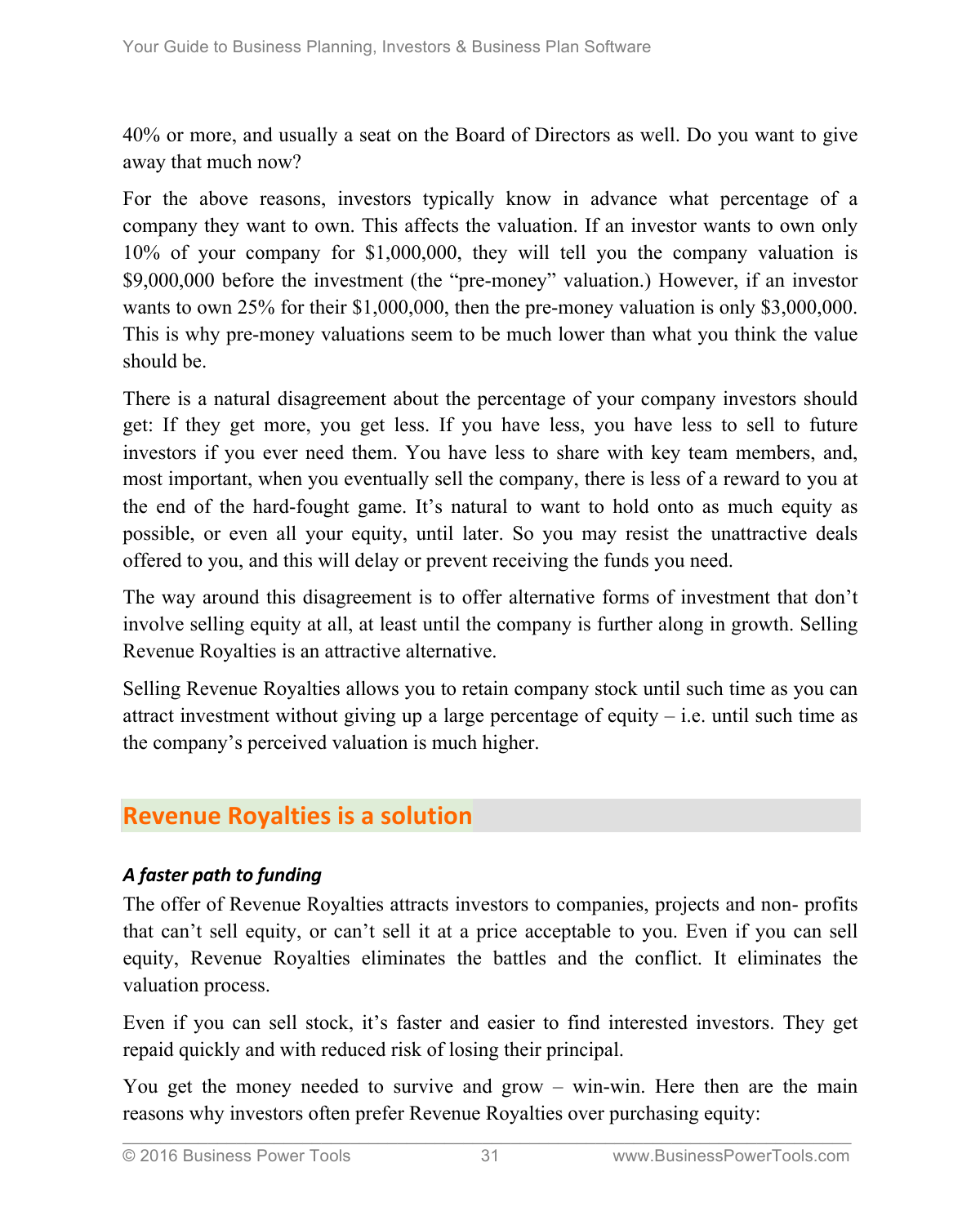#### 1: "Built-in liquidity" - Investors start receiving payments right away

Payments usually begin in the first few months or the first year or two, depending on agreement and when revenues begin to flow. We call this "built-in liquidity."

#### 2: Investors experience less fear of loss

There's a lower probability that the principal investment will be lost because the investor does not have to wait for sale of company or public offering, which may never occur or which may take a decade or more.

When investing in Revenue Royalties, the investor typically receives back the principal in a relatively short period of time, often three to five years.

That is a shorter time in which the investor's capital is exposed to loss, and his exposure decreases each time he receives a royalty payment.

#### 3: Investors need only believe your revenue projections

Investors need only believe your potential to generate revenues (or contributions and grants for non-profits.) They don't have to believe that you can sell your company or go public. They don't have to believe your exit strategy. You don't even need an exit strategy. Investors don't even have to believe you can make profits any time soon, though they do have to believe that you can sustain a revenue-generating operation; significant margins are needed to pay the royalties along with all your other expenses.

#### 4: Investors do not need to agree on valuation or % of ownership

You will more than likely actually find investors with terms you can live with. With Revenue Royalties, you are not giving a percentage of the company, not 10%, not 40% – no percentage of ownership of the company at all. You hold onto 100% of the ownership of the company. So there's no need to agree on the percentage of the company the investor is buying or the value of the company.

This is assuming you are already generating revenue or have a very good reason to believe you will in the future. If so, chances are you can find investors who'll be interested in participating in a portion of your revenue. You don't have to be a rock star in your industry. All you need is revenues – now or on the horizon – and a believable plan to make them grow with financing. This means that your search for investors will probably be short, sweet and rewarding.

A caution of about profit margins: they need to be significant, in order for revenue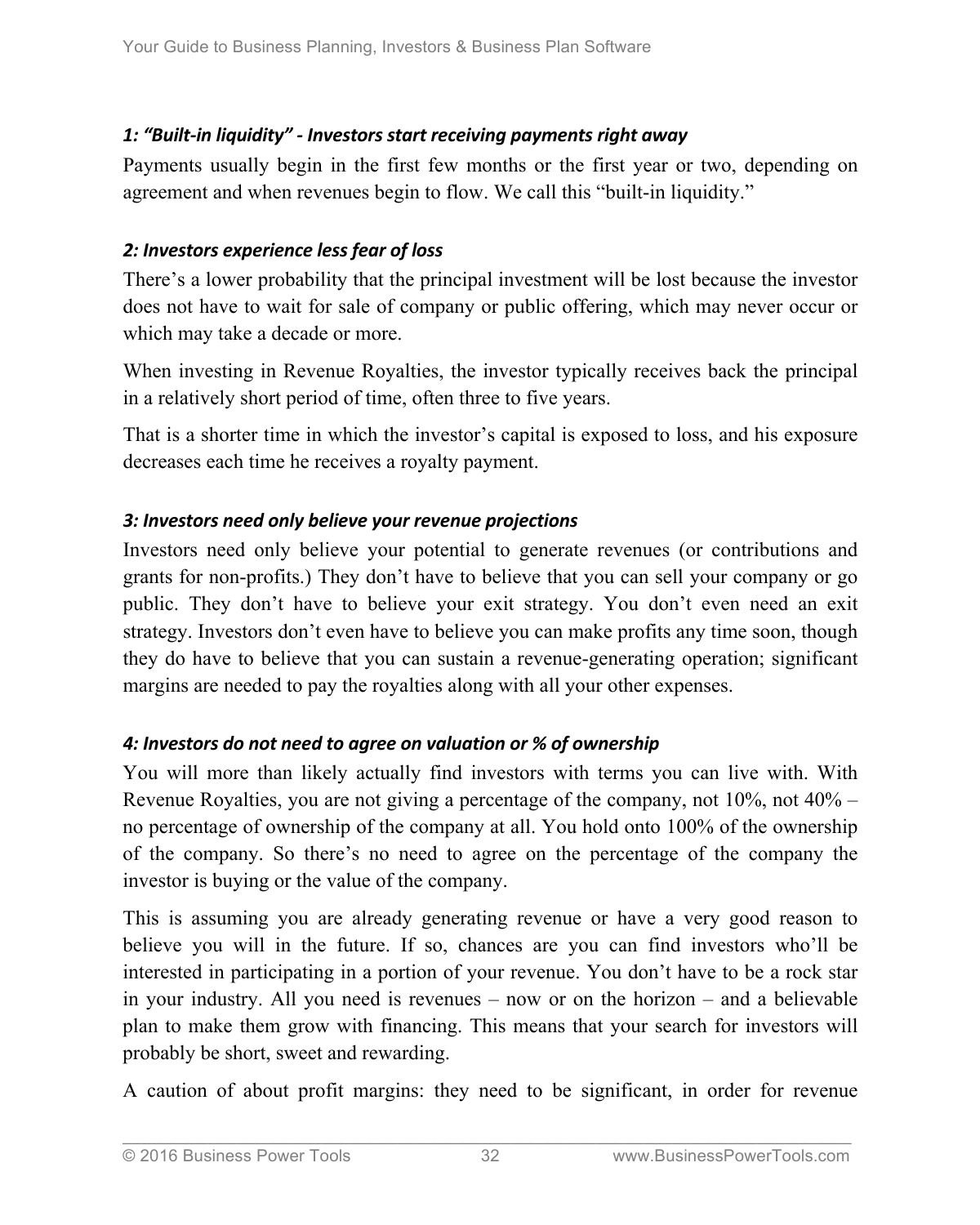royalties to work well. Paying a 5% royalty on gross revenues will cut directly into your operating margin, so a sound practice is to be certain that the investment you receive will more than recover the profit margin you sacrifice.

This could be achieved in many ways – for example through increased efficiency, expanded markets, through the development of new products and technologies, through acquisition of a competitor.

A company with very narrow operating margins that cannot easily be expanded should probably not consider revenue royalties as a method of financing.

#### *5: If you do sell your company, investors get a home-run anyway*

Every Revenue Royalty agreement should contain a home-run clause, often called a "redemption" clause. This allows owners to sell the company with compelling returns both to founders and royalty investors. More on this later.

#### **Revenue Royalties are a proven investment vehicle!**

Wall Street legend Arthur Lipper has been advocating this solution since the 1980's for innovative businesses. You can find it described in Mr. Lipper's landmark book, *Financing and Investing in Private Companies* (Probus Publishing, 1988.) In 2010, he received a U.S. patent on key methods of implementing this method, now called Revenue Royalties (or Revenue Royalty financing) as a powerful investment vehicle. So "discovery" is an accurate description of Intelliversity's relationship with Revenue Royalties. We hope you have the same joy of discovery while reading this short guide.

#### **Download the free ebook from http://intelliversitycampus.org**

Look for the ebook titled, *"The Road Less Traveled."* Author, Rob Kramarz further explains how revenue royalties work, how they can be structured, including several examples, as well as links to websites where you can play with a calculator!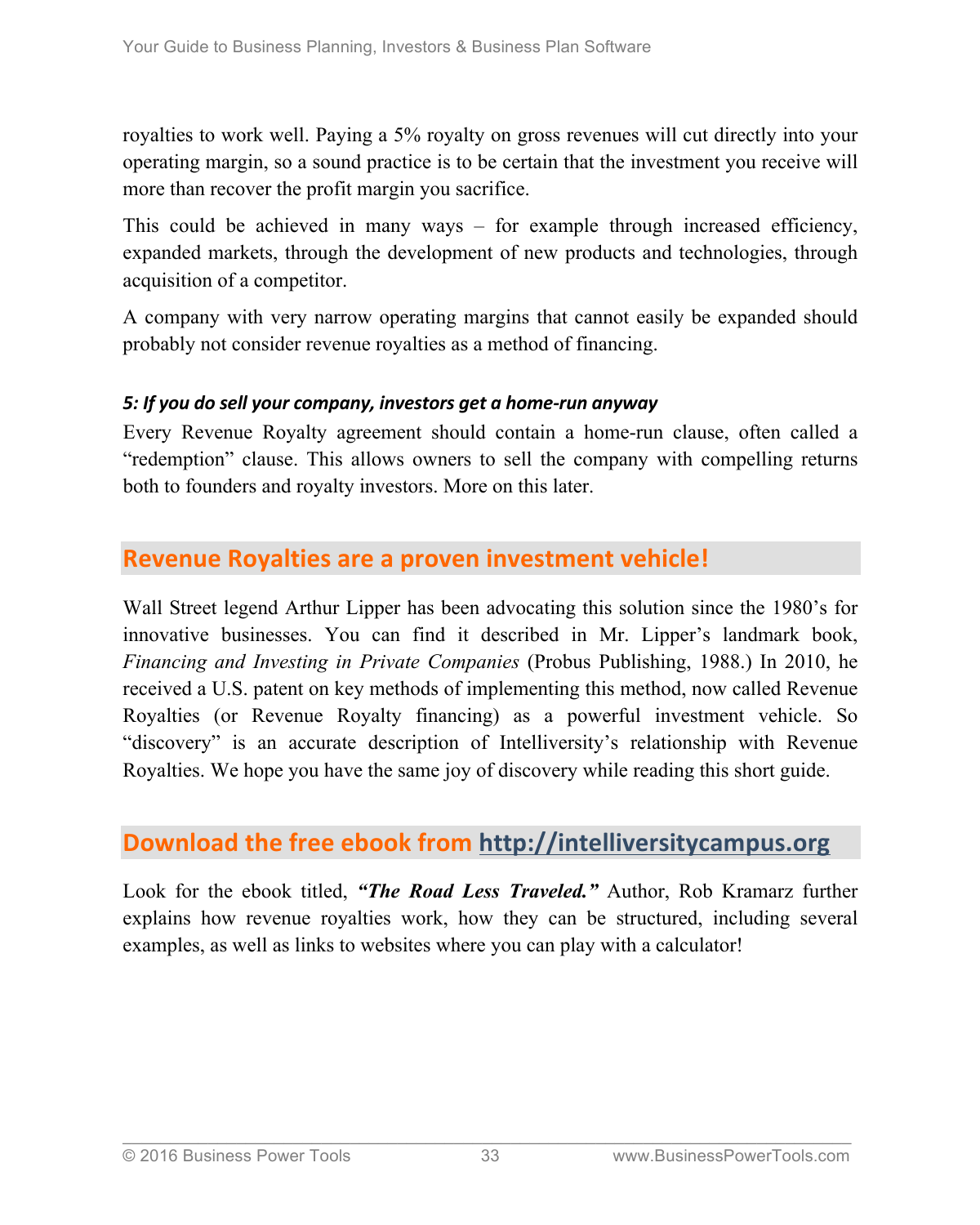# **The 4 Steps to Pitching Investors**

The sequence of engaging investors goes something like this...

- 1. Elevator pitch
- 2. 2-3 page Executive Summary
- 3. 20-minute PowerPoint presentation
- 4. Comprehensive Strategic Business Plan

How to prepare… Do it in reverse order:

- 1. Develop a Comprehensive Strategic Business Plan
- 2. 2-3 page Executive Summary
- 3. 20-minute Keynote / PowerPoint presentation
- 4. Elevator pitch

The process of developing a comprehensive strategic business plan assures that you cover all the bases. I say 'strategic' because you must develop a business plan including your business model (how you will make money) that is actually a blueprint for what you intend to do — more than just a "document to get money". It will enable you to answer any questions thrown at you from investors.

Your financial model had better make sense and demonstrate a clear path to profitability and a high future business valuation.

Also, from here you can develop the Executive Summary highlighting the key features of your business and why it is a great investment. (Remember investors don't want to buy your product, they want to invest in your business. So it is is crucial that you focus on why yours will be a successful business.)

The 20-minute PowerPoint "pitch" enables you to quickly step through a logical sequence that sells your concept as a viable business. This will guide your agenda through your early meetings with investors. You will need to be quick to answer questions.

Lastly, your elevator pitch—as if you were in an elevator with an investor and had enough time to get their attention and generate some sincere interest in about the time it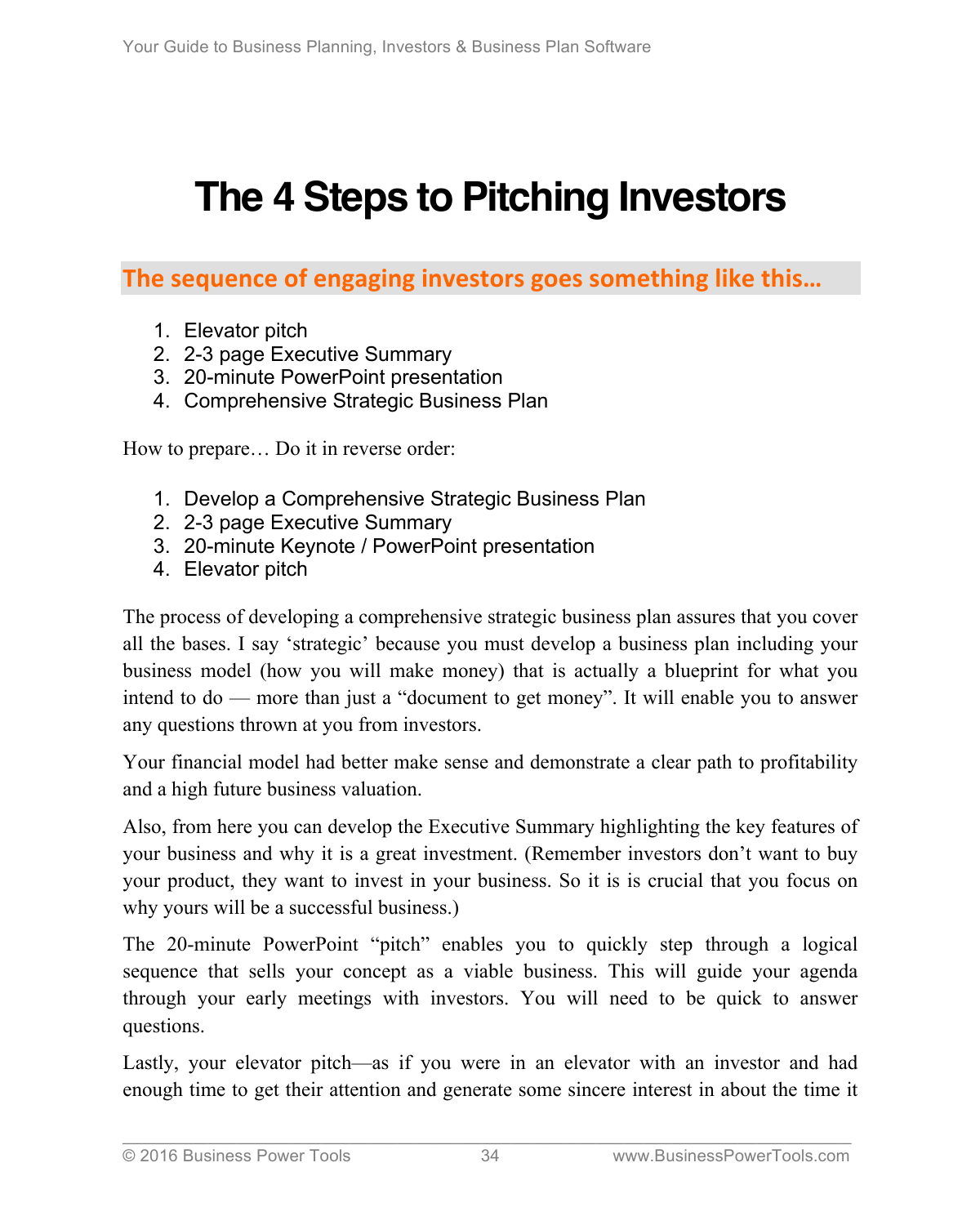would take an elevator to go a few floors before they get out… you get their business card and a request that you submit your Executive Summary. The goal is to get a meeting to give your presentation.

The comprehensive business plan will be of interest as the investor considers your deal before writing a check, they will want a comprehensive plan including your business strategy.

#### **Then their due-diligence starts...**

(This is where the investors check you out – and verify everything you say.) There is no 3-strikes and you're out – it's ONE STRIKE AND YOU'RE OUT! This is why it's crucial to really think-through your business and write it into a plan!

# **No matter which path to funding you choose, you still need a good business plan!**

"I've never met Burke but am huge fan of his products and his company. In my various roles as a VP of Marketing at a \$400M company, as an independent consultant, and as an entrepreneur, I have used several Business Power Tools programs. In sharp contrast to cookie-cutter, turnkey packages that promise much and deliver little, Business Power Tools products are clean, powerful, and effective. Based on applications you already know how to use – and tailored to specific issues, they enable you to ground your mission in reality while enabling your creativity to run free. I strongly recommend this man's company and products."

 $\sim$  Carl D. Melville, Chicago, IL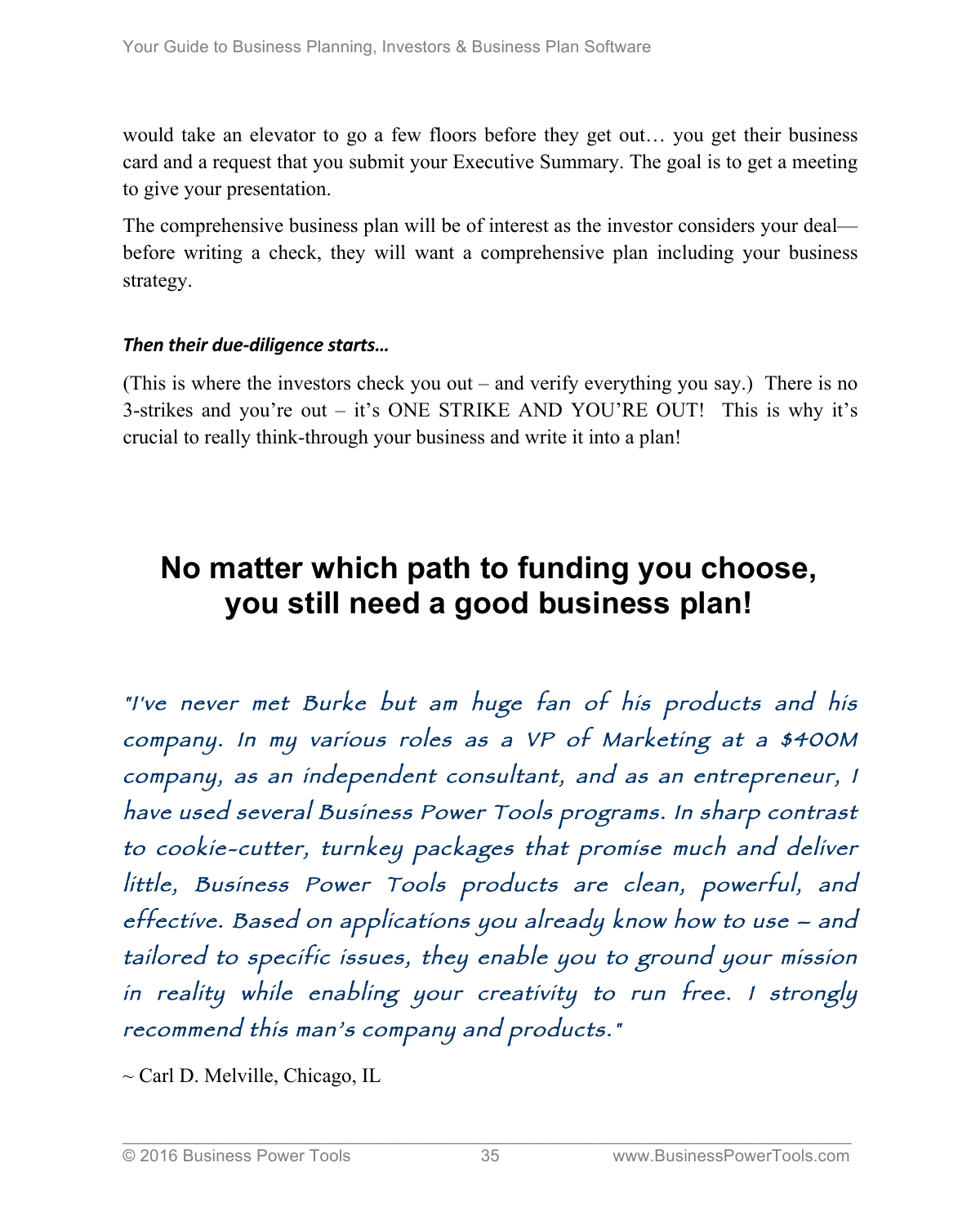# **Targeting Your Audience(s)**

Nowhere is a man's imagination so fertile as in the discovery of new ways to say no to a man who asks for money.

- Joseph H. Shapiro

This chapter discusses the first step in writing your business plan—targeting and landing your audience. That means figuring out who you want to show your plan to, figuring out what that reader wants to know, and tailoring certain sections of the plan to ensure that it answers those concerns. This chapter also talks about some business writing techniques that can help you create a more professional, more interesting, and more inspiring plan.

# **Targeting Funding Sources**

By now, you may have some idea of how much money you need to get your ideas rolling. Even if you don' t know exactly how much you need, you should start thinking now about matching the type and amount of funding you want with the right type of funding source. Once you do that, you can find the specific investor or investors you want to send your plan to.

This exercise will not only clarify your thinking but can open your eyes to possibilities you may not have considered. You may actually find that you can get a better deal than you first thought possible, and you may find that your carefully chosen investor can turn out to be one of your biggest business assets in terms of management advice, secondary funding, and industry contacts. After all, once they are on board, they want you to succeed. Consider, too, that one of the major reasons for small company failures is under funding: not raising enough capital to survive the tough initial trials.

## **Writing a Plan that Gets Read**

Investors tell one horror story after another about poorly written business plans. Although that may sound cynical, realize that you usually get just one opportunity to demonstrate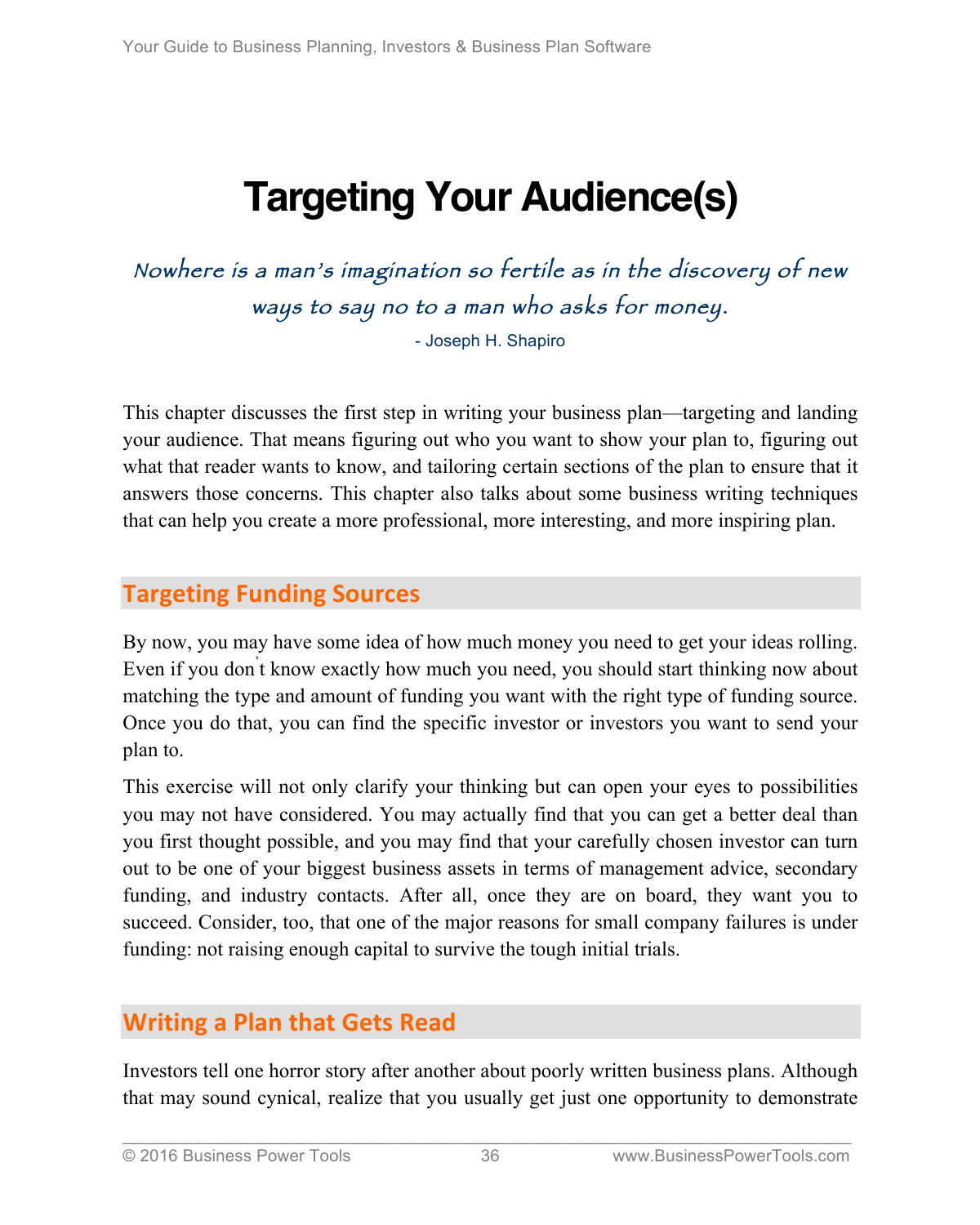your competence and the feasibility of your project.

With the information presented in this chapter, perhaps you now have a better idea who should read your plan. That selection alone goes a long way toward determining what information your plan should address. For example, you know that a venture capitalist expects a very different payback strategy from a bank.

Presume, however, that all you have learned is also known to your competitors: those other businesses who are also presenting plans to the same investor. Now, your only remaining edge is to write a more dazzling and communicative plan than they have. This part of the chapter helps you do just that.

#### Are you asking for first-round or second-round financing?

Some investors won't offer first-round funding. Instead, they specialize in second-round funding. Second-round financiers feel more comfortable funding companies who have proven that they can meet first-round goals.

Find out which type of investors fund companies at your stage of development. Your plan will be rejected out of hand if you don't choose wisely. Moreover, you don't want to go on record as having made this type of mistake lest you have to come back and ask for an investment from this same person or agency later on.

First round financing is usually a subject for venture capitalists, government loans and grants, and angels. Second-round financing, which typically goes toward expansion and growth, is the specialty of other types of investors such as banks, finance companies, and business brokers.

#### *Imagine all the other plans your investor may also he considering. Is your plan competitive?*

Think about which points make your business most competitive. Those are the points that make your plan competitive too. You are competing for funds that other companies want. Consider your strengths and illuminate them. For example:

- Can you offer a cash payback?
- Do you have other lenders involved so each one's share of the risk is smaller?
- Is your business is low-risk?
- Is your business high-risk but in a well-documented emerging market?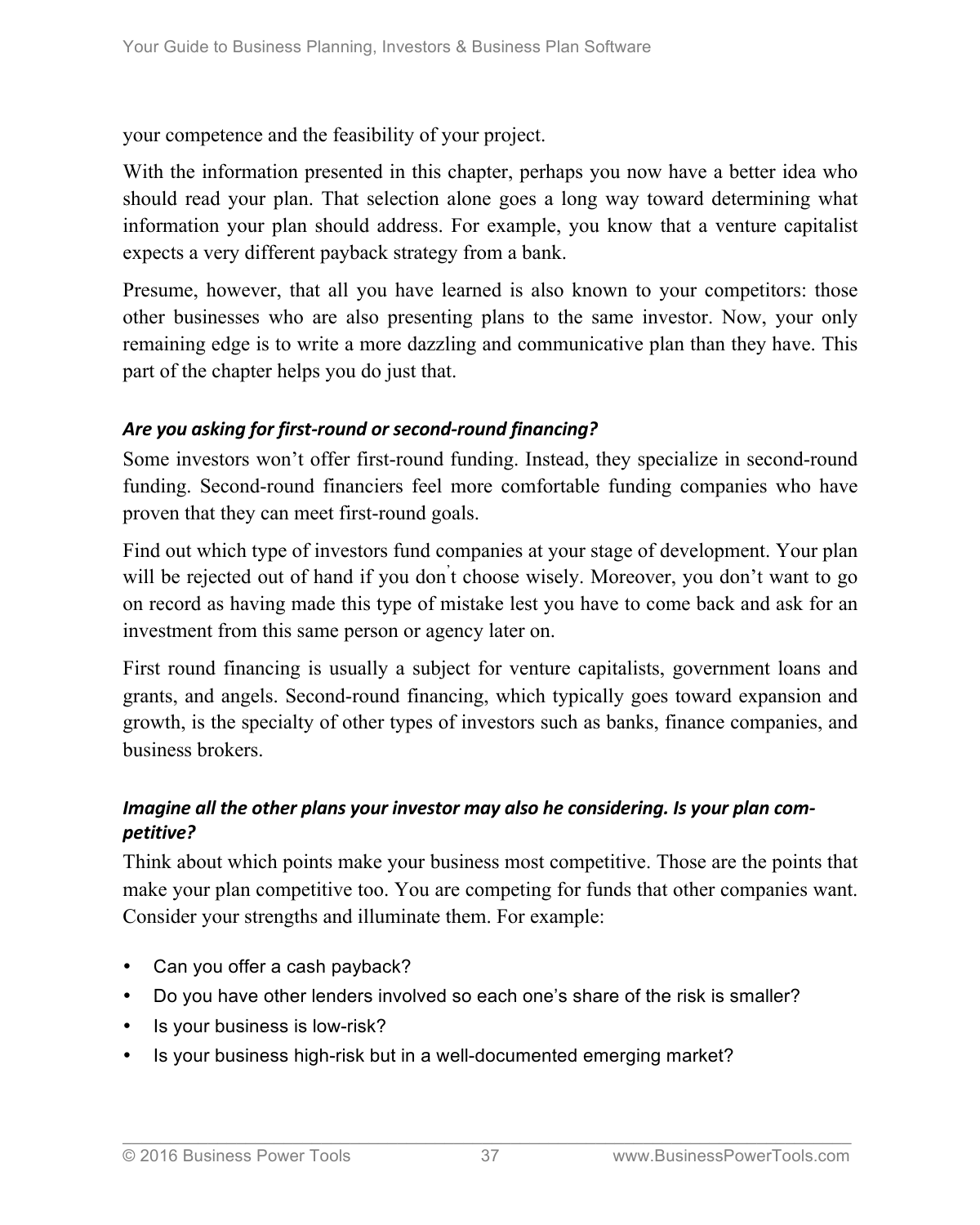## **Put vourself in your investor's shoes**

Even small companies should not overlook their ability to compete, although they often do. For example, if you can get space for your pizza parlor in a mall, you are probably more competitive than the street-corner pizza parlor asking for funding since you have the benefit of greater foot traffic found in malls. If you were investing, wouldn't you, all other things being equal, choose the mall company on that basis?

Tailor your material to your audience. You would not present the same sort of plan to a loan officer in a bank as you would to a venture capitalist, a grant agency of the government, or even to a potential key employee. This does not mean that every part of your plan must be different for each audience, it simply means that you rely on your research about what sort of things your loan officer or your venture capitalist cares most about. Be sure that you have customized your plan so as to specifically address those different interests.

Often these differences show up in the Executive Summary, the Exit/Payback strategy, and in other financial sections. For instance, a venture capitalist is interested in higher risks because of their higher gain potential and wants cash as repayment. The loan officer in a bank wants almost the opposite: a low risk, modest gains, and will accept other forms of payback. Read more about this in the section, "65 Ways to Finance Your Business."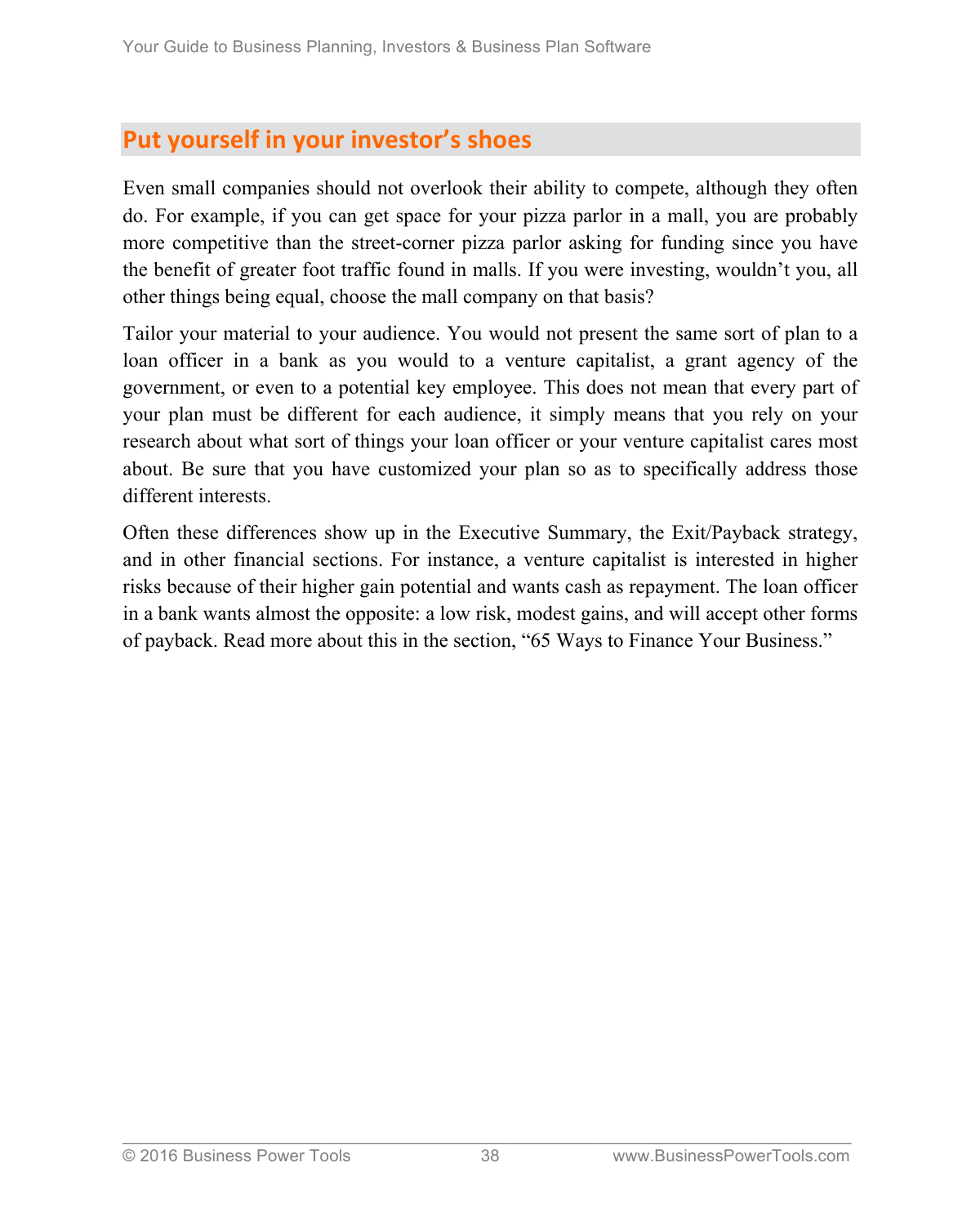# **The Components of a Business Plan**

# The plan is nothing. The planning is everything.

- Dwight D. Eisenhower

There may have been a day when people read business plans cover to cover. Not any more. When they get close to giving you the money, they might, but first you have to grab their interest and answer their questions. We recommend organizing your business plan like a reference guide allowing readers to turn directly to the information they want. Different people want to know different things; some things are more important to some people than to others.

To help you visualize a business plan, here is a list of the sections of a typical business plan, in their typical order, and a brief description of what each one contains. Don't be concerned if you don't immediately see how to write such a section for your business, or if it sounds like way more information than you could possibly generate. This is a standard format that can be adapted equally as well to the smallest one-owner shop as to the largest corporation. The components of a successful business plan and a brief description of each section are described below.

The core components of the business plan, which will place the "story of your business" on paper, are as follows. A plan, if done properly, will have addressed each of the areas:

#### *Cover letter*

Tailor and introduce your plan to a specific audience.

#### *Title page*

The title page of your business plan provides the name, address, phone number and email address of your company and the CEO. For your first impression, make a bold, clean visual statement about your company.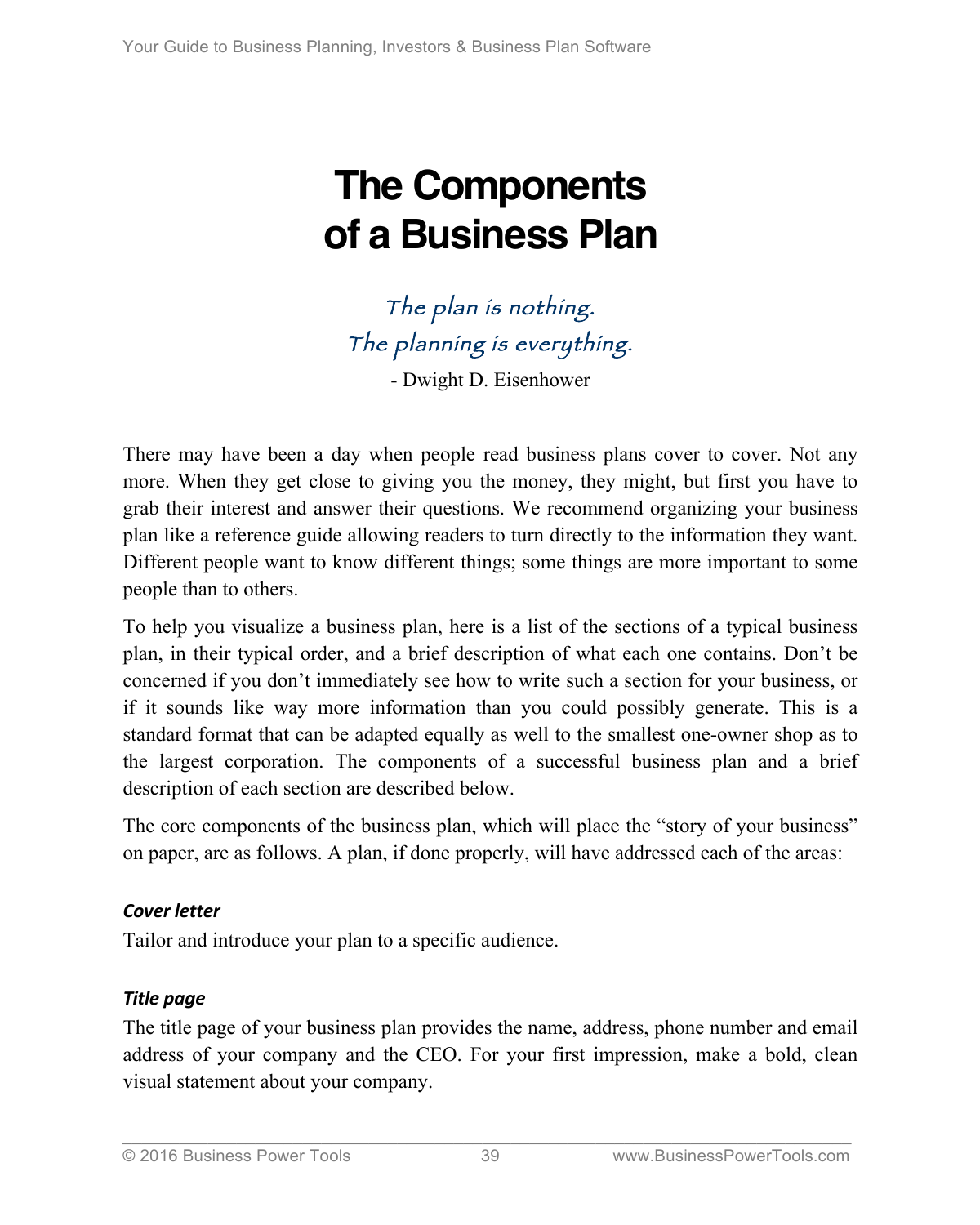#### **Table of Contents**

Ideally, your business plan will be a reference guide to your business and not a novel or thesis. Number your pages. I highly recommend starting a new section on a new page. Colored tabs dividing each section makes your plan immediately appealing and easier to use. When I recently reviewed a number of plans during the University of Texas Moot Corp Business Plan Competition, I was immediately drawn to the one with the color tabs—the other judges admitted they were too.

#### *Executive Summary*

Your Executive Summary will either inspire an investor or not. This will only open the door to further discussion and exploration. The rest of your plan must provide the whole story with proof, logic, and the introduction to the people who will be response-able to build and run the business.

This is the synopsis of your business plan and summarizes the highlights of where your business is going and what it will look like when you get there. It is the portion of your plan that will be first read by investors. You had better get to the point and be interesting—explain why your business will make money and is a great investment. (To bankers, it should demonstrate common business sense and that you have the ability to pay back their loan.) If you lose readers here, forget having them read any further.

**In 3 pages or less…** summarize the value proposition of your business. What is the present situation in the world and how will your business solve the problem or provide what people want now? What is the status of your product or service? What management is in place? Finances? How much money do you need and for what? Who do you need to hire? Sales? Do you have any reference customers? (A wonderful indicator of viability!) Write this summary AFTER you have completed your business plan and keep it to no more than two to three pages. One VC told us he wanted to see a software package that could reduce a business plan to 2 pages!

Presume that the person receiving your business plan does NOT have time to read your full document. On average, the typical Venture Capital partner receives 3 to 5 business plans per week; he/she does not have time to read them all. Your executive summary is the vehicle buy which you hook the reader onto your idea and inspire them to want to read on further.

• The Business: describes the company, trade name, vision and mission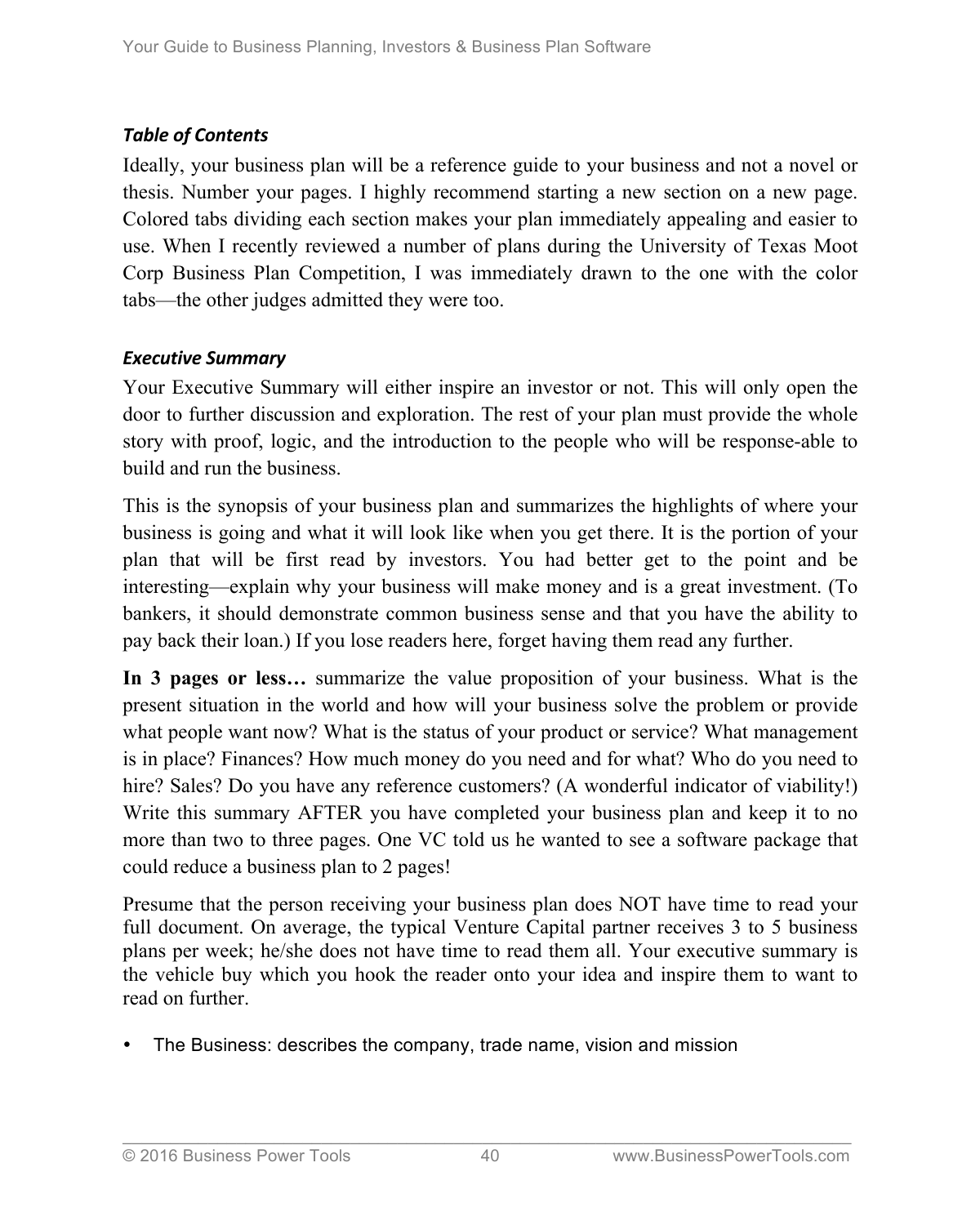- Industry Analysis trends, demand outlook, barriers to entry and growth, impact of innovation and technology, impact of economy, government and financial health of the industry
- Market Analysis trends, size, competition analysis, projected market share, decisions on products and services
- Description of the technology required to develop your products;
- Summary of the resources needed to develop the product and bring it to market
- Capital requirements
- Incorporation of feedback you have received from those who have read earlier drafts of your Executive Summary.

#### *Company Overview*

This section provides basic information about your company: structure, management, staffing, operations, and business relationships. Include basic information such as its legal name, form (C Corp, LLC, etc.), current stage of development, and other information.

Tell your reader who you are and where you are headed as a business. It includes your vision and mission statements. This is the part that, throughout history, has made the difference between great leaders and failures. (Good or evil, selling their vision made the difference.) Your vision comprises your emotional drive to build your business to be something great that others can support and share in. State your objectives: Where are you going, what will it take, and what are you going to do with the money? Investors want to know how and when they'll make zillions on their investment in your business.

#### *Market Analysis*

Present research and conclusions about what industry you serve, who your customers and competition are, and why your products and services are competitive. This section helps you understand and define your market, the demographics and psychographics of your target customers, competitor's products or services, and both business and environmental risks. Who are the people out there who will buy from you? Why will these customers buy from you vs. your competitors? Find 10 people/companies who are prospects and find out what they need/what problems they are having.

- Industry trends, demand outlook, barriers to entry and growth, impact of innovation and technology, impact of economy, government and financial health of the industry
- Market trends, size, competitor analysis, projected market share, decisions on products & services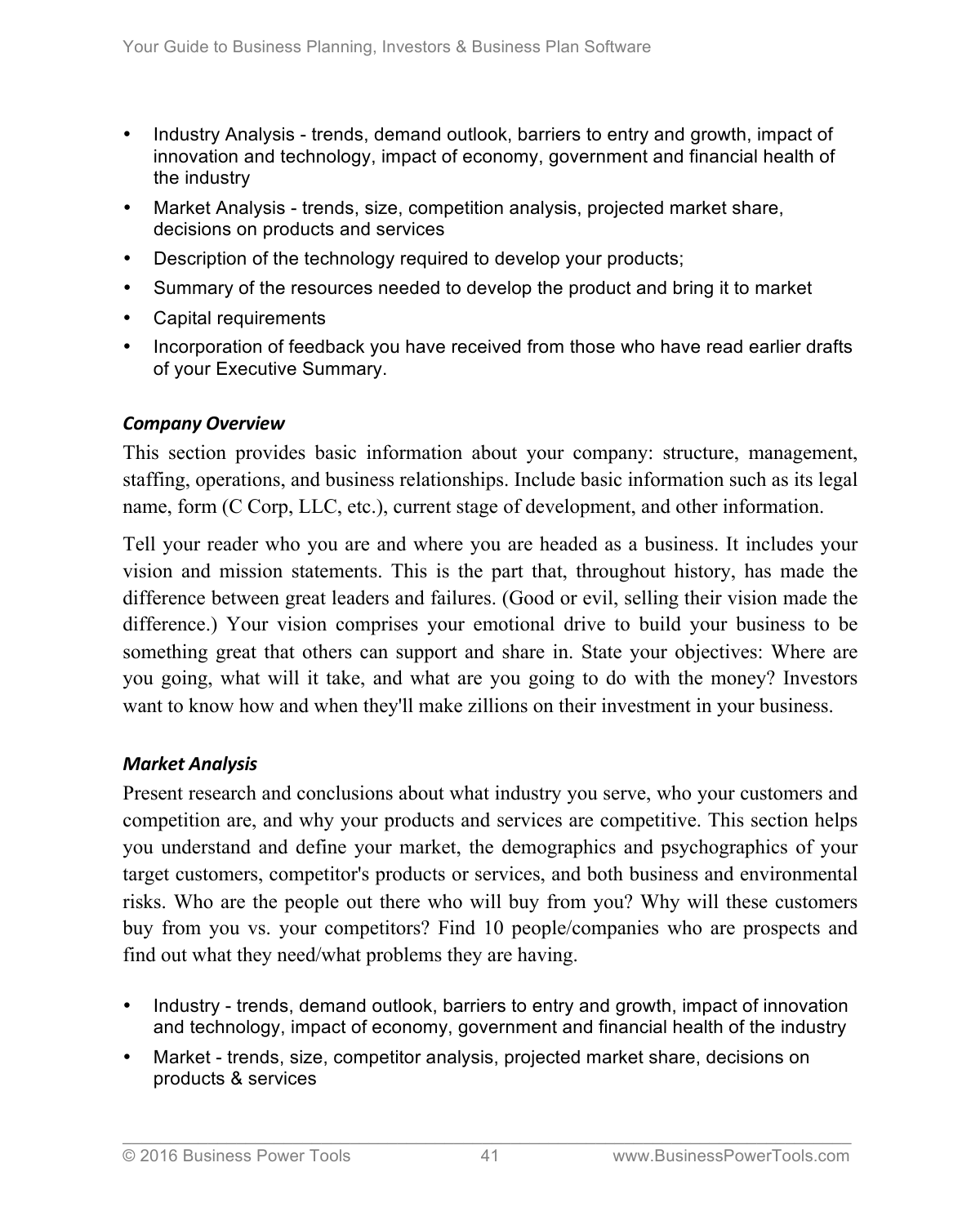• *If we got just 1% of the xyz market…* NEVER SAY THAT! It reveals that you are lazy and have no idea how big the market is and how much of it you might reach.

#### *Products & Services Strategy*

Describe your products and services, why you chose to or plan to develop them, how they are made, priced, and delivered, and other information. This section reviews your current product or service and what makes it unique and competitive. Your future research and development and production plans are part of your product strategy. Engineer types have a tendency to overemphasize this section — save that for a demo when the investors request it-great products and services have died without a good business model and the right people to run it.

- Products & Services: outputs, sales mix, costs and profits, expansion of services and product lines and product/service lifecycle
- Define the value proposition of your products (how will you compete price/performance/lower cost-of-ownership)
- Anticipate what the competition will do once you introduce your product
- What Intellectual Property will you be developing Pricing
- Estimate the cost of your product. Is your product economically viable?
- Assess yourself: Do you have a competitive advantage?
- Assess yourself: Are you a company or just a product?

#### *Competition*

Denying the presence of competition is the easiest way to terminate your investor presentation. An overview of the competitors in your market place – WHY customers will want your product/service, instead of those from established competitors.

- Competitors prove the market
- Status quo? Competition comes from the current method is still better.
- Direct / Indirect Competitors?
- Forces working against you?
- Who loses if you win?

#### *Marketing Plan & Strategy*

The world will "beat a path to your door"... only if they know who you are, what you've got, and where to reach you. This section outlines, based on your market analysis and other plan data, how you intend to create awareness, interest and demand. It explains how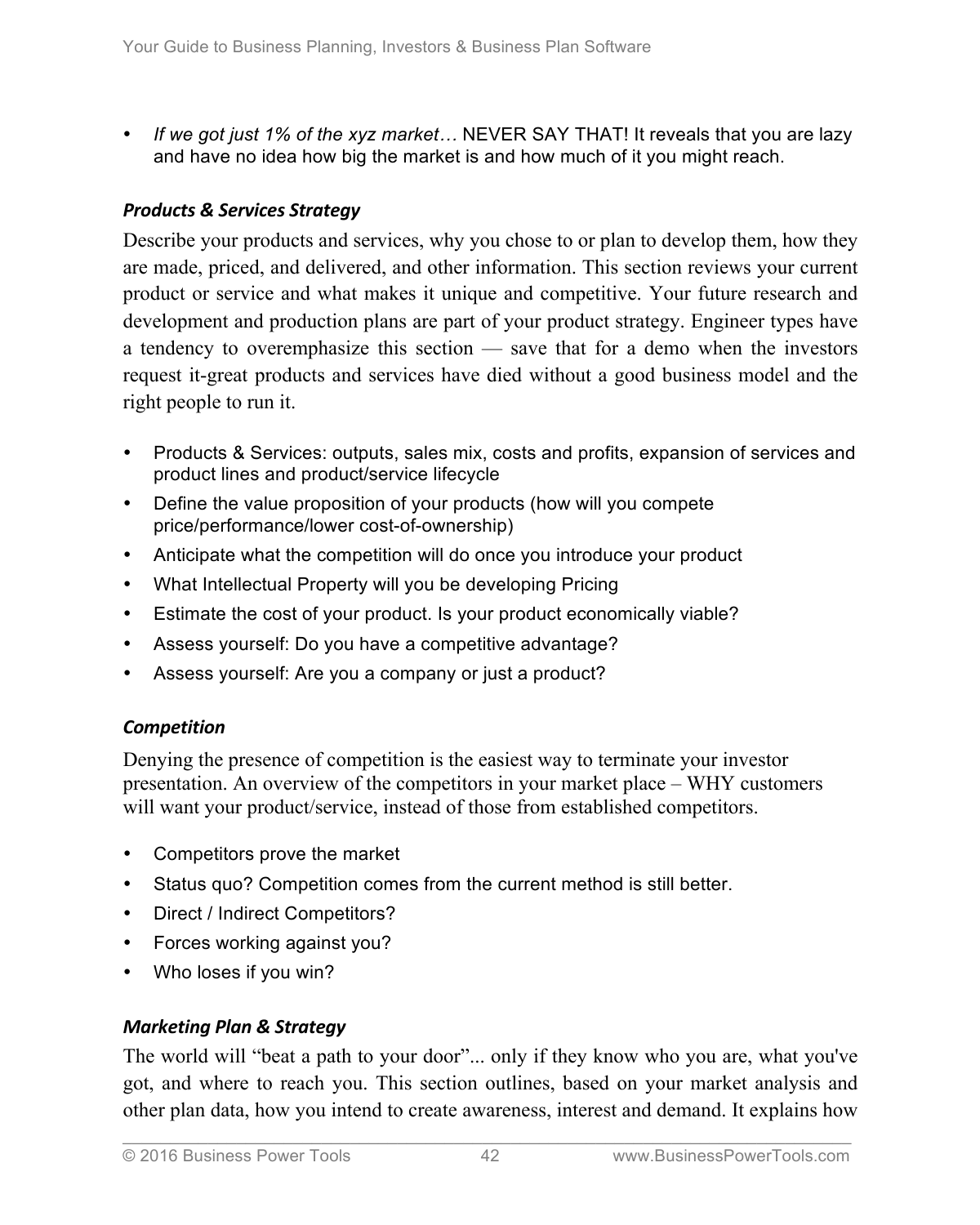you will actually sell your product to your customers and includes selling methods, distribution channels, advertising and promotions, pricing and profitability, public relations, and business relationships. How will you use an investor's money to efficiently sell to your customers? This should not be treated as something you'll work on later. It's a key component of your plan that affects everything you do throughout your business.

- Location, distribution channels, sales, pricing.
- Networking, circles of influence, Internet, brochures, sales systems and database

#### *Management Team*

What's a nice person like you doing in a business like this? How does your background and that of your management team uniquely qualify you for driving your business to success. Can you really relate to the customers of your business and deliver what they'll really buy? (Corollary: Start a company for which you are a customer.) Can you pull this off?

Who have you hired to do the job? In a way, you are providing a mini-interview with your management team members to assure an investor, banker, or corporate manager that you have lined up the right people to make your project go. This section is one of the most crucial. The only thing that will ensure success is the day-to-day activity of qualified people in the driver's seat following a plan toward a vision.

I recently was a judge for the San Diego State University business plan competition where 20 schools sent teams to pitch their business concepts. As I listened to their presentations and reviewed their plans, I was amazed at how these almost college graduates expected us to believe that they had the management experience and skill to run operations, marketing, and finance of their companies. It would have given them tremendous credibility if, instead of trying to convince us that they had enough experience, they outlined their intentions for hiring experienced managers to run key areas of their businesses. Although this was a college exercise, they were promoting real businesses. Put yourself in an investor's or banker's position. Would you give \$50,000 to \$5,000,000 to inexperienced people who try to convince you of their experience, or to people who demonstrated the sense to hire competent managers?

- Operations & Organizational structure, responsibilities and support (professional services)
- Implementation Plan staff, staffing issues, systems, communication, bookkeeping, equipment, software, office, furniture, fixtures, land & buildings, research & development;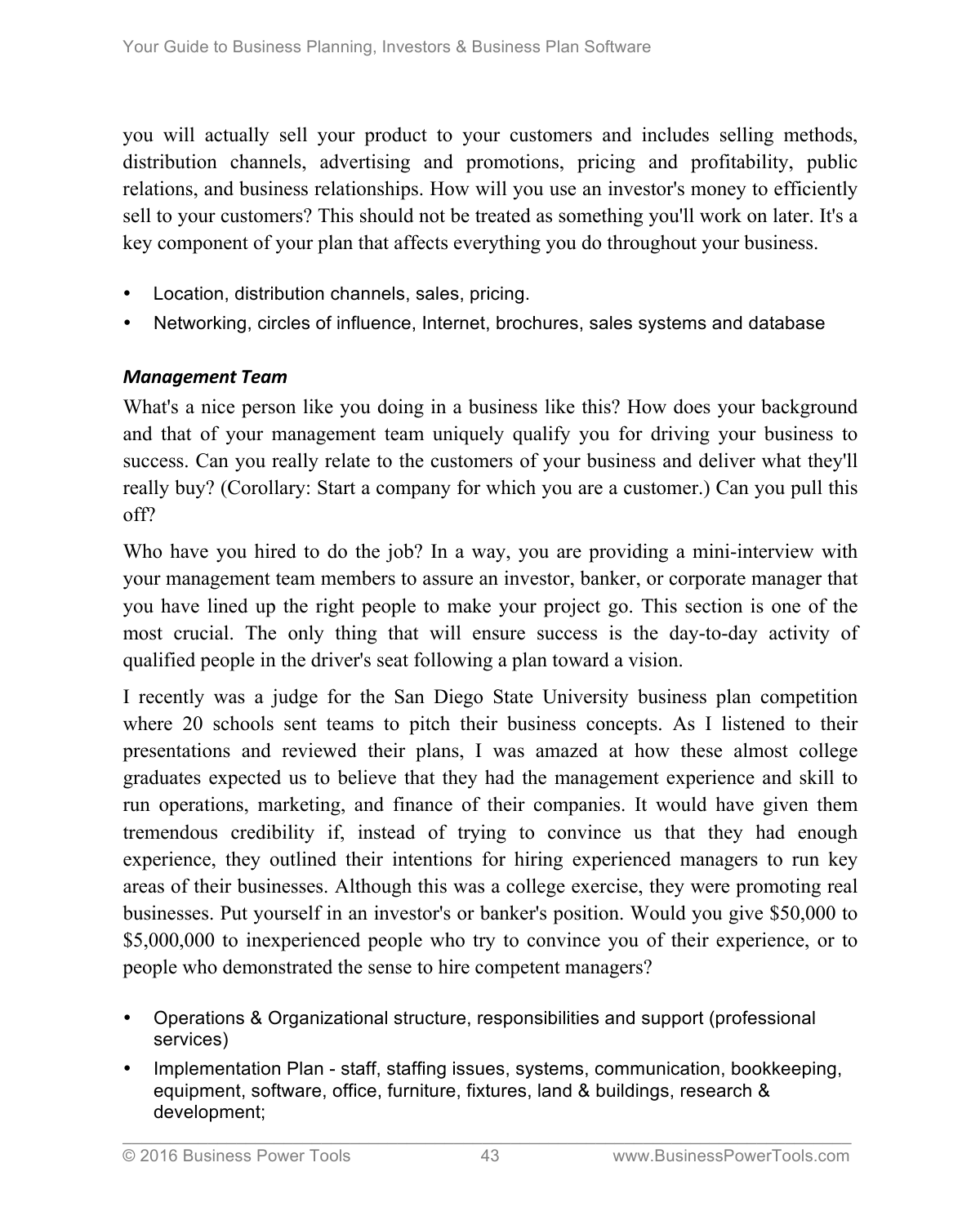#### *Present Situation / Traction*

Give a snapshot of what you have accomplished so far. Patent filed, prototype working, etc. This will change as you work on your business. It gives an investor an updated starting point to understand where you are currently and what value you have already created. The idea is to continue building value in your business – the longer an investor waits, the higher your valuation.

#### *Risk*

Be the first to identify the potential risks and downfalls (liabilities, environmental issues, contract termination, etc.) and show how you plan to reduce or eliminate identified risks or threats. Identify the potential trends/technologies that could effect the development and growth of your type of business. If the investor uncovers the risk before you do, then you are on the defensive, looking as if you don't really know your business.

#### *Financial Plan & Projections*

Describe your current financial picture, your projections for growth, tells your reader what sorts of funding you need (how much, when, and for what purpose), and explains how you intend to pay it back. This section addresses your ability to make money in your proposed business and how much money you'll need. Your company's capital requirements and the profit potential are analyzed and demonstrated here.

- Revenue & Expense Assumptions
- Start-up costs, cash flow sensitivity analysis, cash flow, expenses, inventory, etc.
- 12-Month Budget, including your Start-Up Requirements
- 12-Month as well as a 5-Year Income (Profit & Loss) Statement
- 12-Month as well as a 5-Year Cash-flow Projection
- 12-Month as well as a 5-Year Pro Forma Balance Sheet
- Break-Even Analysis
- Cash Flow: Sources & Uses of Funds Summary (The most important financial schedule in your business plan: 1) how much cash do you need? 2) when do you get to break-even?".
- Sensitivity Analysis showing Pessimistic, Planned and Optimistic scenarios
- A projection of your company's value after 5 years is also very useful. (It's also amusing to see what your company will be worth after 5 years of effort!)
- Capitalization Table How the shares of stock are allocated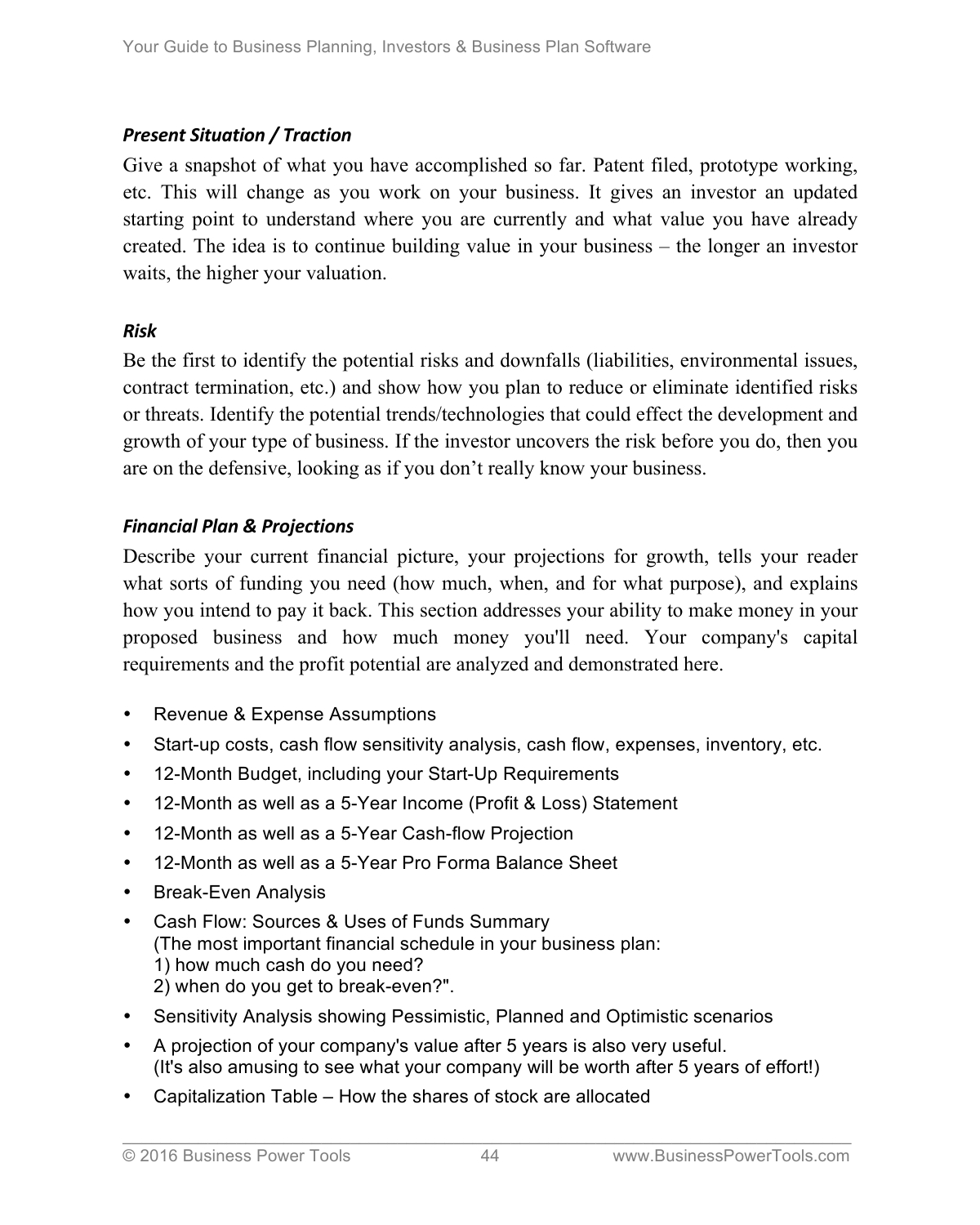**Revenue Plan.** Show in detail how you plan to generate your revenue. You can do this one of two ways. First, you can estimate the total size of the market you want to target and then estimate the share of this market you want to capture. This is commonly referred to as a "top-down" forecast. Second, you can identify the customers you want to target and then estimate the revenue you will generate from each of these customers. This is commonly referred to as a "bottom-up" forecast.

- Identify potential sources of funds
- Venture Capital
- Banks
- Angel Investors
- Large companies ("strategic investors")

#### Are your financial projections believable?

I've never met an investor who believed in anything beyond five years -- their financial attention span is fairly short and they want to be out with their profit in less than five years. Investment performance, measured in return on investment, takes time into consideration-the more the sooner, the better they did. The idea is to get 'em in, make 'em rich, get 'em out.

#### *Supporting Documents*

Here is where you add your collection of extra information that you feel is too detailed for the body of the plan but would help a reader understand some point or conclusion you've made. For example, it can include copies of various financial statements, product brochures, resumes, media kits and schedules, advertising, complete list of objectives, and more.

You may actually have more of this material than you think. You may already have a substantial amount of knowledge just floating around in your head, or written down on notes or memos, or written down as receipts and ledger entries, all just waiting to be organized into a plan.

You may even have one or more documents already written, like a budget or resumes, that you can use as-is or its contents can be inserted into the right plan section.

The information you already know or have developed to this point won't go to waste! It will speed your plan-writing efforts. For example, if you have a product brochure, a profit and loss statement, tax returns, pictures of your site, even a checkbook: everything helps.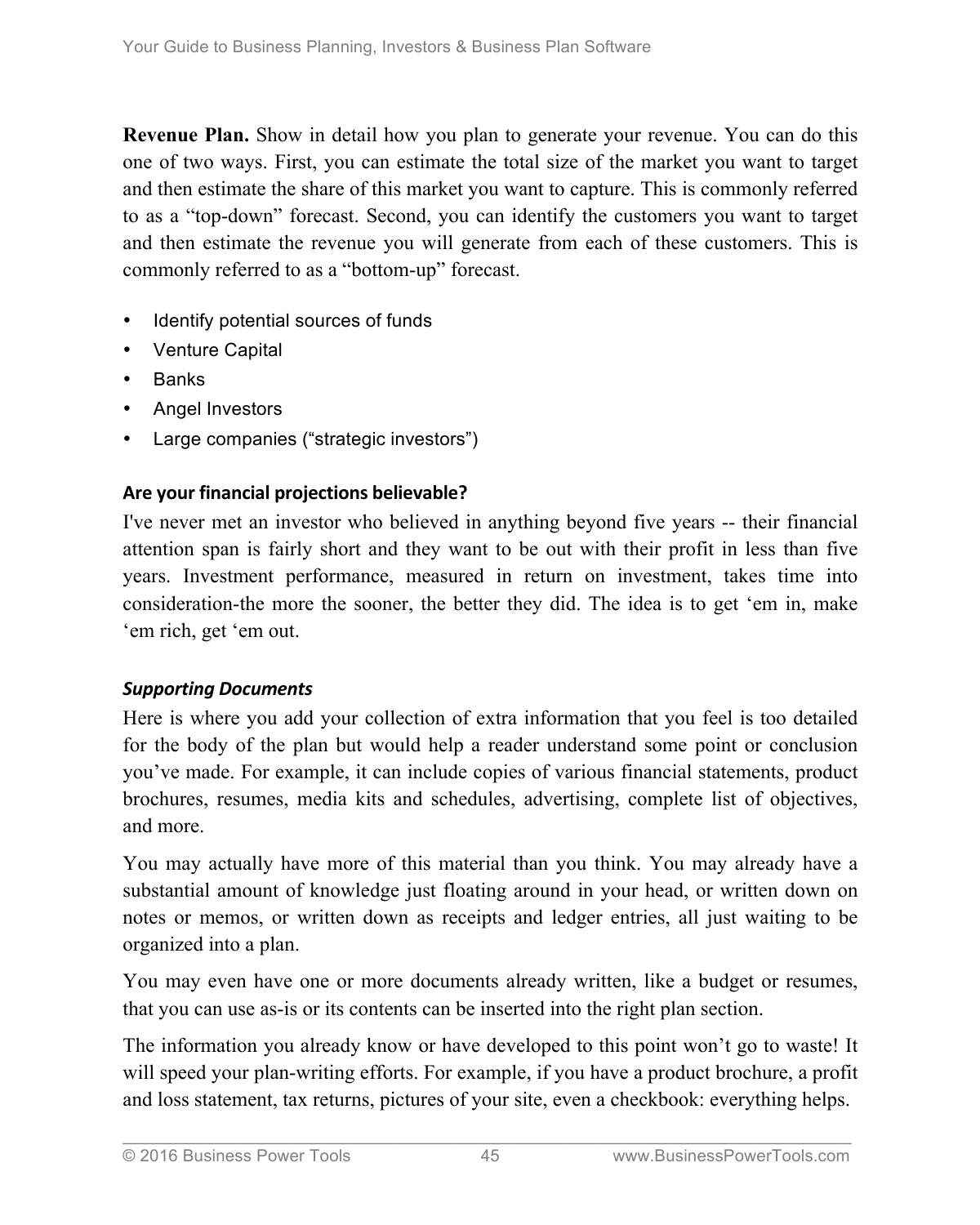## Your reader's perspective

In addition to providing a large amount of data, you must show your personality and spirit, and those of your management team. You're attracting interested people who can help you. The tone and credibility projected in your business plan will determine their response. How will your reader perceive you and your business and take action (\$) on that perception? Remember this and be prepared.

Investors are often heard telling one horror story after another about a business plan "stubbing its toes" on its way into their office. One opportunity is usually all you'll get to demonstrate your competence and the feasibility of your project to your investors, senior executives, or clients. These are influential and powerful people. Don't waste their time, bore them, or leave them feeling dissatisfied with your work. Show them that you know what you are doing. Think in terms of return on investment. Show that you can project your company's earnings. Prove that you can execute your plan.

#### *Notes*

- You must proceed down the path to attract the opportunities you need.
- A business plan is a comprehensive brochure that sells your ideas.
- A business plan takes your nonlinear thinking and coordinates it into a logical progression of concepts following one after another.
- The description of your business, market, competitive position, and so on all provide credibility for your financial projections.
- The deal is won or lost in your assumptions and your ability to sell them.

## Ten questions to ask about your plan

- 1) **Are your goals tied to your mission?** The goals you choose set your priorities and how your run your company. Your goals must be tied to your company's mission so that you're heading in the directions in which you really want to go.
- 2) **Can you point to major opportunities?** For your company to grow and prosper, your business plan must point out the major opportunities coming your way, i.e. technology, markets and distribution, and outline the actions your company intends to take now so as to be in a position to take advantage of those opportunities in the future.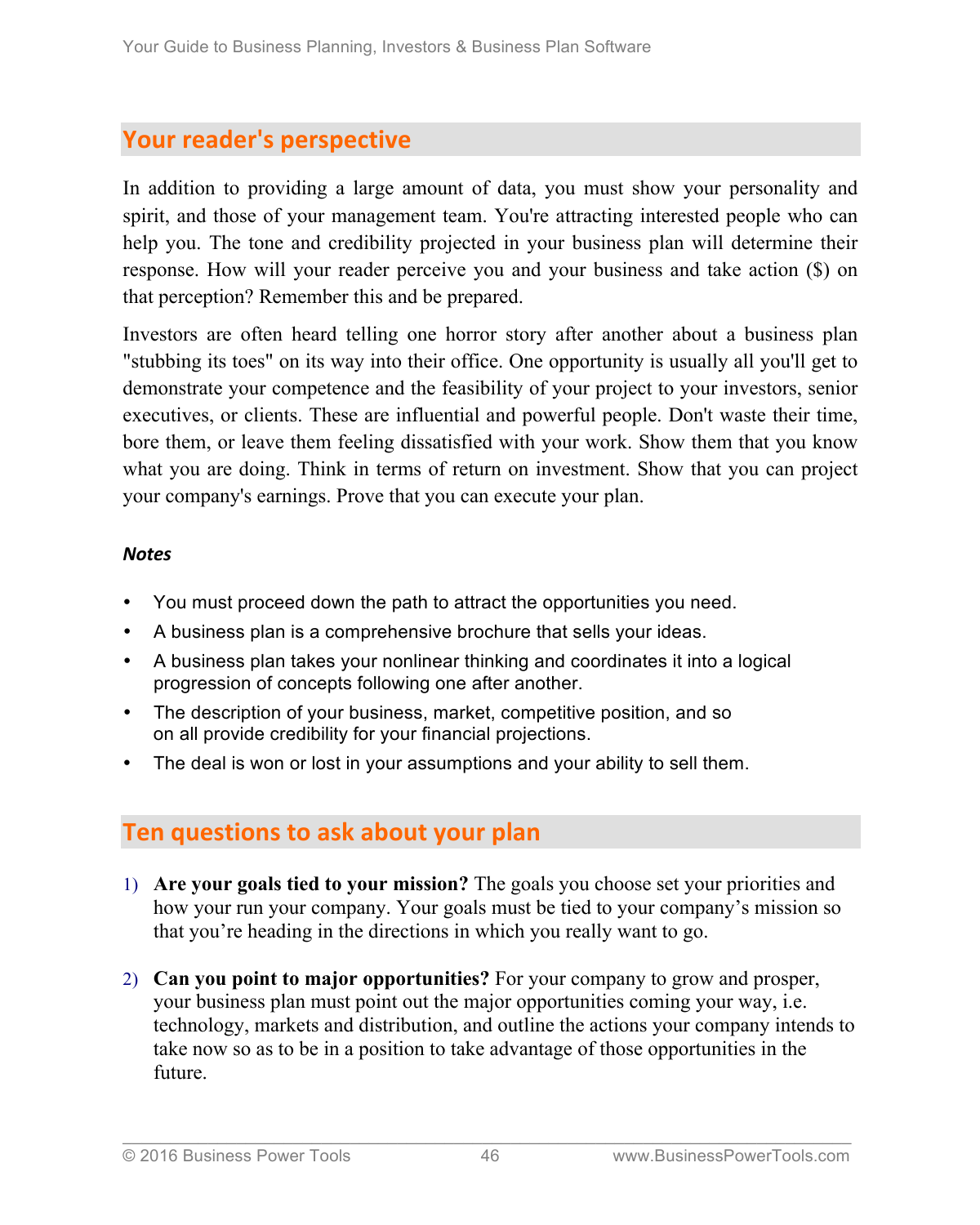- 3) **Have you prepared for threats?** Your business plan should point out possible problems that loom on the horizon, i.e. a market slowdown, new regulations, or increasing competition, and offer ways to prepare for them or even turn them into a real business opportunity.
- 4) **Have you defined your customers?** Customers should be divided into market segments. Each segment places its own demands on your company. You need to identify: Who is buying? What do they buy?; and Why do they buy? Your plan should explain how your company intends to serve those customers better than anyone else.
- 5) **Can you track your competitors?** Your business plan should cover what you know about your competitors and, more importantly, how you intend to keep track of them on an ongoing basis. Moreover, your plan should address how you intend to use what you learn to choose competitive battles you can win.
- 6) **Do you know your strengths and weakness?** Your business plan should list your company's capabilities and resources, from management skills or research expertise to operations and distribution strength or loyal customers. But the plan should go on to describe how each of these capabilities or resources is either a strength or weakness, given your business situation and the industry in which you compete.
- 7) **Does your strategy make sense?** Your company must have a realistic strategy that's logical and rational about what can be accomplished and how long it's going to take.
- 8) **Can you stand behind the numbers?** Your financial statements are your company's report card, so to speak. They should paint an honest picture of your company. Your business plan should include a realistic financial portrait, based on assumptions that you believe in and numbers that you trust.
- 9) **Are you really ready for change?** Your plan should acknowledge that you don't have a crystal ball, so present some options for the plans you've made. Ask and answer the question, "What if…?"
- 10) **Is your plan clear, concise, and Current?** Your plan is a living document, so make sure it's in a form that easy to update.

# How long should my business plan be?

30-50 pages should suffice. Anything longer than that and you risk alienating a potential investor, or you force them to skim through the document rather than read it. You won't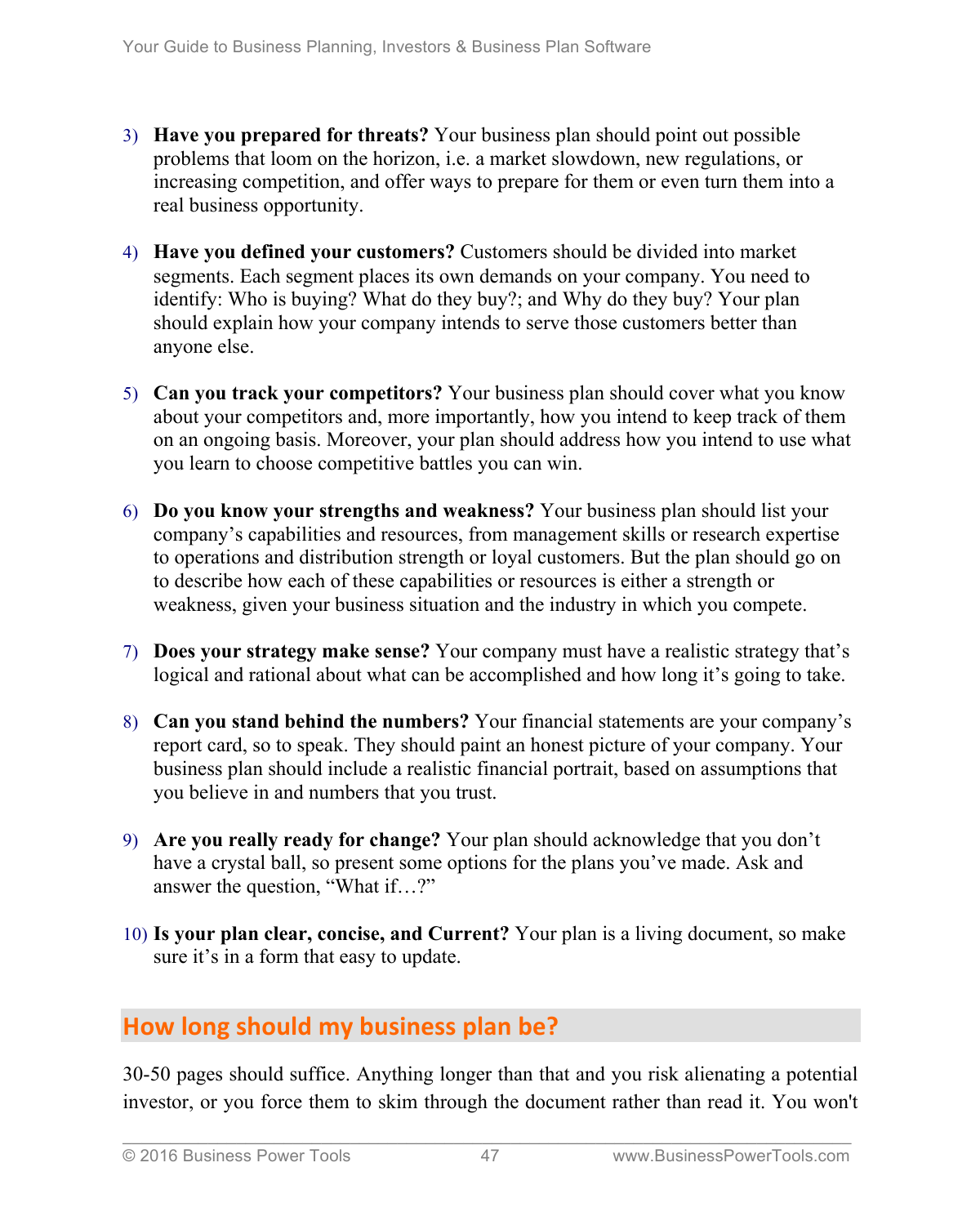be impressing anyone by creating a 200-page document – what's contained in the plan is much more important than how long it is. The more concise and readable you business plan is, the more focused your business will appear.

Investors will tell you they want just a 3-page business plan. Give them your executive summary. If they get interested, they will ask more questions (see all of the above). The fact that you went through the process of writing a comprehensive business plan enabled you to write a concise summary. Now you can answer all of their questions – before they write a check they will want to read the 50-page plan. This is why we have heard so many success stories.

Focus on those details that tell your business' story, that set you apart from your competition, that make your business appear to be a good financial investment, and that show you will be profitable.

In terms of style, make sure your plan looks professional, but not flashy. There's no need to spend lots of time creating glitzy graphics and charts – just make sure that the ones you use tell your story and are easy to read and interpret. You also don't need to use multiple fonts - one or two standard business-like fonts like Times or Helvetica will do nicely.

## **How does a 14-hour a day, 7-day a week entrepreneur…**

get his/her work done daily while at the same time write a detailed and meaningful business plan for expansion? We are in a chaotic business and every minute there is a new business issue to attend.

The two immediate paragraphs below will expand upon my answer. Seek professional assistance and both of you collaborate using the same software tool. This way you can do as much or as little as you can afford the time, plus you have a professional who is responsible and motivated to complete your plan for you, but you can easily monitor everything at a glance. BizPlanBuilder is a truly web-capable collaborative business planning software tool and you can find a capable consultant (either nearby or elsewhere) on our website.

#### **Should I hire someone else to write my business plan?**

It is essential that your business plan reflects your personality and your goals. As the small business owner, you need to decide what your business' short and long-term goals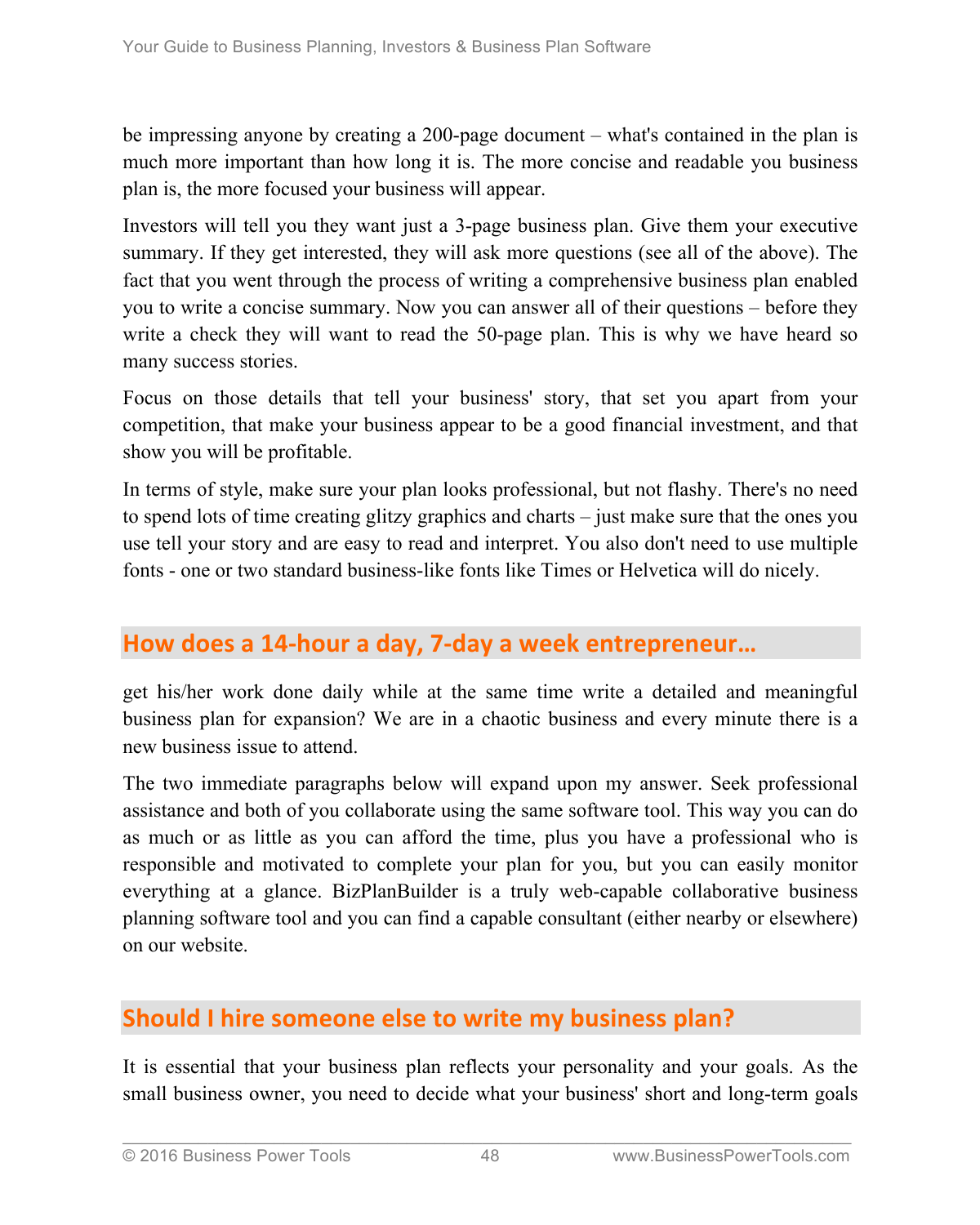are, and you need to make the planning decisions. You cannot leave these decisions up to a surrogate, whether it's a business plan consultant, your lawyer or your accountant.

Moreover, creating your business plan is an extremely useful exercise for you to go through because it leads you to think about many issues many business owners often avoid -- your industry, position in the market, competition, development and manufacturing capabilities, pricing, risks you may face, and ultimately your profitability. Taking the time to ponder each of these things yourself will give you a better perspective.

Hiring a business plan writer may be very helpful, especially to provide more eyes, ears and ideas. Just make sure you are fully involved in the process. The writer should invest the time interviewing you to get your input and be familiar with your goals and personality. You need to be able to provide documentation for any statement you make in the plan and the finished document must express your objectives and provide the rationale for everything you want to do. It's your business, so start acting like one by requesting extensive editing and rewriting if necessary to get it right.

If you are not confident in your writing abilities, you might want to hire a business plan writer to rewrite your plan after you've taken a stab at a first draft.

Finally, have someone review your plan for grammar and typos before you send it out to investors. Ask a colleague, friend, or spouse to read your plan.

A professionally prepared business plan uses the services of a business consultant who can pull this information from the business owner and articulate it in a way that he/she cannot do on his/her own. Some business owners have neither the skills, nor the time, to develop an effective business plan. Hiring a professional to make it happen can often be the best investment than he/she can make! Business Power Tools can provide referrals to a writing professional to assist in the formation of your business plan.

# **Should I use business plan software?**

There are a wide variety of software programs on the market designed to help you prepare a successful business plan. These programs vary, but most include a dedicated word-processor, a detailed outline, and some interactive tools which can serve as a starting point for creating a plan.

Without software, even thinking about writing a business plan sucks. You would probably rather be out talking with customers. Tweaking your product. Floating in the pool on a hot afternoon. What good would a business plan do anyway? The real reason is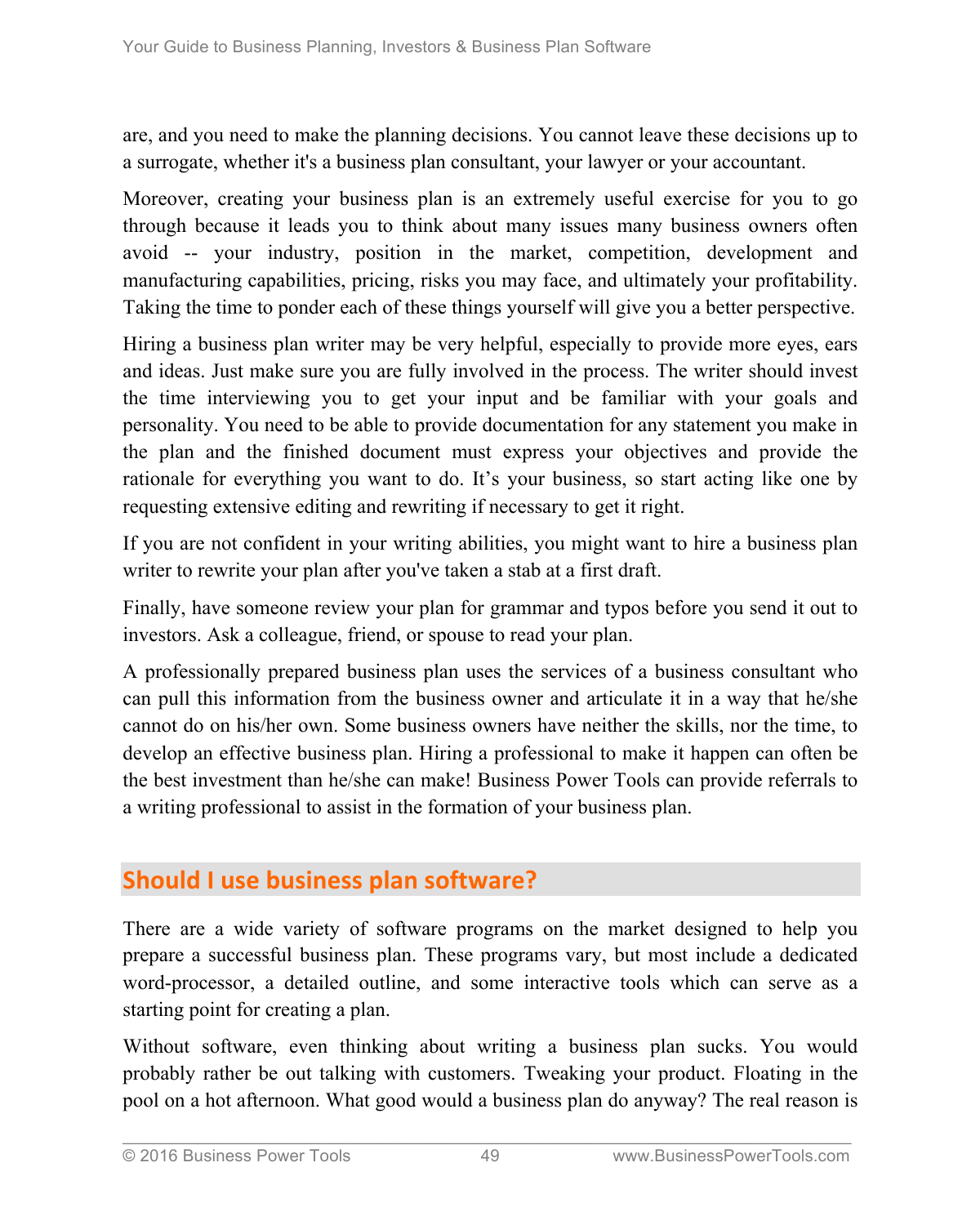that it saves you from having to explain yourself over and over again. Do this once, get it right, and get on with it. It's also a brochure that sells your ideas for a money-making machine to everyone you need to help you. The better job you do, the better deals you will make with all of them. For \$100, BizPlanBuilder gives a lot of real world wisdom, mastery of the process, and a good explanation you can give just once.

Much like using a consultant, don't expect the software to write the plan for you. It is still up to you to make sure that the plan honestly reflects your business' goals. Also, be on the lookout for software that will generate a plan in a "cookie cutter" approach. You don't want your business plan to look just like someone else's. It needs to stand out from the pack to get noticed.

## **Making your business plan work**

As you put your business plan into practice, stop and take a step back on a regular basis. Ask yourself the following questions:

- Do the procedures that you come up with make sense in terms of the kind of organization that you're creating?
- Does your leadership promote the sort of company culture that you'd like to see?
- Does the shape of your organization encourage the skills that you need your employees to have?
- Do the procedures that you put into place make your company culture stronger and more focused?
- Do the skills that you emphasize add to the leadership qualities that you want to develop?
- Does every last thing that you do support the business plan that you're working toward?

# **So, which business plan software is it going to be?**

You probably have a small window of opportunity to get your plan done. (Even a smaller window for choosing which business planning software to use as your foundation.) You are smart to be using software. Worst case is that you download them all, try them out (Please read the actual text! – this is what you will start with and upon which what everyone will judge you.) If they suck, email for your money back.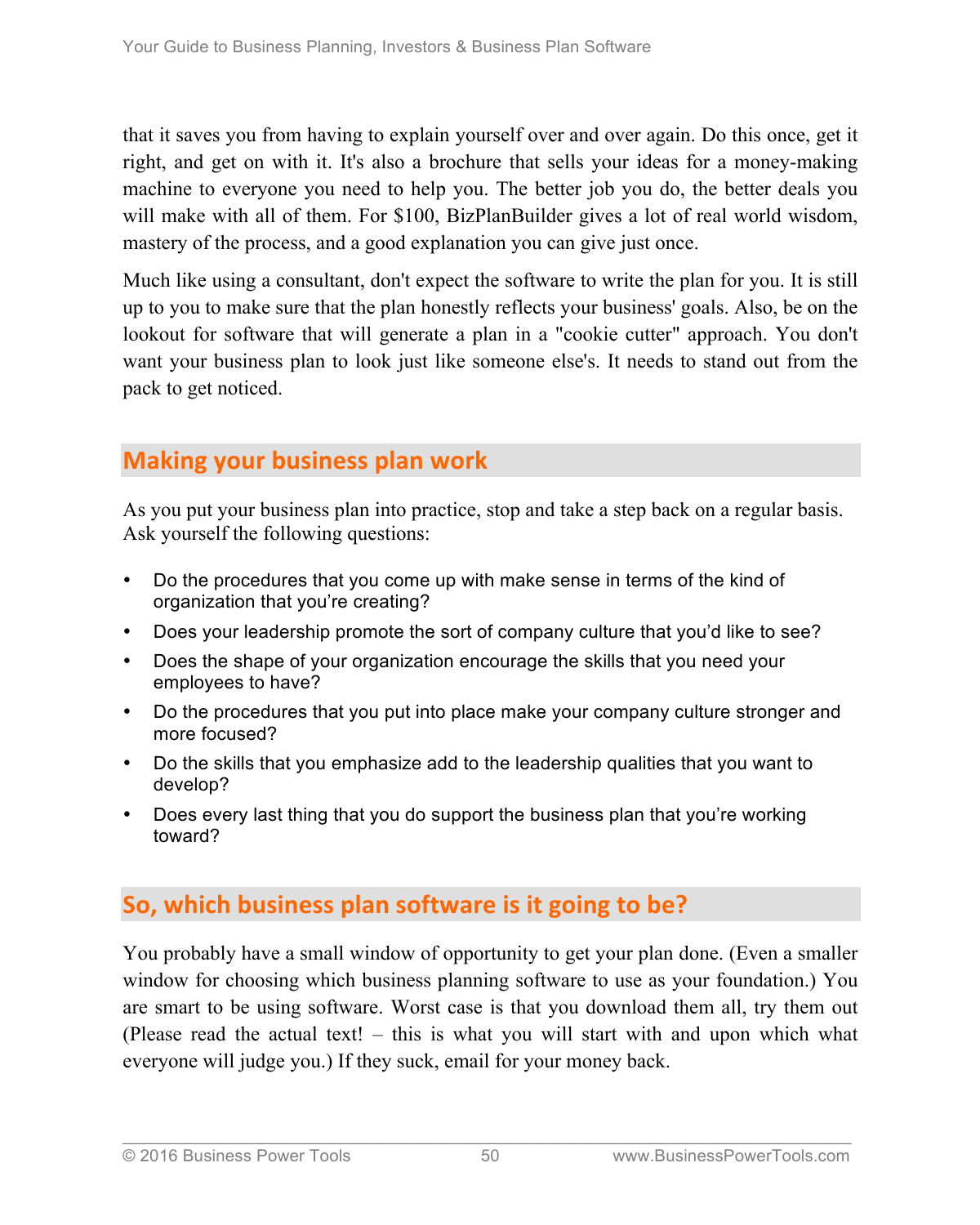## **We make writing a business plan worth doing**

Without software, even thinking about writing a business plan sucks. You would probably rather be out talking with customers. Tweaking your product. Floating in the pool on a hot afternoon. What good would a business plan do anyway? The real reason is that it saves you from having to explain yourself over and over again. Do this once, get it right, and get on with it. It's also a brochure that sells your ideas for a money-making machine to everyone you need to help you. The better job you do, the better deals you will make with all of them. For \$100, BizPlanBuilder gives a lot of real world wisdom, mastery of the process, and a good explanation you can use over and over again.

So, which business plan software should you buy?

You can start with a free outline from the SBA – we cover that and more. Besides, they don't give you any ideas for what to say. None. They even have a link to a site with sample business plans – I can't even begin to tell you how many complaints we get about that product (yes, it is provided by a competitor).

You want a wizard. OK, another option is to buy a program that builds your plan after you answer about 1200 questions, but these questions are all asked in a vacuum, meaning that they are one after the other with no sense of context where/when/how/why they will be used. Answers-in – **black box** – text-out. Then you export the entire thing to Word and edit. Ugh! Is this the plan you want to present to an intelligent investor, lender or friend? When people refer to cookie-cutter plans that scream cheap, this type of business planning software is what they're referring to.

In BizPlanBuilder, you read the text in a word document, edit the suggested variables (it's like multiple choice, but you can change the answers), edit the surrounding text, move on to the next section… easy.

# In school, you would get kicked out for cheating if it were this easy!

BizPlanBuilder user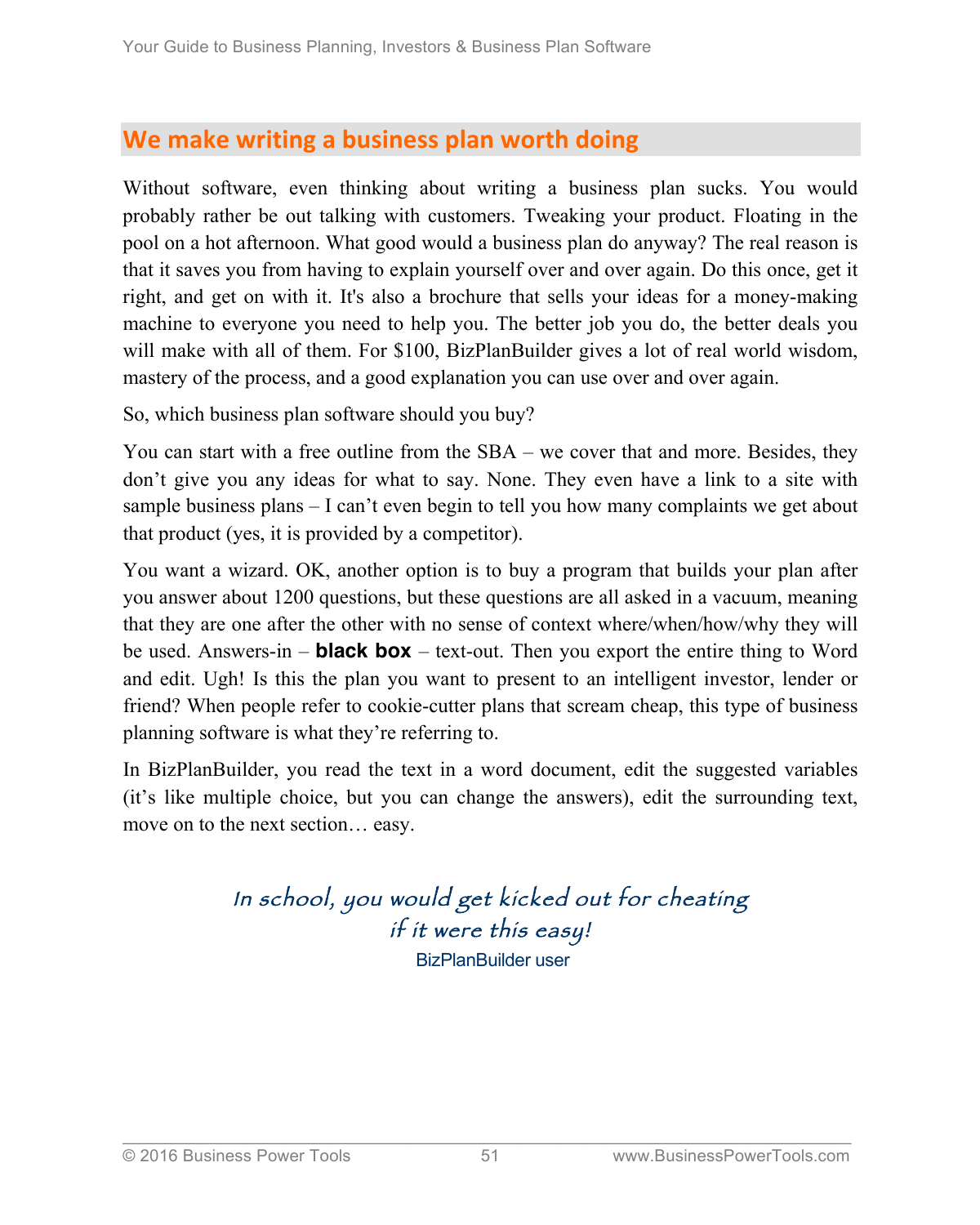

# **Strategy… Organization… Cooperation… Capital!**

# **This is the proven, professional business plan software recommended by thousands of bankers, consultants, entrepreneurs, and investors for developing, organizing, analyzing and presenting your business for financing.**

**Originally, we wrote plans for clients, then ourselves** 

From the very beginning, our goal has been to support people developing new products and services to help (save?) our world. We want best stuff to prevail! Entrepreneurs, inventors and others who offer something great, and must succeed in the face of extraordinary competition, overwhelming odds and tight budgets, need all the help you can get.

At first, we focused on other's businesses and helped them put together pitches to investors and lenders. The idea to turn our materials into software evolved with feedback. That was great for versions 1-5. Then we wanted an SBA loan (we used BizPlanBuilder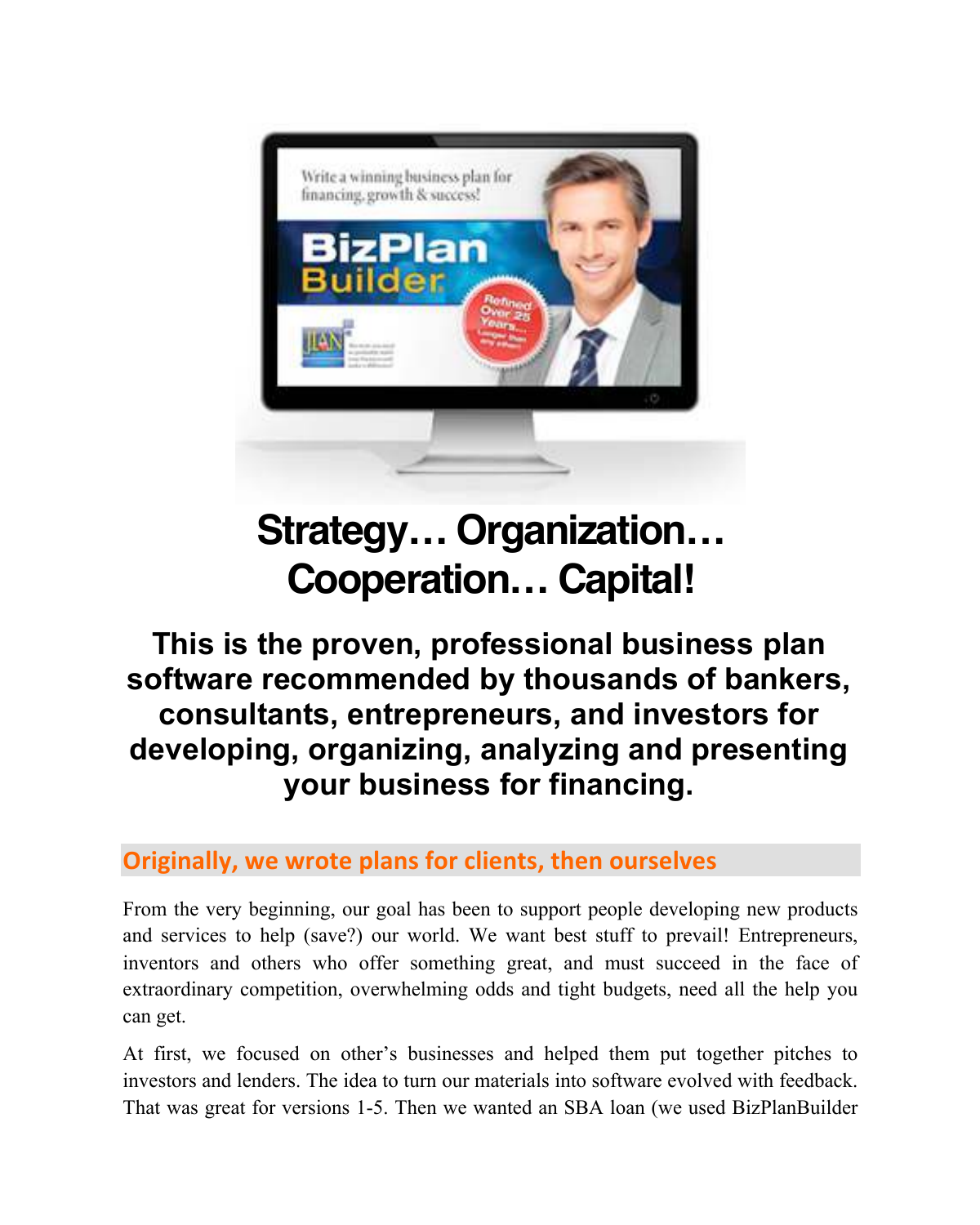and expanded it to address the SBA's requirements), then we wanted a line of credit (we used it and improved it to address all the bank's questions), we used it again to develop relationships with suppliers (we improved it further to address their concerns), and we added and refined it further to get investments from professional investors.

#### *If* you need to raise \$50,000 – \$50,000,000 right now, BizPlanBuilder is the most respected software system to build your case for financing with terms you want.

It covers the entire spectrum of what you need to organize your ideas and substantiate your case for the successful future of your business and return on investment:

- Elevator pitch worksheet
- Executive summary
- Business plan narrative
- Financial model (wizard-driven & Excel)
- Investor presentation / pitch deck
- Intro letters to Friends/Family, Angel Investors, Venture Capitalists & Lenders
- Due Diligence Checklist

BizPlanBuilder includes fully scripted sample narrative sections, integrated financial pro forma worksheets, and investor presentation templates you can easily customize for a perfect fit to your business.

Expert comments throughout, plus step-by-step video guidance make it easy. Plus, we include all the supporting documents you need to raise capital!

"BizPlanBuilder is our BEST BUY because it cuts through the complexity of developing a plan and helps you produce slick*looking results. Its exhaustive template walks you through the every step from cover letter to appendix, with plenty of samples... BizPlanBuilder also offers a* **better** collection of financial tables, ratios, and projections than any *competitor."* ~ Mike Hogan, *PC World* Magazine

*"The questions and advice included with BizPlanBuilder are, in our opinion, the best part of the program. We recommend BizPlanBuilder because it gets you thinking about what it takes to start and run a successful business. And with a price tag of \$97, it costs a lot less than a consultant.***"** ~ *Jeff Dodd, Smart Computing*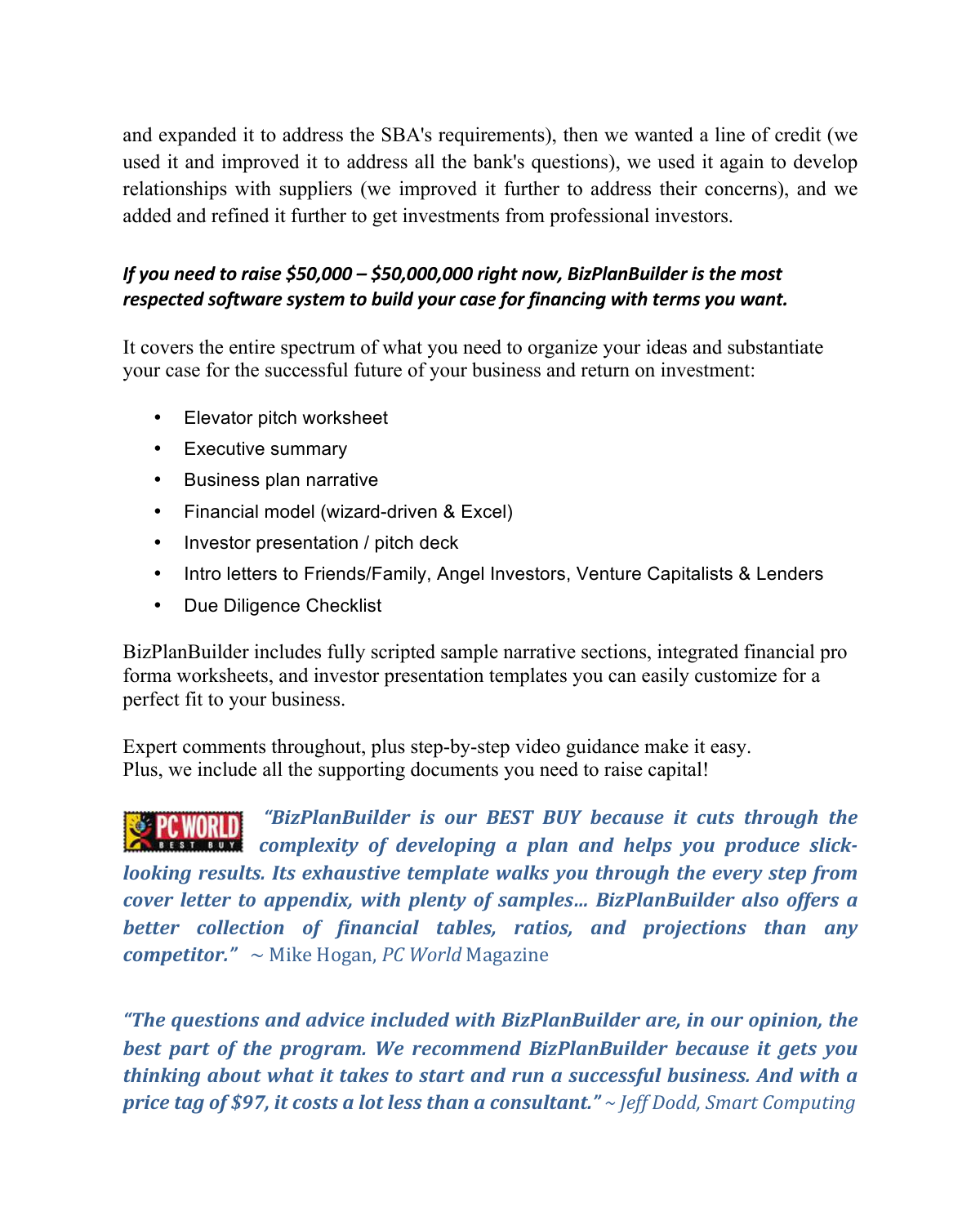*"I have been using BizPlanBuilder in my own business, and in my capacity as a*  successful CPA/Consultant, for many years now. It is a terrific product, extremely useful, with output that is well received by lenders and investors." *~ Ernie Neve, CPA, CVA, CTC, CVO of The Neve Group,*

#### **What customers say after comparing business plan software...**

- BizPlanBuilder is lot **easier to format...** I can just pour my own words into what has already been set up.
- [competitor] is not as detailed as BizPlanBuilder (PC World concluded the same thing.)
- The **spreadsheets in BizPlanBuilder are much more thorough and flexible**, and cover a wider range of possibilities. (PC World concluded the same thing.)
- BizPlanBuilder's **financials all interact together** ([competitor]'s are fixed.)
- I can modify the financial models in BizPlanBuilder (In [competitor], I cannot.)
- It's easier to print the BizPlanBuilder financial statements.
- BizPlanBuilder is **altogether much easier to complete**.
- BizPlanBuilder allows me to plug in my historical numbers and go forward [competitor] is like starting from scratch.
- [competitor] doesn't help me **calculate the value of my company and the stock give-up**. BizPlanBuilder does.
- While [competitor] may initially impress you with some technical bells and whistles, the end result that I show investors is dramatically superior with BizPlanBuilder from Business Power Tools.
- I have edited a number of business plans written from software, regardless of [competitor]'s many sample plans (which I had to reconstruct)**,** BizPlanBuilder provides a far superior basis for a business plan. It is by far **better written, better structured**, and makes much more sense in the final analysis**.**



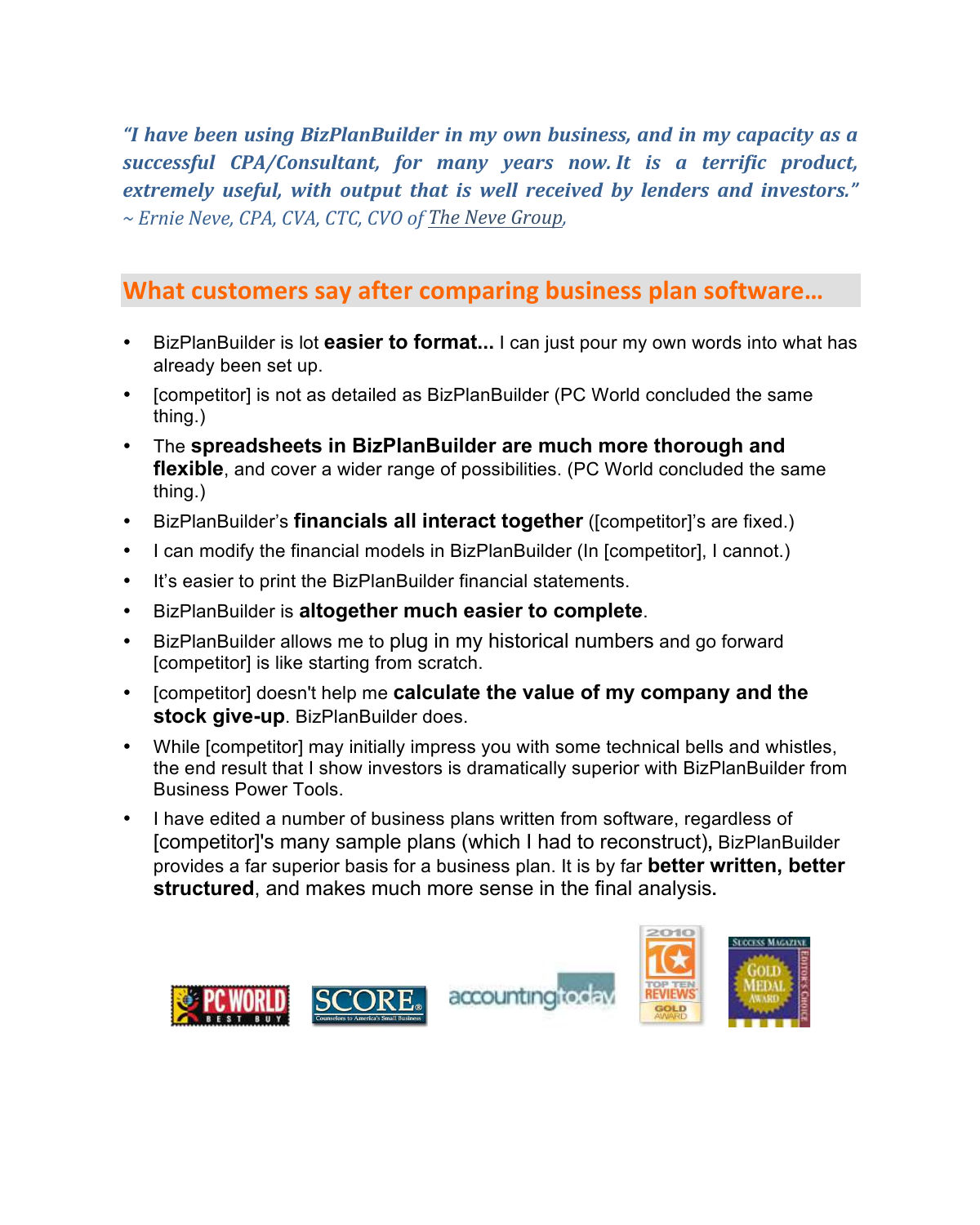

You're building a business… Lots to do… No time… Not enough money… Can't afford *any* mistakes… You want it your way… It's got to last… *We understand*!

# **www.BusinessPowerTools.com**

#### **Who and what is Business Power Tools?**

Business Power Tools is a contemporary USA-based software developer providing project-specific, expert knowledge in mindful time-saving apps and templates that inform and support your thinking and decisions for launching, building and succeeding in business with minimal effort and BS!

## **More than electronic versions of the same old thing!**

As entrepreneurs ourselves, we appreciate the blend of art and science needed to give you just the right amount of information in just the right format to get the job done—without burying you in details. More than 2,000,000 business owners, managers and consultants have used and trust Business Power Tools' products.

#### **Cloud-based dashboard – Collaboration over multiple projects**

Business Power Tools Apps Work Alike & Work Together!

Now it's easy for your team to work together. You can find other apps to do each of these projects, but then you'd all have to learn how to use each of them… Instead, Business Power Tools apps and templates are built on the same intuitive software platform — learn one and you've learned them all! Imagine your team and advisors all on the same page!